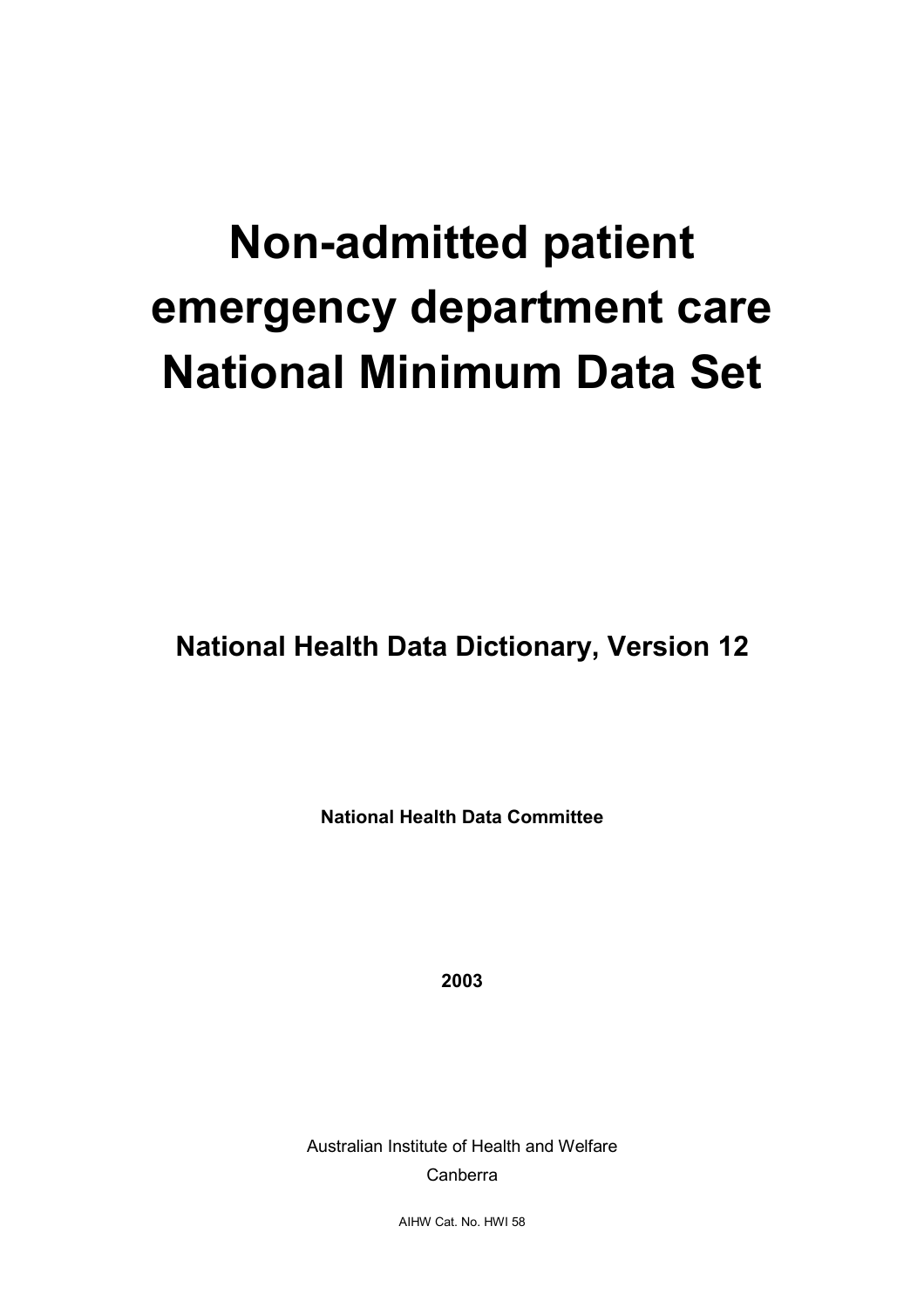© Australian Institute of Health and Welfare 2003

This work is copyright. Apart from any use as permitted under the *Copyright Act 1968*, no part may be reproduced without prior written permission from the Australian Institute of Health and Welfare. Requests and enquiries concerning reproduction and rights should be directed to the Head, Media and Publishing, Australian Institute of Health and Welfare, GPO Box 570, Canberra ACT 2601.

This publication is part of the Australian Institute of Health and Welfare's National Health Data Dictionary Series. A complete list of the Institute's publications is available from the Publications Unit, Australian Institute of Health and Welfare, GPO Box 570, Canberra ACT 2601, or via the Institute's web site (http://www.aihw.gov.au).

ISSN 1329-4555

ISBN 1 74024 299 8

#### **Suggested citation**

Australian Institute of Health and Welfare 2003. Non-admitted patient emergency department care National Minimum Data Set. National Health Data Dictionary. Version 12. AIHW Cat. No. HWI 58. Canberra: Australian Institute of Health and Welfare.

#### **Australian Institute of Health and Welfare**

Board Chair Dr Sandra Hacker

**Director** Dr Richard Madden

Any inquiries about or comments on this publication should be directed to:

David Neilsen National Data Development Unit Australian Institute of Health and Welfare GPO Box 570 Canberra ACT 2601

Phone: (02) 6244 1148 Fax: (02) 6244 1166

Published by the Australian Institute of Health and Welfare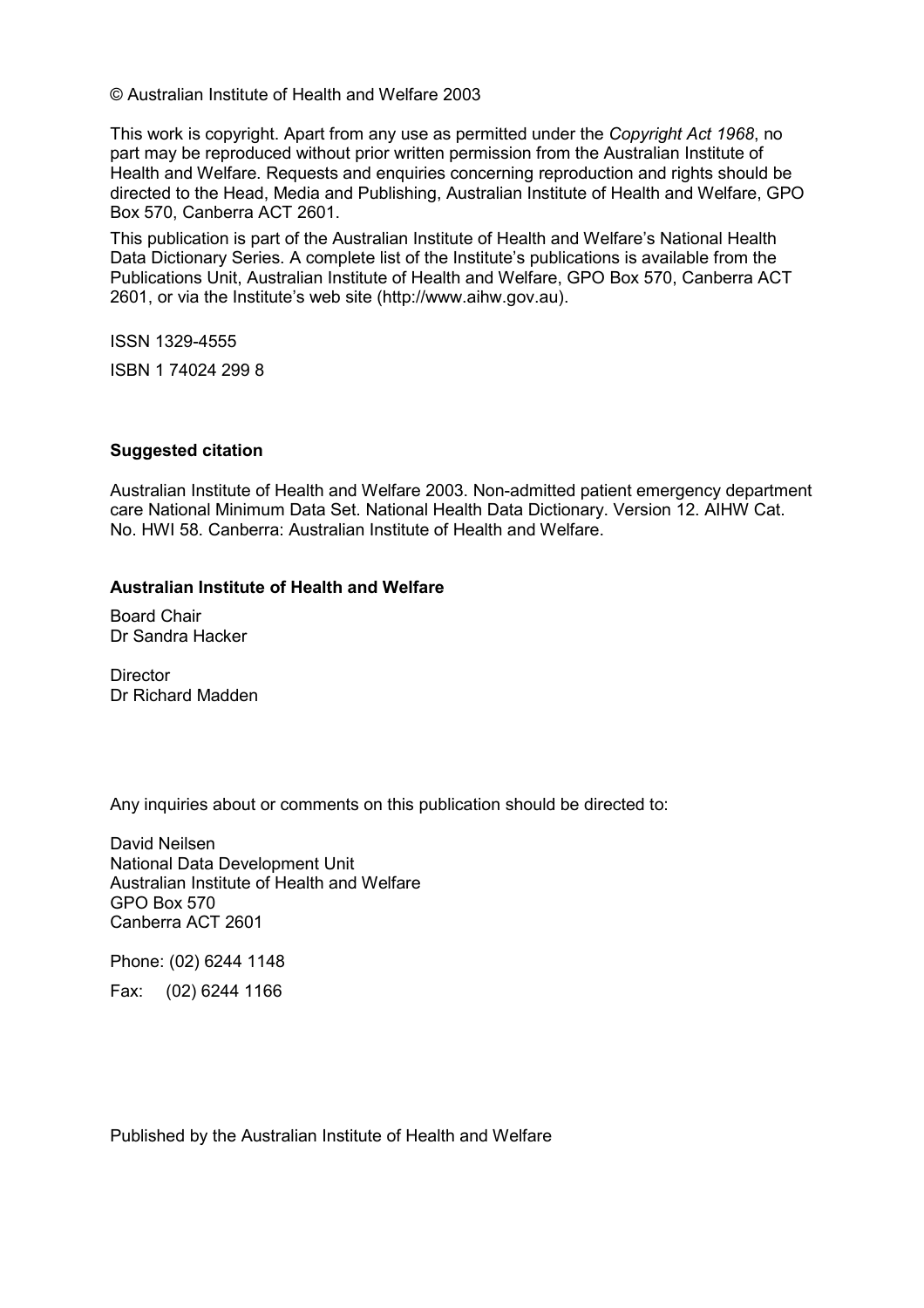# **Introduction**

A National Minimum Data Set (NMDS) is a core set of data elements agreed by the National Health Information Management Group for mandatory collection and reporting at a national level. One NMDS may include data elements that are also included in another NMDS. A NMDS is contingent upon a national agreement to collect uniform data and to supply it as part of the national collection, but does not preclude agencies and service providers from collecting additional data to meet their own specific needs.

The *National Health Data Dictionary* contains definitions of data elements that are included in NMDS collections in the health sector, including data elements used to derive some of the performance indicators required under Australian Health Care Agreements (bilateral agreements between the Commonwealth and State/Territory governments about funding and delivery of health services).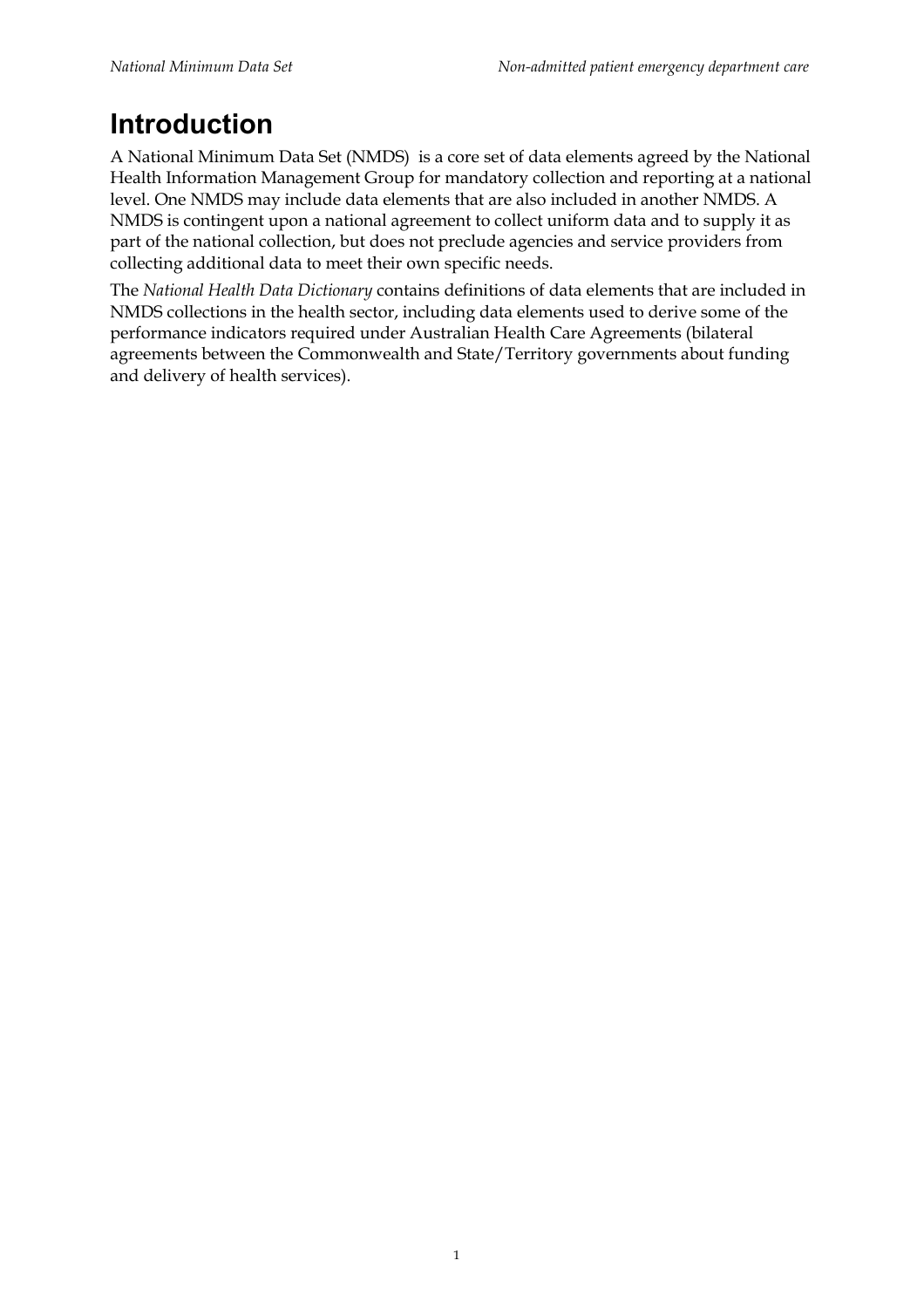# **Contents**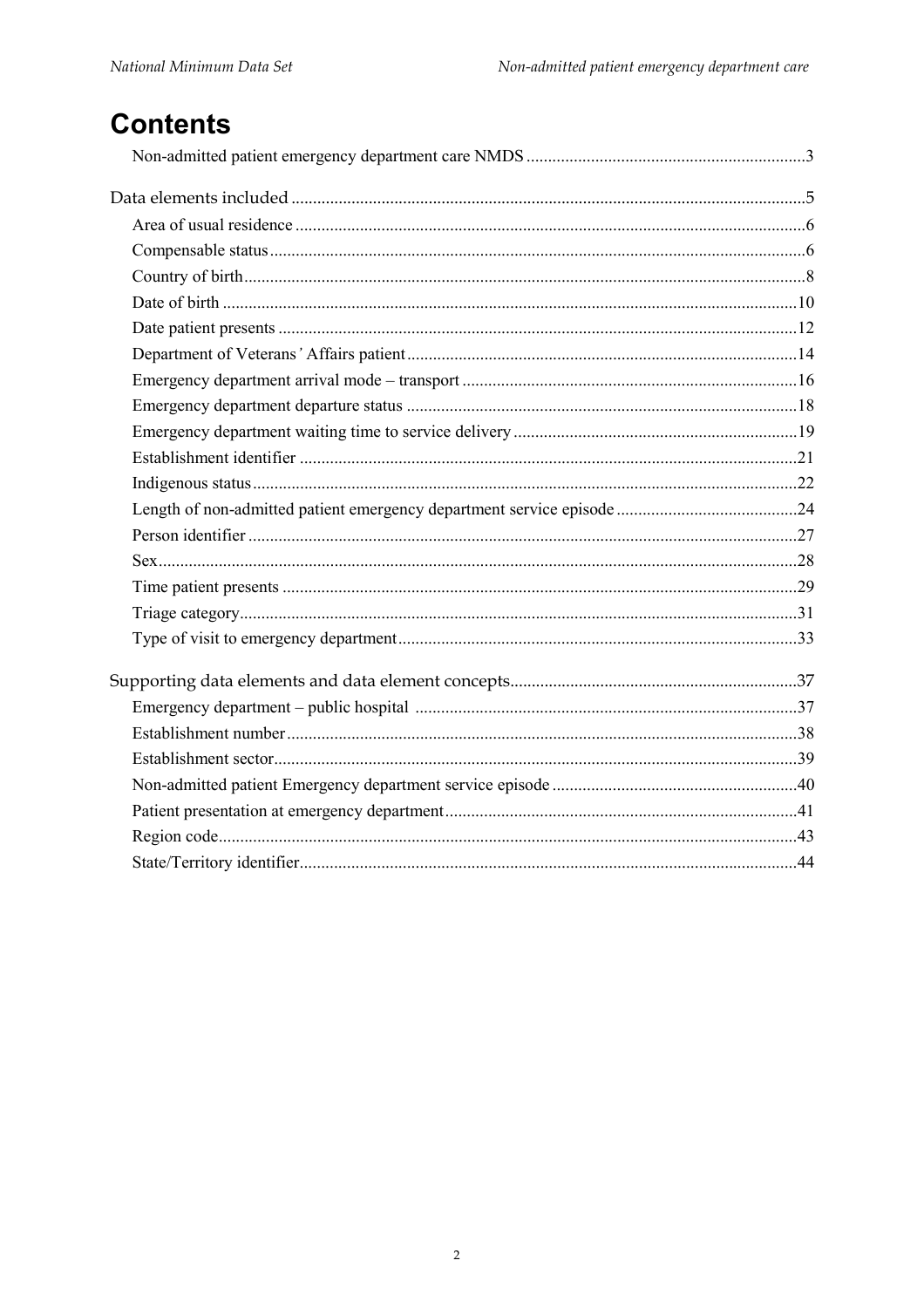# **Non-admitted patient emergency department care NMDS**

| Admin. status:                                                      | 01/07/2003<br>Version number: 1                                                                                                                                                                                                                                                                                                                                                                                                          |  |  |  |
|---------------------------------------------------------------------|------------------------------------------------------------------------------------------------------------------------------------------------------------------------------------------------------------------------------------------------------------------------------------------------------------------------------------------------------------------------------------------------------------------------------------------|--|--|--|
| Metadata type:                                                      | NATIONAL MINIMUM DATA SET                                                                                                                                                                                                                                                                                                                                                                                                                |  |  |  |
| <b>Start Date:</b>                                                  | 1 July 2003                                                                                                                                                                                                                                                                                                                                                                                                                              |  |  |  |
| Scope:                                                              | This metadata set is nationally mandated for collection and reporting.                                                                                                                                                                                                                                                                                                                                                                   |  |  |  |
|                                                                     | The scope of this NMDS is non-admitted patients registered for care in<br>emergency departments in selected public hospitals that are classified as<br>either Peer Group A or B in the Australian Institute of Health and<br>Welfare's Australian Hospital Statistics publication from the preceding<br>financial year.                                                                                                                  |  |  |  |
|                                                                     | The care provided to patients in emergency departments is, in most<br>instances, recognised as being provided to 'non-admitted' patients.<br>Patients being treated in emergency departments may subsequently<br>become 'admitted'. The care provided to non-admitted patients who are<br>treated in the emergency department prior to being admitted is included<br>in this NMDS.                                                       |  |  |  |
|                                                                     | Care provided to patients who are being treated in an emergency<br>department site as an admitted patient (e.g. in an observation unit, short-<br>stay unit, 'Emergency department ward' or awaiting a bed in an<br>admitted patient ward of the hospital) are excluded from the emergency<br>department care NMDS since the recording of the care provided to these<br>patients is part of the scope of the Admitted patient care NMDS. |  |  |  |
| Statistical units:                                                  | Non-admitted patient emergency department service episodes.                                                                                                                                                                                                                                                                                                                                                                              |  |  |  |
| <b>National reporting</b><br>arrangements:                          | State and Territory health authorities provide the NMDS data to the<br>Australian Institute of Health and Welfare for national collation, on an<br>annual basis, within 3 months of the end of a reporting period.                                                                                                                                                                                                                       |  |  |  |
|                                                                     | The Institute and the Commonwealth Department of Health and Ageing<br>will agree on a data quality and timeliness protocol. Once cleaned, a<br>copy of the data and a record of the changes made will be forwarded by<br>the Institute to the Commonwealth Department of Health and Ageing. A<br>copy of the cleaned data for each jurisdiction should also be returned to<br>that jurisdiction on request.                              |  |  |  |
| Periods for which data<br>are collected and<br>nationally collated: | Financial years, ending 30 June each year. Extraction of data for a<br>financial year should be based on the date of the end of the non-<br>admitted emergency department service episode.                                                                                                                                                                                                                                               |  |  |  |
| Data elements included:                                             | Area of usual residence, version 3 <sup>*</sup>                                                                                                                                                                                                                                                                                                                                                                                          |  |  |  |
|                                                                     | Compensable status, version 3 <sup>*</sup>                                                                                                                                                                                                                                                                                                                                                                                               |  |  |  |
|                                                                     | Country of birth, version 3 <sup>*</sup>                                                                                                                                                                                                                                                                                                                                                                                                 |  |  |  |
|                                                                     | Date of birth, version 4*                                                                                                                                                                                                                                                                                                                                                                                                                |  |  |  |
|                                                                     | Date patient presents, version 2 <sup>*</sup>                                                                                                                                                                                                                                                                                                                                                                                            |  |  |  |
|                                                                     | Department of Veterans' Affairs patient, version 1 <sup>*</sup>                                                                                                                                                                                                                                                                                                                                                                          |  |  |  |
|                                                                     | Emergency department arrival mode - transport, version 1*                                                                                                                                                                                                                                                                                                                                                                                |  |  |  |
|                                                                     | Emergency department departure status, version 2 <sup>*</sup>                                                                                                                                                                                                                                                                                                                                                                            |  |  |  |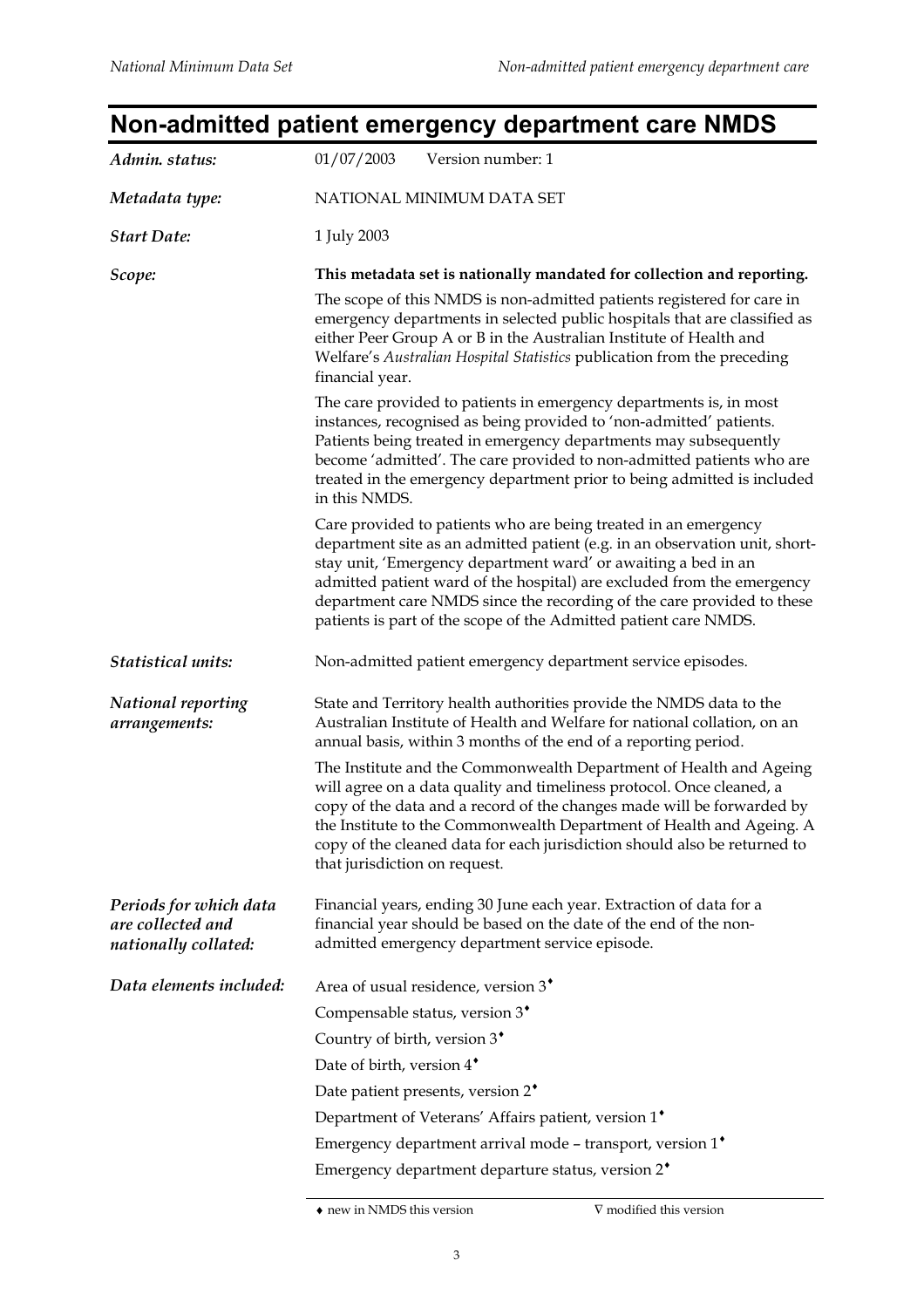| Data elements included                                  | Emergency department waiting time to service delivery, version $2^*$                          |
|---------------------------------------------------------|-----------------------------------------------------------------------------------------------|
| (continued):                                            | Establishment identifier, version 4*                                                          |
|                                                         | Indigenous status, version 4 <sup>*</sup>                                                     |
|                                                         | Length of non-admitted patient emergency department service episode,<br>version $1^*$         |
|                                                         | Person identifier, version 1*                                                                 |
|                                                         | Sex, version 3 <sup>*</sup>                                                                   |
|                                                         | Time patient presents, version 2 <sup>*</sup>                                                 |
|                                                         | Triage category, version 1*                                                                   |
|                                                         | Type of visit to emergency department, version 2 <sup>*</sup>                                 |
| Supporting data elements                                | Emergency department - public hospital, version 1                                             |
| and data element                                        | Establishment number, version 4                                                               |
| concepts:                                               | Establishment sector, version 3                                                               |
|                                                         | Non-admitted patient emergency department service episode, version 1                          |
|                                                         | Patient presentation at emergency department, version 1                                       |
|                                                         | Region code, version 2                                                                        |
|                                                         | State/Territory identifier, version 3                                                         |
| Data elements in<br>common with other<br>Metadata sets: | See Appendix D                                                                                |
| Scope links with other<br>Metadata sets:                | Episodes of care for admitted patients are reported through the<br>Admitted patient care NMDS |
| Source organisation:                                    | National Health Information Management Group                                                  |
| Comments:                                               |                                                                                               |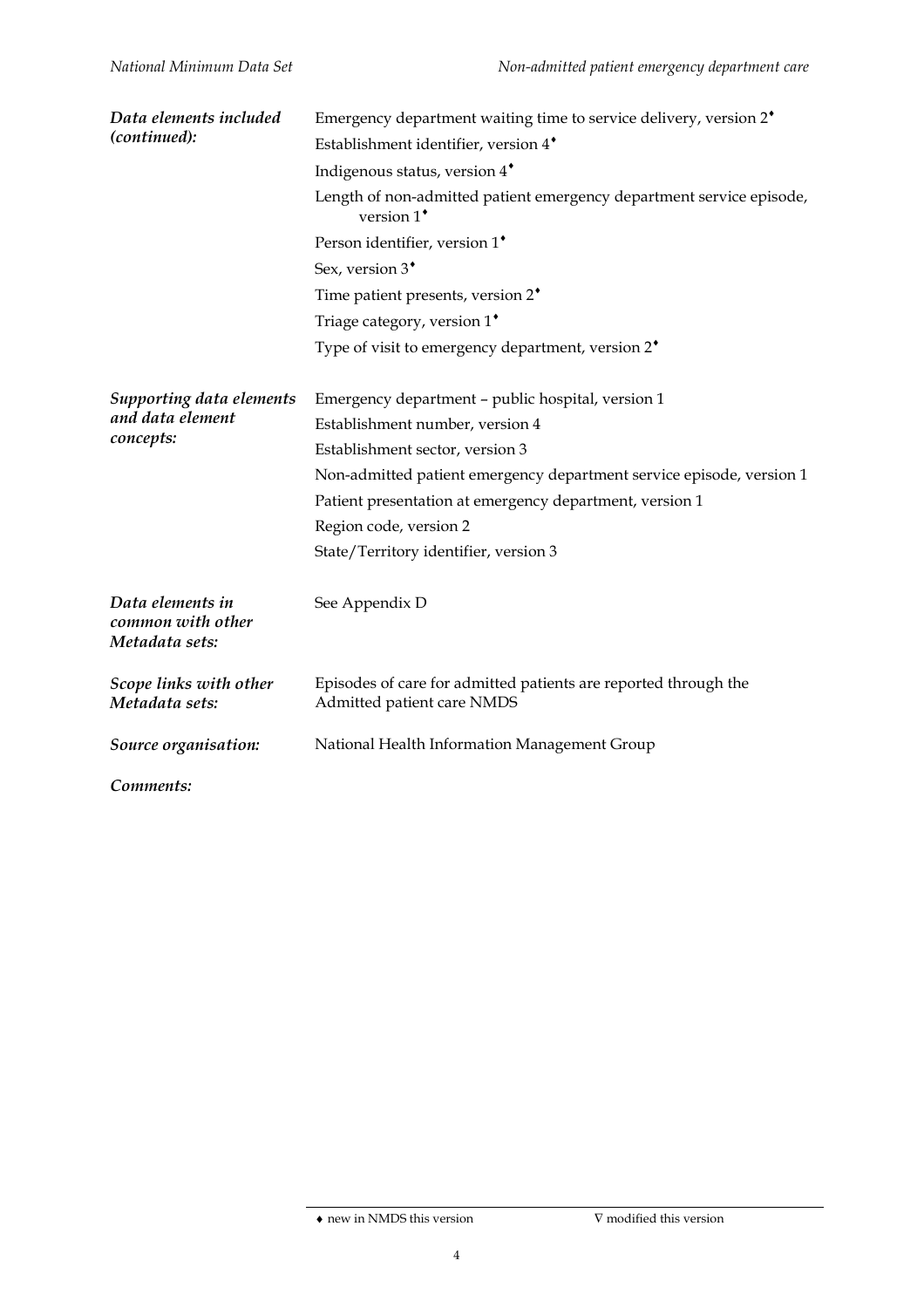#### Data elements included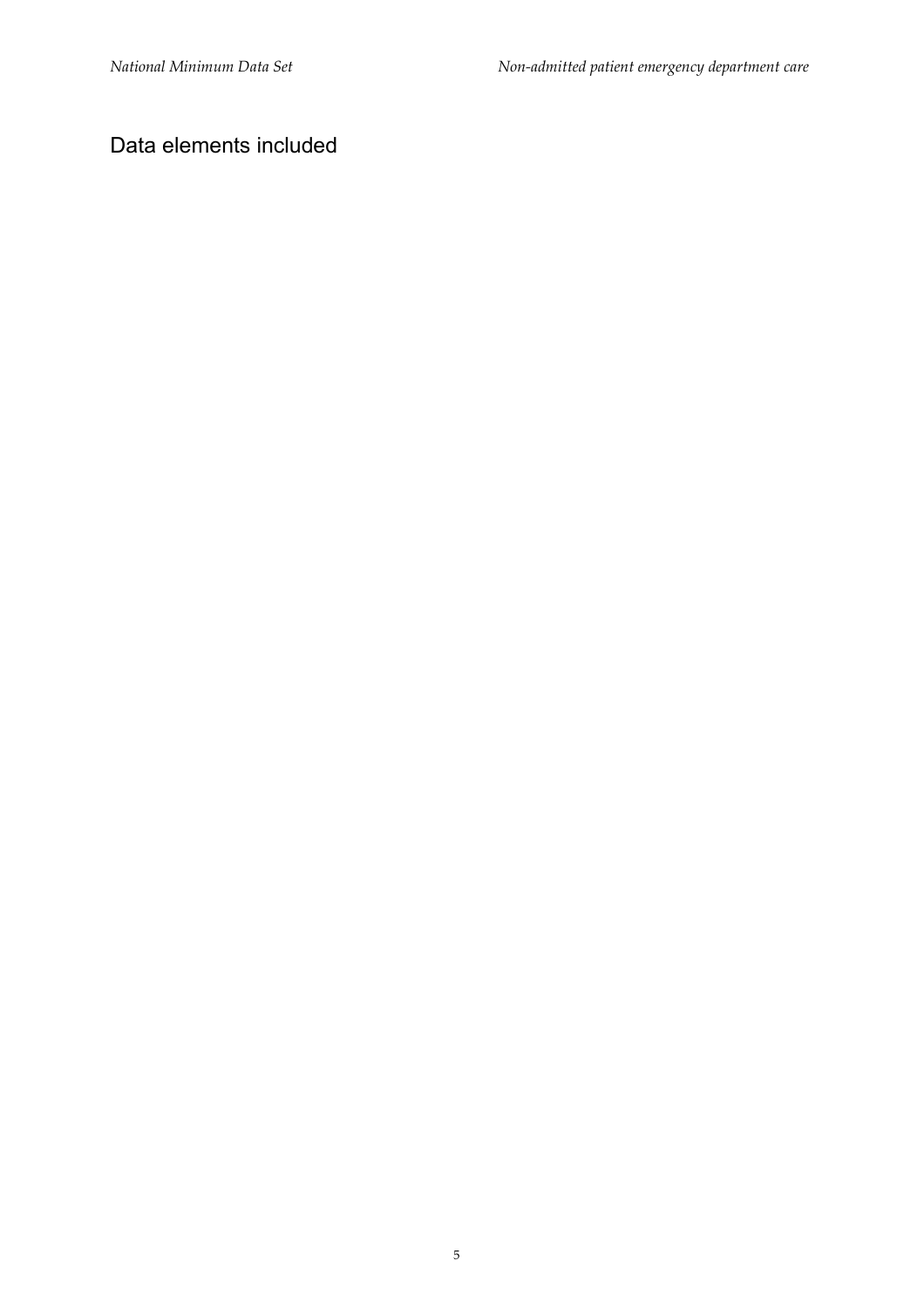# **Area of usual residence**

| Knowledgebase ID: | 000016                                                  | Version No: 3                                                                                                                                                                                                                                                                                                                                                                                                                                                                                                                                                                    |
|-------------------|---------------------------------------------------------|----------------------------------------------------------------------------------------------------------------------------------------------------------------------------------------------------------------------------------------------------------------------------------------------------------------------------------------------------------------------------------------------------------------------------------------------------------------------------------------------------------------------------------------------------------------------------------|
| Metadata type:    | Data Element                                            |                                                                                                                                                                                                                                                                                                                                                                                                                                                                                                                                                                                  |
| Admin. status:    | Current                                                 |                                                                                                                                                                                                                                                                                                                                                                                                                                                                                                                                                                                  |
|                   | 01/07/97                                                |                                                                                                                                                                                                                                                                                                                                                                                                                                                                                                                                                                                  |
| Definition:       | Geographical location of usual residence of the person. |                                                                                                                                                                                                                                                                                                                                                                                                                                                                                                                                                                                  |
| Context:          | information include:                                    | Geographical location is reported using Statistical Local Area (SLA) to enable<br>accurate aggregation of information to larger areas within the Australian<br>Standard Geographical Classification (ASGC) (such as Statistical Subdivisions<br>and Statistical Divisions) as well as detailed analysis at the SLA level. The use of<br>SLA also allows analysis relating the data to information compiled by the<br>Australian Bureau of Statistics on the demographic and other characteristics of<br>the population of each SLA. Analyses facilitated by the inclusion of SLA |
|                   | geographical areas,                                     | comparison of the use of services by persons residing in different                                                                                                                                                                                                                                                                                                                                                                                                                                                                                                               |
|                   | $\overline{\phantom{m}}$<br>for planning purposes, and  | characterisation of catchment areas and populations for establishments                                                                                                                                                                                                                                                                                                                                                                                                                                                                                                           |
|                   | $\overline{\phantom{m}}$                                | documentation of the provision of services to residents of States or<br>Territories other than the State or Territory of the provider.                                                                                                                                                                                                                                                                                                                                                                                                                                           |

#### Identifying and Definitional Attributes

| Datatype:                | Numeric                                                                                                                                                                                                                                                                                                                                      |  |
|--------------------------|----------------------------------------------------------------------------------------------------------------------------------------------------------------------------------------------------------------------------------------------------------------------------------------------------------------------------------------------|--|
| Representational form:   | Code                                                                                                                                                                                                                                                                                                                                         |  |
| Representational layout: | <b>NNNNN</b>                                                                                                                                                                                                                                                                                                                                 |  |
| Minimum size:            | 5                                                                                                                                                                                                                                                                                                                                            |  |
| Maximum size:            | 5                                                                                                                                                                                                                                                                                                                                            |  |
| Data domain:             | Valid ASGC codes reported using a five-digit numerical code.                                                                                                                                                                                                                                                                                 |  |
| Guide for use:           | The geographical location is reported using a five digit numerical code. The first<br>digit is the single-digit code to indicate State or Territory. The remaining four<br>digits are the numerical code for the SLA within the State or Territory.                                                                                          |  |
|                          | The single digit codes for the States and Territories and the four-digit codes for<br>the SLAs are as defined in the Australian Standard Geographical Classification.                                                                                                                                                                        |  |
|                          | The Australian Standard Geographical Classification is updated on an annual basis<br>with a date of effect of 1 July each year. Therefore, the edition effective for the<br>data collection reference year should be used.                                                                                                                   |  |
|                          | The codes for SLA are unique within each State and Territory, but not within<br>the whole country. Thus, to define a unique location, the code of the State or<br>Territory is required in addition to the code for the SLA.                                                                                                                 |  |
|                          | The Australian Bureau of Statistics' National Localities Index (NLI) (Catalogue<br>number 1252.0) can be used to assign each locality or address in Australia to a<br>SLA. The NLI is a comprehensive list of localities in Australia with their full<br>code (including State or Territory and SLA) from the main structure of the<br>ASGC. |  |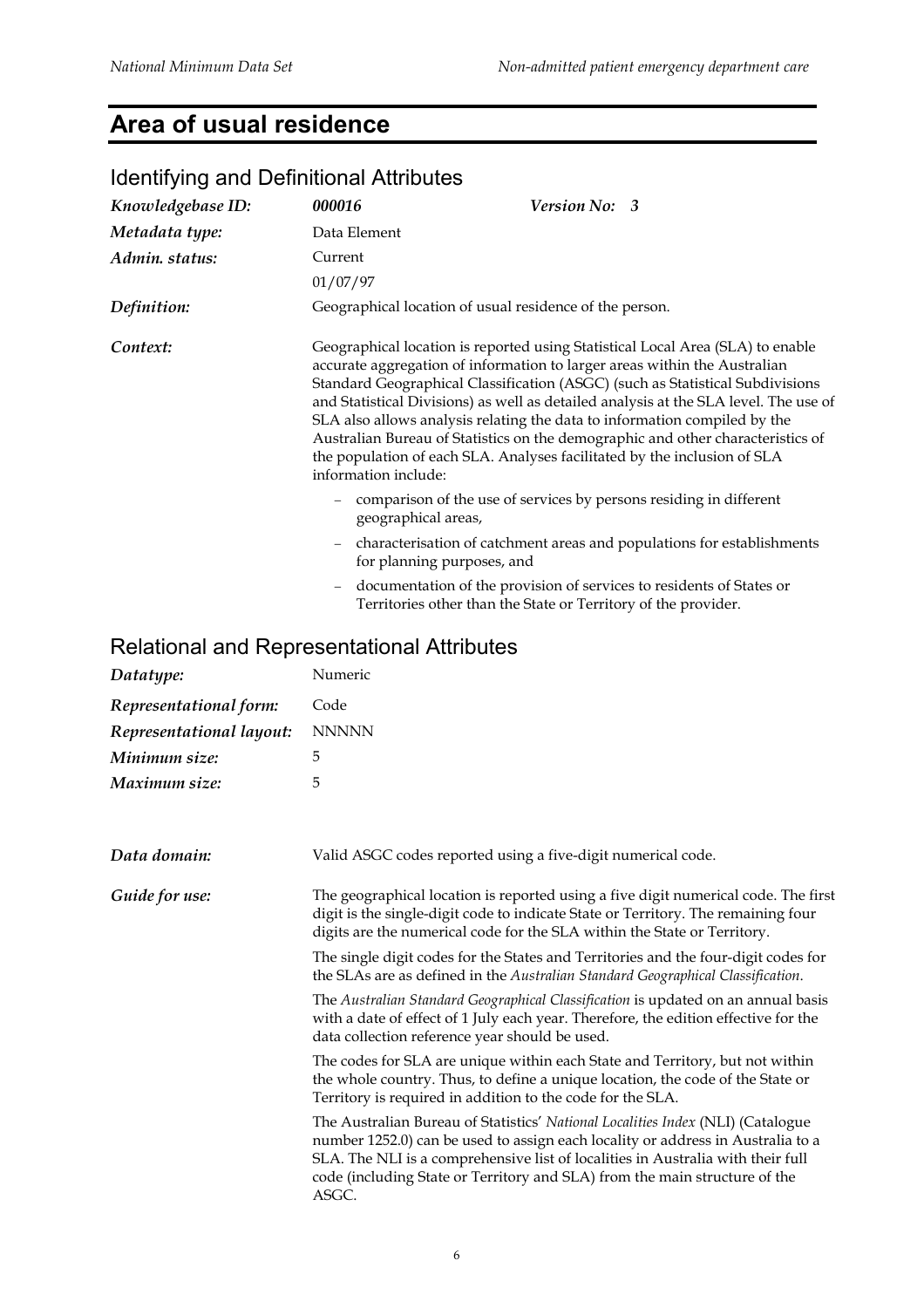|                     | For the majority of localities, the locality name (suburb or town, for example) is<br>sufficient to assign a SLA. However, some localities have the same name. For<br>most of these, limited additional information such as the postcode or State can<br>be used with the locality name to assign the SLA. In addition, other localities<br>cross one or more SLA boundaries and are referred to as split localities. For<br>these, the more detailed information of the number and street of the person's<br>residence is used with the Streets Sub-index of the NLI to assign the SLA. |
|---------------------|------------------------------------------------------------------------------------------------------------------------------------------------------------------------------------------------------------------------------------------------------------------------------------------------------------------------------------------------------------------------------------------------------------------------------------------------------------------------------------------------------------------------------------------------------------------------------------------|
|                     | If the information available on the person's address indicates that it is in a split<br>locality but is insufficient to assign an SLA, the code for the SLA which includes<br>most of the split locality should be reported. This is in accordance with the NLI<br>assignment of SLA when a split locality is identified and further detail about the<br>address is not available.                                                                                                                                                                                                       |
|                     | The NLI does not assign a SLA code if the information about the address is<br>insufficient to identify a locality, or is not an Australian locality. In these cases,<br>the appropriate codes for undefined SLA within Australia (State or Territory<br>unstated), undefined SLA within a stated State or Territory, no fixed place of<br>abode (within Australia or within a stated State or Territory) or overseas should<br>be used.                                                                                                                                                  |
| Verification rules: |                                                                                                                                                                                                                                                                                                                                                                                                                                                                                                                                                                                          |
| Collection methods: |                                                                                                                                                                                                                                                                                                                                                                                                                                                                                                                                                                                          |
| Related metadata:   | supersedes previous data element Area of usual residence vers 2                                                                                                                                                                                                                                                                                                                                                                                                                                                                                                                          |

#### Administrative Attributes

| Source document: | Australian Standard Geographical Classification, Australian Bureau of |
|------------------|-----------------------------------------------------------------------|
|                  | Statistics, Cat. No. 1216.0                                           |

| Source organisation:                                  | National Health Data Committee |            |          |
|-------------------------------------------------------|--------------------------------|------------|----------|
| Information model link:                               |                                |            |          |
| NHIM Address element                                  |                                |            |          |
| Data Set Specifications:                              |                                | Start date | End date |
| NMDS - Admitted patient care                          |                                | 01/07/1997 |          |
| NMDS - Admitted patient mental health care            |                                | 01/07/1997 |          |
| NMDS - Community mental health care                   |                                | 01/07/2001 |          |
| NMDS - Admitted patient palliative care               |                                | 01/07/2000 |          |
| NMDS - Non-admitted patient emergency department care |                                | 01/07/2003 |          |

#### *Comments:*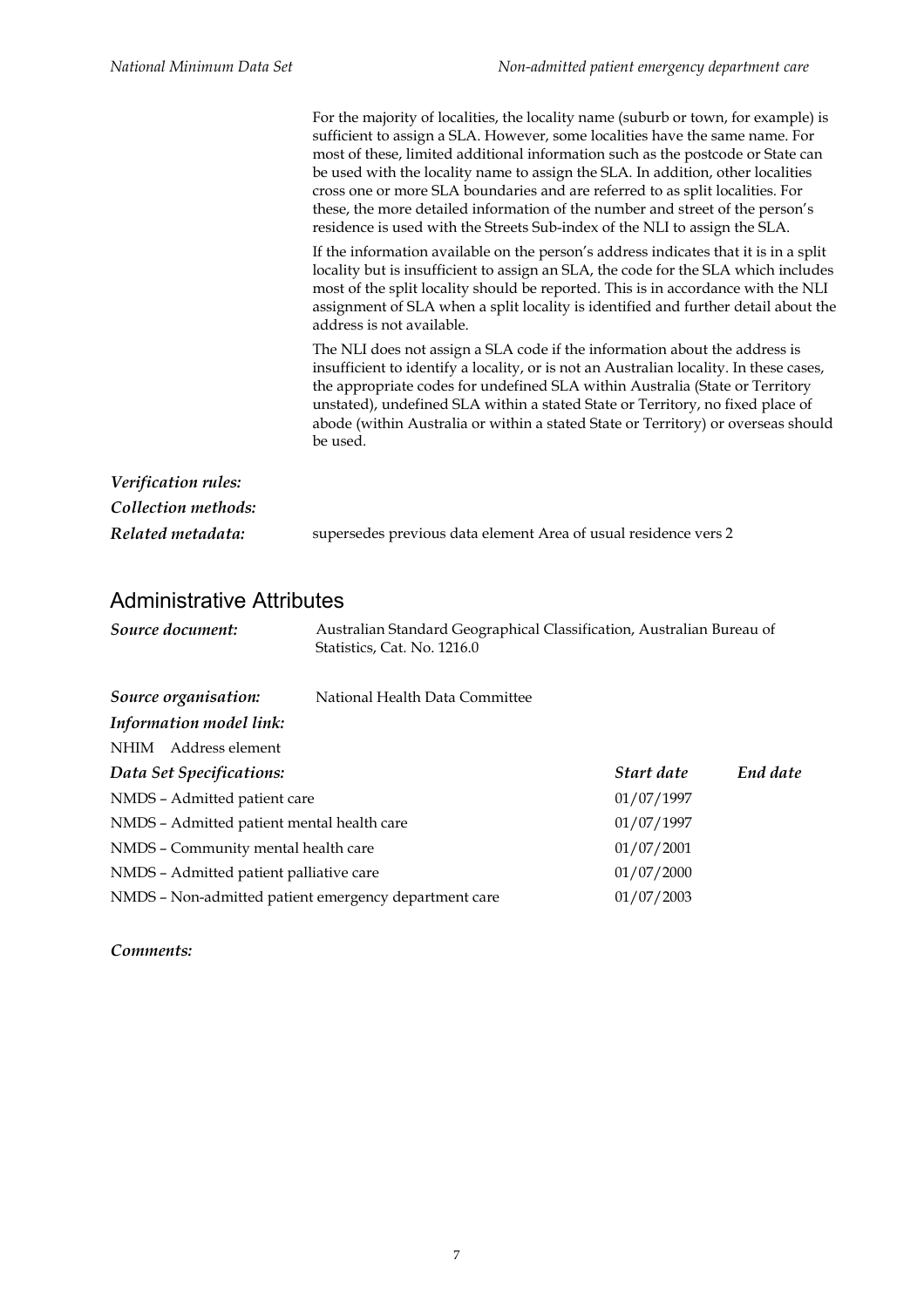# **Compensable status**

| <b>Rentifying and Definitional Attributes</b> |                   |                      |                                                                                                                                                                                                     |
|-----------------------------------------------|-------------------|----------------------|-----------------------------------------------------------------------------------------------------------------------------------------------------------------------------------------------------|
| Knowledgebase ID:                             | 000026            |                      | Version No: 3                                                                                                                                                                                       |
| Metadata type:                                |                   | Data Element         |                                                                                                                                                                                                     |
| Admin. status:                                | Current           |                      |                                                                                                                                                                                                     |
|                                               | 01/07/00          |                      |                                                                                                                                                                                                     |
| Definition:                                   |                   |                      | A compensable patient is an individual who is entitled to receive or has<br>received a compensation payment with respect to an injury or disease.                                                   |
|                                               |                   |                      | A compensable patient is a person who:                                                                                                                                                              |
|                                               |                   | or                   | is entitled to claim damages under Motor Vehicle Third Party insurance                                                                                                                              |
|                                               |                   |                      | is entitled to claim damages under worker's compensation or                                                                                                                                         |
|                                               | $\qquad \qquad -$ | damages.             | has an entitlement to claim under public liability or common law                                                                                                                                    |
| Context:                                      |                   |                      | To assist in the analyses of utilisation and health care funding.                                                                                                                                   |
| Relational and Representational Attributes    |                   |                      |                                                                                                                                                                                                     |
| Datatype:                                     | Numeric           |                      |                                                                                                                                                                                                     |
| Representational form:                        | Code              |                      |                                                                                                                                                                                                     |
| Representational layout:                      | N                 |                      |                                                                                                                                                                                                     |
| Minimum size:                                 | 1                 |                      |                                                                                                                                                                                                     |
| Maximum size:                                 | 1                 |                      |                                                                                                                                                                                                     |
| Data domain:                                  | 1                 | Compensable          |                                                                                                                                                                                                     |
|                                               | 2                 | Non-compensable      |                                                                                                                                                                                                     |
|                                               | 9                 | Not stated/not known |                                                                                                                                                                                                     |
| Guide for use:                                |                   |                      | This definition excludes eligible beneficiaries (Department of Veterans' Affairs),<br>Defence Force personnel and persons covered by the Motor Accident<br>Compensation Scheme, Northern Territory. |
|                                               |                   | Affairs patient.     | DVA beneficiaries are identified by the data element Department of Veterans'                                                                                                                        |
| Verification rules:                           |                   |                      |                                                                                                                                                                                                     |
| Collection methods:                           |                   |                      |                                                                                                                                                                                                     |
| Related metadata:                             |                   |                      | supersedes previous data element Compensable status vers 2                                                                                                                                          |
| <b>Administrative Attributes</b>              |                   |                      |                                                                                                                                                                                                     |
| Source document:                              |                   |                      |                                                                                                                                                                                                     |
|                                               |                   |                      |                                                                                                                                                                                                     |

*Source organisation:* National Health Data Committee *Information model link:* NHIM Insurance/benefit characteristic

#### Identifying and Definitional Attributes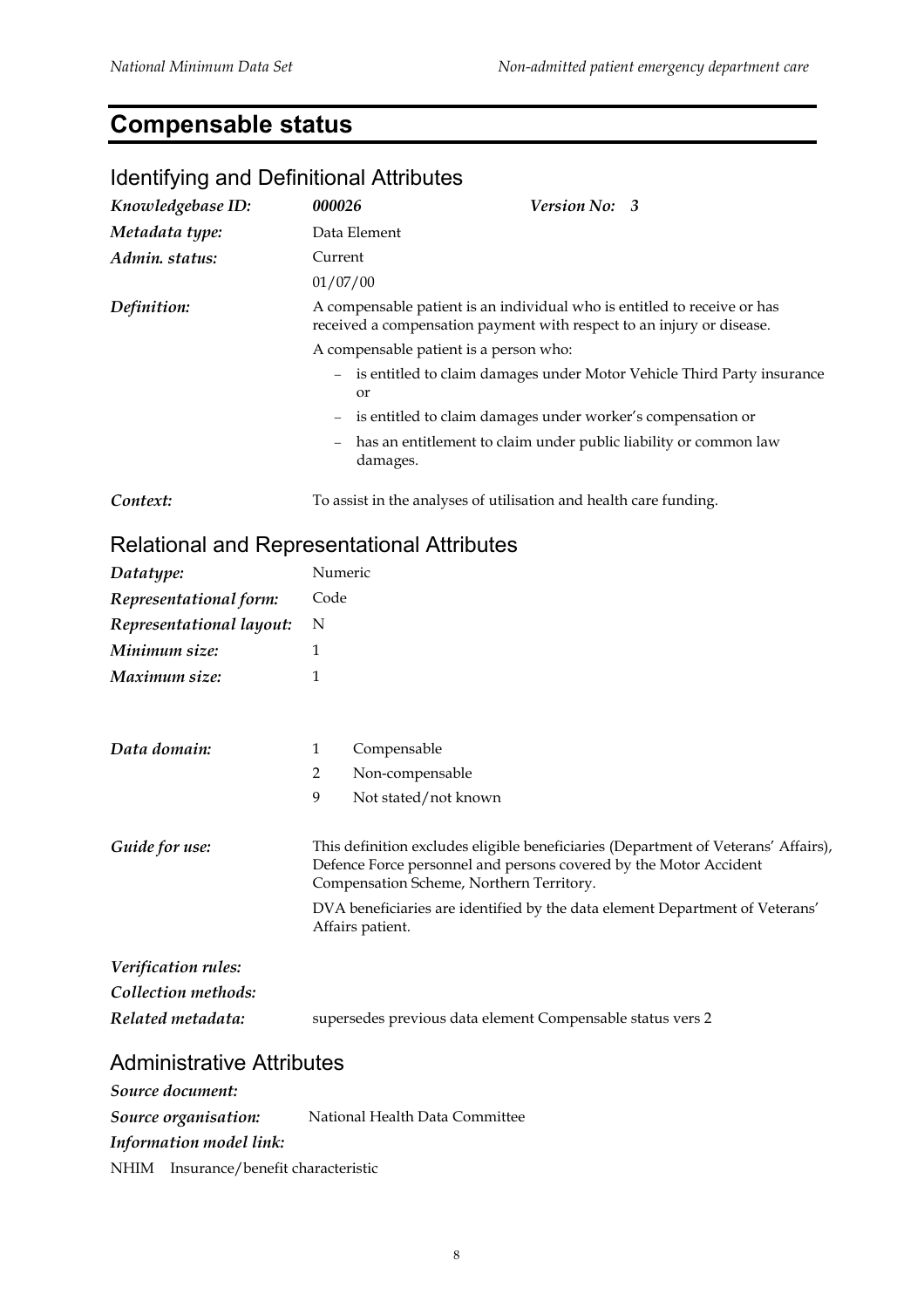| Data Set Specifications:                              | Start date | End date   |
|-------------------------------------------------------|------------|------------|
| NMDS - Admitted patient care                          | 01/07/2000 | 30/06/2001 |
| NMDS - Non-admitted patient emergency department care | 01/07/2003 |            |

*Comments:* In Version 9 of the Dictionary, the data elements Admitted patient election status, Medicare eligibility status, Compensable status and Department of Veterans' Affairs patient were collected in the NMDS – Admitted patient care in order to determine from where funding for a patient was obtained.

> From Version 10, the data elements Compensable status and Department of Veterans' Affairs patient are replaced in the NMDS from 01/07/2001 with the data element Funding source for hospital patient.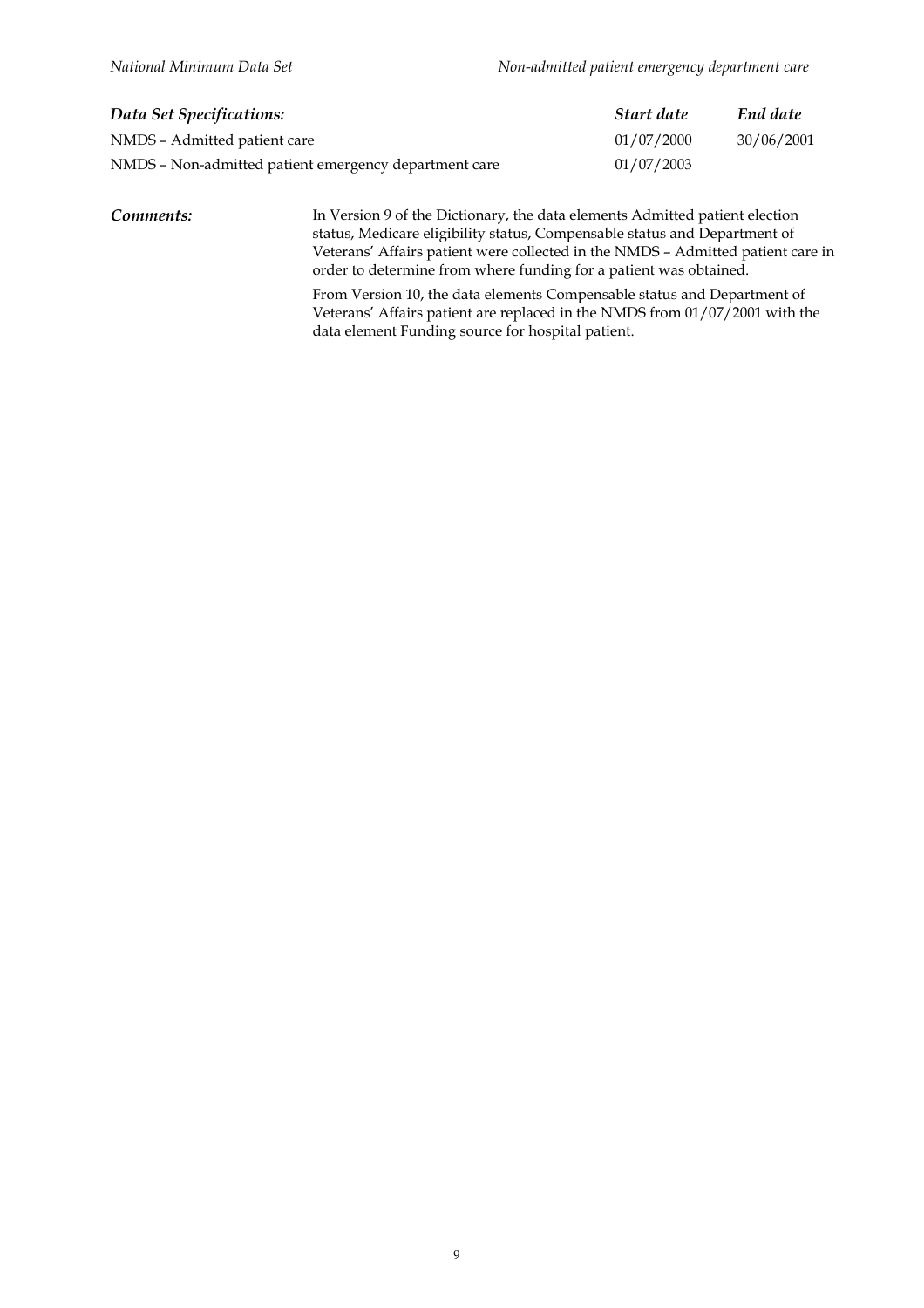# **Country of birth**

#### *Knowledgebase ID: 000035 Version No: 3 Metadata type:* Data Element *Admin. status:* Current 01/07/01 *Definition:* The country in which the person was born. **Context:** Country of birth is important in the study of access to services by different population sub-groups. Country of birth is the most easily collected and consistently reported of possible data items. The item provides a link between the Census of Population and Housing, other Australian Bureau of Statistics' (ABS) statistical collections and regional data collections. Country of birth may be used in conjunction with other data elements such as Period of residence in Australia, etc., to derive more sophisticated measures of access to services by different population sub-groups and may help in identifying population sub-group(s) that may be at increased risk of cardiovascular disease.

#### Identifying and Definitional Attributes

| Datatype:                | Numeric                                                                                                                                                                                                                                                                                                                                                                                                                                                                      |
|--------------------------|------------------------------------------------------------------------------------------------------------------------------------------------------------------------------------------------------------------------------------------------------------------------------------------------------------------------------------------------------------------------------------------------------------------------------------------------------------------------------|
| Representational form:   | Code                                                                                                                                                                                                                                                                                                                                                                                                                                                                         |
| Representational layout: | <b>NNNN</b>                                                                                                                                                                                                                                                                                                                                                                                                                                                                  |
| Minimum size:            | 4                                                                                                                                                                                                                                                                                                                                                                                                                                                                            |
| Maximum size:            | 4                                                                                                                                                                                                                                                                                                                                                                                                                                                                            |
| Data domain:             | Standard Australian Classification of Countries (SACC) 4-digit (individual<br>country) level. ABS catalogue no. 1269.0 (1998).                                                                                                                                                                                                                                                                                                                                               |
| Guide for use:           | A country, even if it comprises other discrete political entities such as 'states', is<br>treated as a single unit for all data domain purposes. Parts of a political entity<br>are not included in different groups. Thus, Hawaii is included in Northern<br>America (as part of the identified country United States of America), despite<br>being geographically close to and having similar social and cultural<br>characteristics as the units classified to Polynesia. |
| Verification rules:      | DSS - Health care client identification:                                                                                                                                                                                                                                                                                                                                                                                                                                     |
|                          | Country of birth for newborn babies should be 'Australia'.                                                                                                                                                                                                                                                                                                                                                                                                                   |
| Collection methods:      |                                                                                                                                                                                                                                                                                                                                                                                                                                                                              |
| Related metadata:        | supersedes previous data element Country of birth vers 2                                                                                                                                                                                                                                                                                                                                                                                                                     |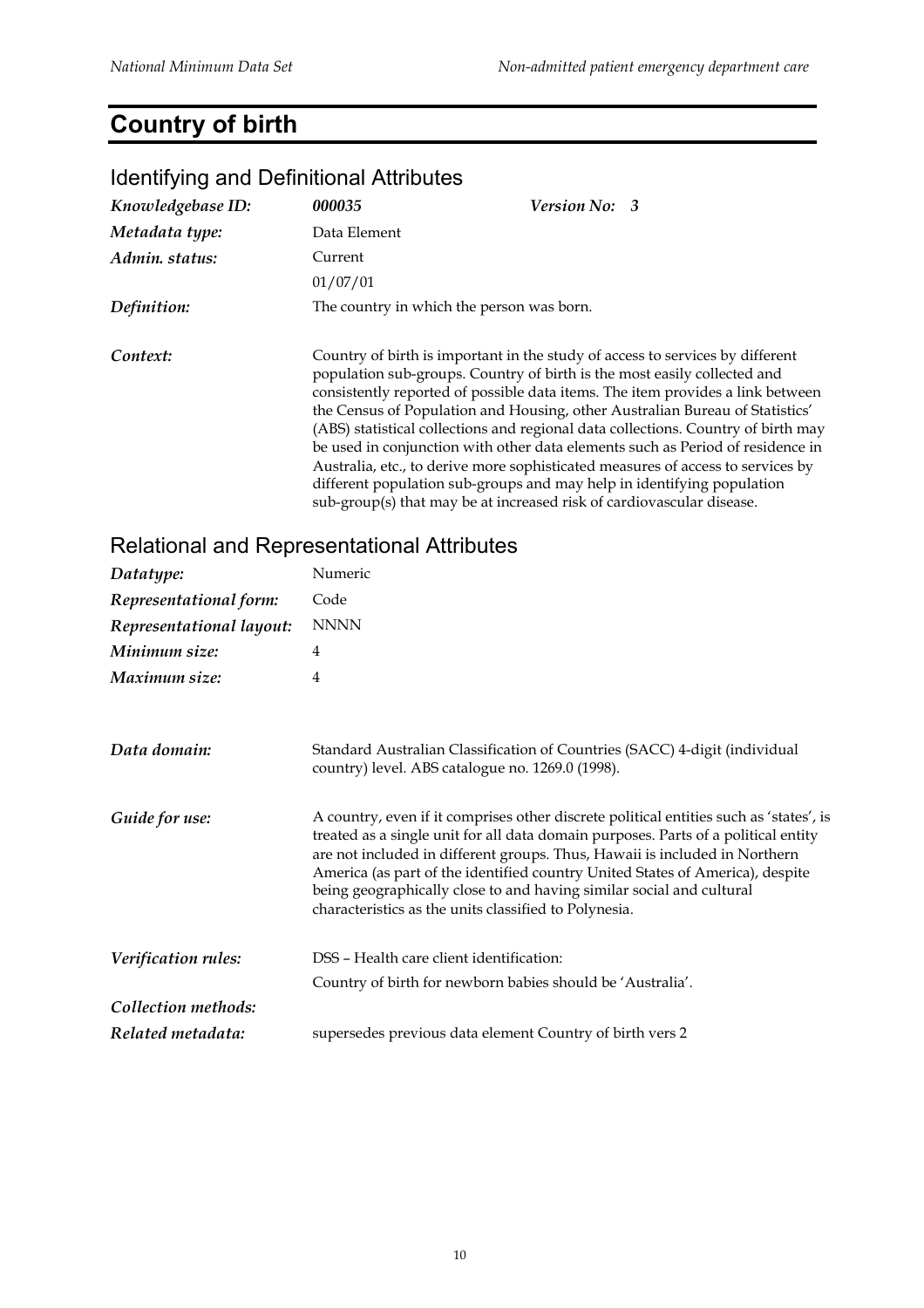#### Administrative Attributes

*Source document:* ABS Catalogue No. 1269.0 (1998)

*Source organisation:* Australian Bureau of Statistics

*Information model link:*

NHIM Demographic characteristic

| Data Set Specifications:                              | Start date | End date |
|-------------------------------------------------------|------------|----------|
| NMDS - Admitted patient care                          | 01/07/2000 |          |
| NMDS - Admitted patient mental health care            | 01/07/2000 |          |
| NMDS - Perinatal                                      | 01/07/2001 |          |
| NMDS - Community mental health care                   | 01/07/2001 |          |
| NMDS - Admitted patient palliative care               | 01/07/2001 |          |
| NMDS - Alcohol and other drug treatment services      | 01/07/2001 |          |
| NMDS - Non-admitted patient emergency department care | 01/07/2003 |          |
| DSS - Cardiovascular disease (clinical)               | 01/01/2003 |          |
| DSS - Health care client identification               | 01/01/2003 |          |

*Comments:* The Standard Australian Classification of Countries (SACC) (ABS 1269.0 1998) supersedes the Australian Standard Classification of Countries for Social Statistics (ASCCSS) which was reported in version 9 of the NHDD.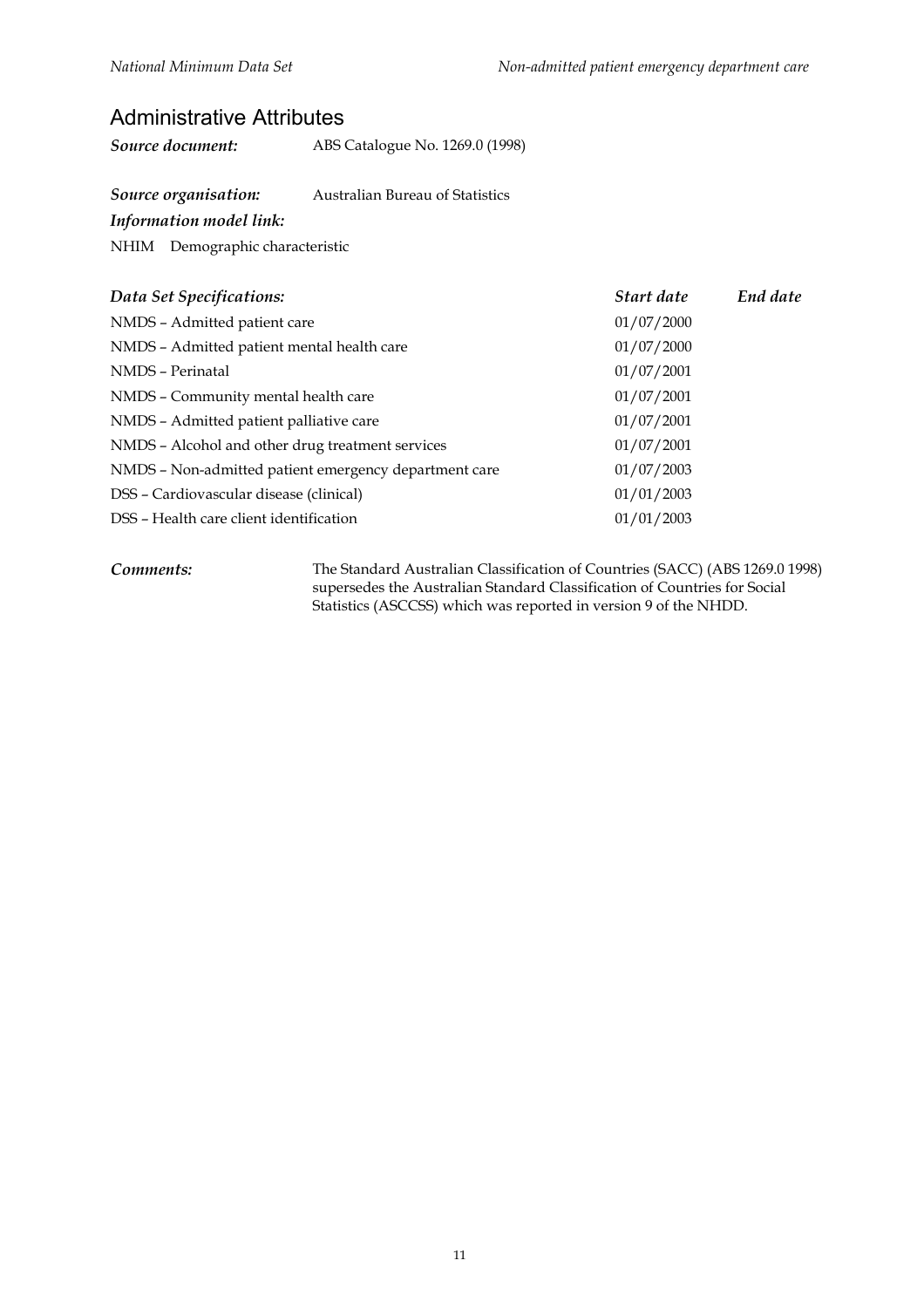# **Date of birth**

# Identifying and Definitional Attributes

| Knowledgebase ID: | 000036                                                                        | <b>Version No: 4</b>                                                             |  |  |
|-------------------|-------------------------------------------------------------------------------|----------------------------------------------------------------------------------|--|--|
| Metadata type:    | Data Element                                                                  |                                                                                  |  |  |
| Admin. status:    | Current                                                                       |                                                                                  |  |  |
|                   | 01/07/03                                                                      |                                                                                  |  |  |
| Definition:       | The date of birth of the person.                                              |                                                                                  |  |  |
| Context:          | Required to derive age at a point of time for clinical or administrative use. |                                                                                  |  |  |
|                   | National Minimum Data Sets:                                                   |                                                                                  |  |  |
|                   | diagnosis related group (admitted patients).                                  | Used for demographic analyses, for analysis by age and for use to derive a       |  |  |
|                   | NMDS - Perinatal:                                                             |                                                                                  |  |  |
|                   |                                                                               | Requires the collection of the date of birth for the mother and the baby $(s)$ . |  |  |

| Datatype:                | Numeric                                                                                                                                                                                                                                                                                         |  |  |
|--------------------------|-------------------------------------------------------------------------------------------------------------------------------------------------------------------------------------------------------------------------------------------------------------------------------------------------|--|--|
| Representational form:   | Date                                                                                                                                                                                                                                                                                            |  |  |
| Representational layout: | <b>DDMMYYYY</b>                                                                                                                                                                                                                                                                                 |  |  |
| Minimum size:            | 8                                                                                                                                                                                                                                                                                               |  |  |
| Maximum size:            | 8                                                                                                                                                                                                                                                                                               |  |  |
| Data domain:             | Valid date                                                                                                                                                                                                                                                                                      |  |  |
| Guide for use:           | If date of birth is not known, provision should be made to collect age (in years)<br>and a date of birth derived from age.                                                                                                                                                                      |  |  |
| Verification rules:      | This field must not be null.                                                                                                                                                                                                                                                                    |  |  |
|                          | National Minimum Data Sets:                                                                                                                                                                                                                                                                     |  |  |
|                          | For the provision of State and Territory hospital data to Commonwealth<br>agencies this field must:                                                                                                                                                                                             |  |  |
|                          | - be less than or equal to Admission date, Date patient presents or Service<br>contact date                                                                                                                                                                                                     |  |  |
|                          | be consistent with diagnoses and procedure codes, for records to be<br>$\overline{\phantom{a}}$<br>grouped.                                                                                                                                                                                     |  |  |
| Collection methods:      | It is recommended that in cases where all components of the date of birth are<br>not known or where an estimate is arrived at from age, a valid date be used<br>together with a flag to indicate that it is an estimate.                                                                        |  |  |
|                          | NMDS - Perinatal:                                                                                                                                                                                                                                                                               |  |  |
|                          | Data collection systems must be able to differentiate between the date of birth<br>of the mother and the baby(s). This is important in the Perinatal data collection<br>as the date of birth of the baby is used to determine the antenatal length of stay<br>and the postnatal length of stay. |  |  |
| Related metadata:        | supersedes previous data element Date of birth vers 3                                                                                                                                                                                                                                           |  |  |
|                          | is used in the derivation of Diagnosis related group vers 1                                                                                                                                                                                                                                     |  |  |
|                          | is qualified by Estimated date flag vers 1                                                                                                                                                                                                                                                      |  |  |
|                          | is used in the calculation of Length of stay (antenatal) vers 1                                                                                                                                                                                                                                 |  |  |
|                          | is used in the calculation of Length of stay (postnatal) vers 1                                                                                                                                                                                                                                 |  |  |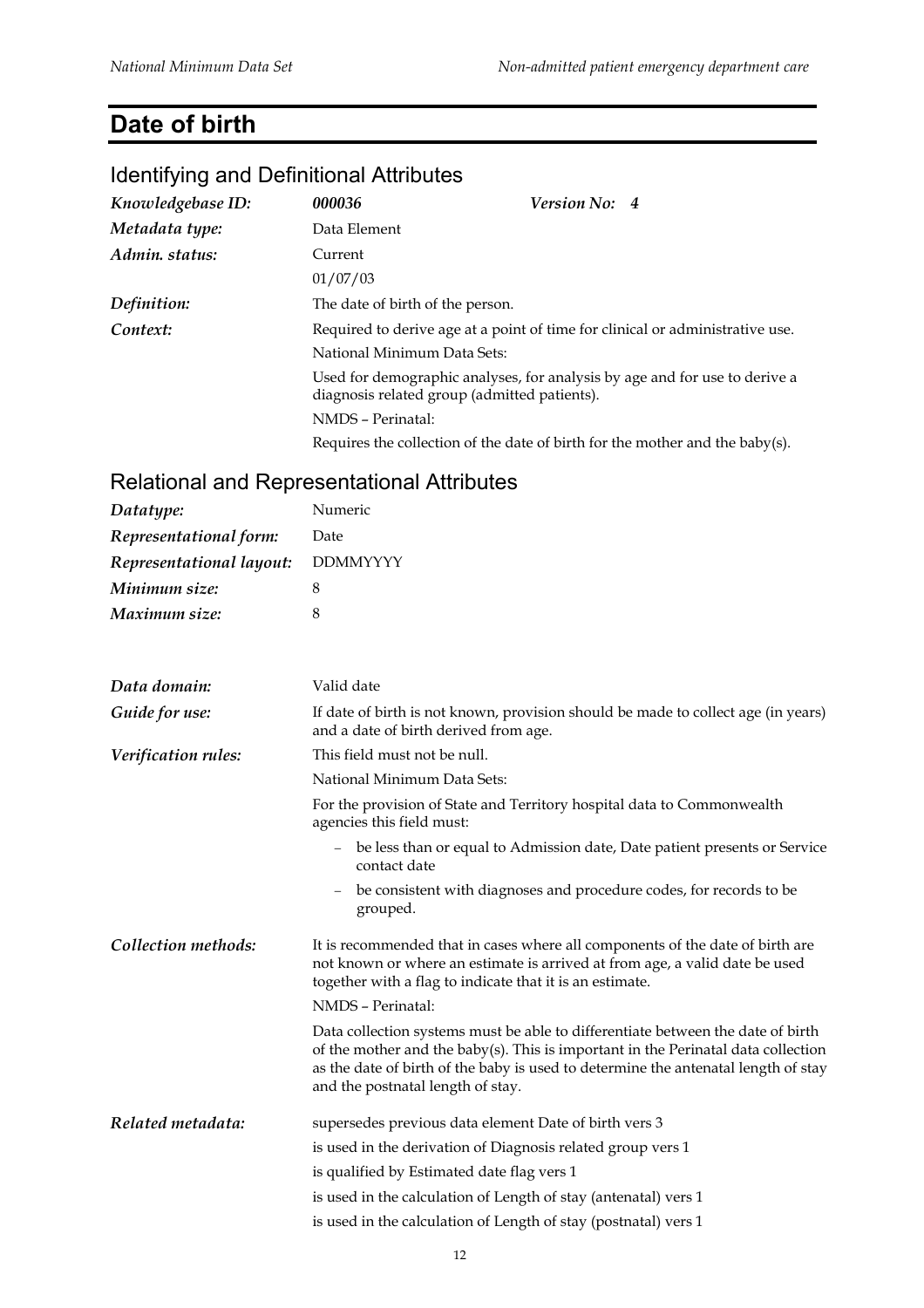#### Administrative Attributes

| Source document:                                      |                                |            |          |
|-------------------------------------------------------|--------------------------------|------------|----------|
| Source organisation:                                  | National Health Data Committee |            |          |
| Information model link:                               |                                |            |          |
| NHIM                                                  | Demographic characteristic     |            |          |
| Data Set Specifications:                              |                                | Start date | End date |
| NMDS - Admitted patient care                          |                                | 01/07/2003 |          |
| NMDS - Admitted patient mental health care            |                                | 01/07/2003 |          |
| NMDS - Admitted patient palliative care               |                                | 01/07/2003 |          |
| NMDS - Alcohol and other drug treatment services      |                                | 01/07/2003 |          |
| NMDS - Community mental health care                   |                                | 01/07/2003 |          |
| NMDS - Health labour force                            |                                | 01/07/2003 |          |
| NMDS – Non-admitted patient emergency department care |                                | 01/07/2003 |          |
| NMDS - Perinatal                                      |                                | 01/07/2003 |          |
| DSS - Cardiovascular disease (clinical)               |                                | 01/01/2003 |          |
| 01/01/2003<br>DSS - Diabetes (clinical)               |                                |            |          |
| DSS - Health care client identification               | 01/01/2003                     |            |          |

**Comments:** Any new information collections should allow for 0000YYYY. (Refer Standards Australia, AS5017 Health care client identification).

Do not use punctuation (slashes or hyphens) or spaces.

In cases where all components of the date of birth are not known or where an estimate is arrived at from age, use 00 for day and 00 for month and estimate year of birth according to the person's approximate age. As soon as known or on re-presentation, always update the Date of Birth (DOB) field. The use of the Estimated date flag is also to be used to signify that an estimate is being made.

DSS – Cardiovascular disease (clinical):

Age is an important non-modifiable risk factor for cardiovascular conditions. The prevalence of cardiovascular conditions increases dramatically with age. For example, more than 60% of people aged 75 and over had a cardiovascular condition in 1995 compared with less than 9% of those aged under 35. Aboriginal and Torres Strait Islander peoples are more likely to have cardiovascular conditions than other Australians across almost all age groups. For example, in the 25–44 age group, 23% of Indigenous Australians reported cardiovascular conditions compared with 16% among other Australians (Heart, Stroke and Vascular Diseases: Australian Facts 2001. AIHW).

DSS – Diabetes (clinical):

Age over 45 is one of the predisposing factors for developing Type 2 diabetes and age over 35 in individuals of Aboriginal and Torres Strait Islander and certain other ethnic origins. The prevalence of diabetes increases with age, approaching 25% among those over 75.

References:

National Institute of Aging U. S. Department of Health and Human Services

NHMRC Evidence Based Guidelines for Case Detection and Diagnosis of Type 2 Diabetes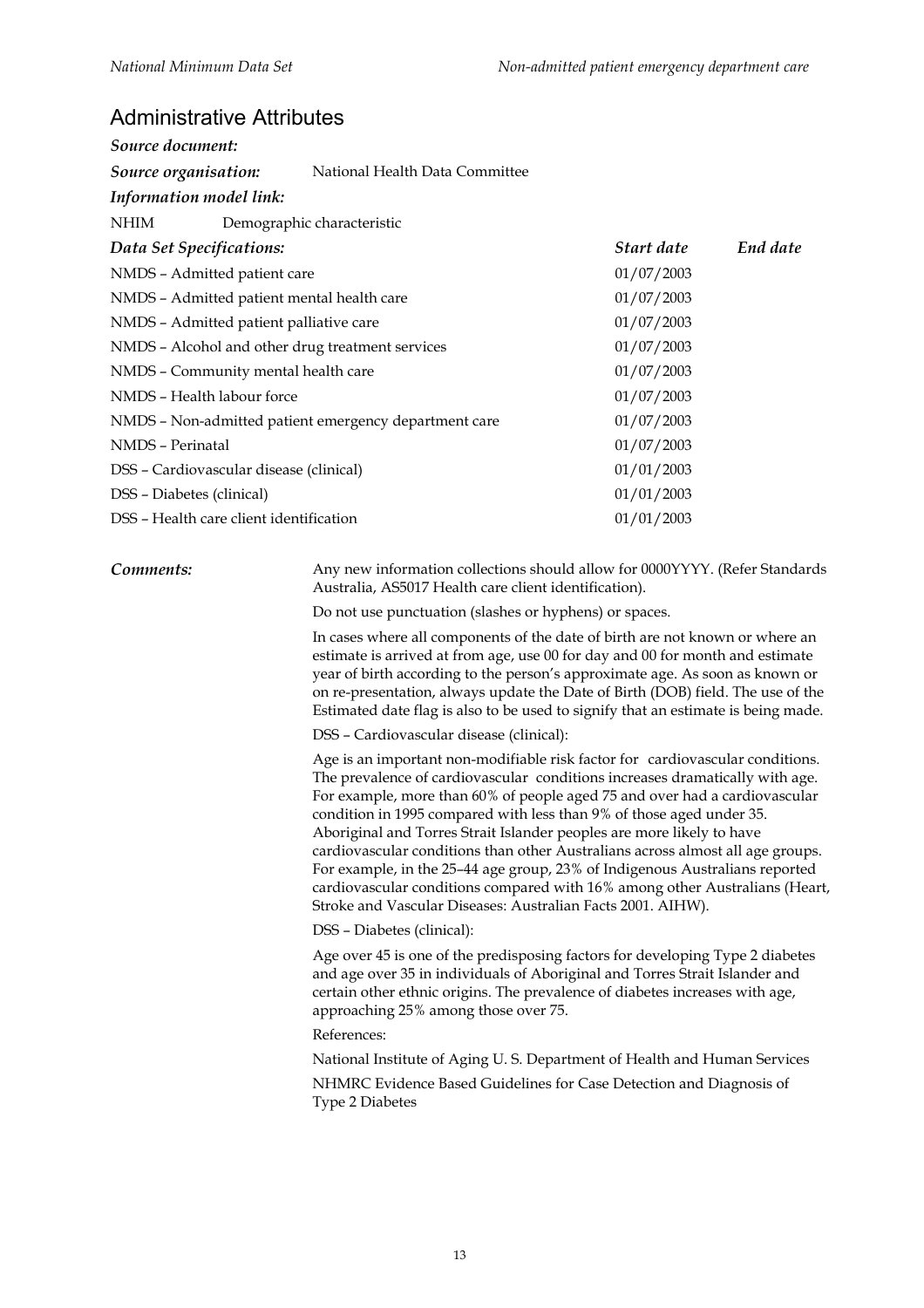# **Date patient presents**

#### Identifying and Definitional Attributes

| Knowledgebase ID: | 000350                              | <b>Version No: 2</b>                                                        |
|-------------------|-------------------------------------|-----------------------------------------------------------------------------|
| Metadata type:    | Data Element                        |                                                                             |
| Admin. status:    | Current                             |                                                                             |
|                   | 01/07/01                            |                                                                             |
| Definition:       |                                     | The day on which the patient/client presents for the delivery of a service. |
|                   |                                     |                                                                             |
| Context:          | Admitted patient care.              |                                                                             |
|                   | Community health care.              |                                                                             |
|                   | Hospital non-admitted patient care: |                                                                             |
|                   | times.                              | Required to identify commencement of a visit and for calculation of waiting |

| Datatype:                | Numeric                                                                                                                                                                                                                         |
|--------------------------|---------------------------------------------------------------------------------------------------------------------------------------------------------------------------------------------------------------------------------|
| Representational form:   | Date                                                                                                                                                                                                                            |
| Representational layout: | <b>DDMMYYYY</b>                                                                                                                                                                                                                 |
| Minimum size:            | 8                                                                                                                                                                                                                               |
| Maximum size:            | 8                                                                                                                                                                                                                               |
| Data domain:             | Valid date                                                                                                                                                                                                                      |
| Guide for use:           | For community health care, outreach services and services provided via<br>telephone or telehealth, this may be the date on which the service provider<br>presents to the patient or the telephone/telehealth session commences. |
|                          | The time of patient presentation at the emergency department is the earliest<br>occasion of being registered clerically or triaged.                                                                                             |
|                          | The date that the patient presents is not necessarily:                                                                                                                                                                          |
|                          | the listing date for care (see Listing date for care data element concept),<br>$ \,$<br>nor                                                                                                                                     |
|                          | the date on which care is scheduled to be provided, nor<br>$\qquad \qquad =$                                                                                                                                                    |
|                          | the date on which commencement of care actually occurs (for admitted<br>patients see Admission date, for hospital non-admitted patient care and<br>community health care see Date of commencement of service event).            |
| Verification rules:      |                                                                                                                                                                                                                                 |
| Collection methods:      |                                                                                                                                                                                                                                 |
| Related metadata:        | relates to the data element Admission date vers 4                                                                                                                                                                               |
|                          | relates to the data element Date of commencement of service event vers 2                                                                                                                                                        |
|                          | relates to the data element Date of triage vers 1                                                                                                                                                                               |
|                          | supersedes previous data element Date patient presents vers 1                                                                                                                                                                   |
|                          | relates to the data element Emergency department waiting time to admission<br>vers 1                                                                                                                                            |
|                          | relates to the data element Emergency department waiting time to service<br>delivery vers 2                                                                                                                                     |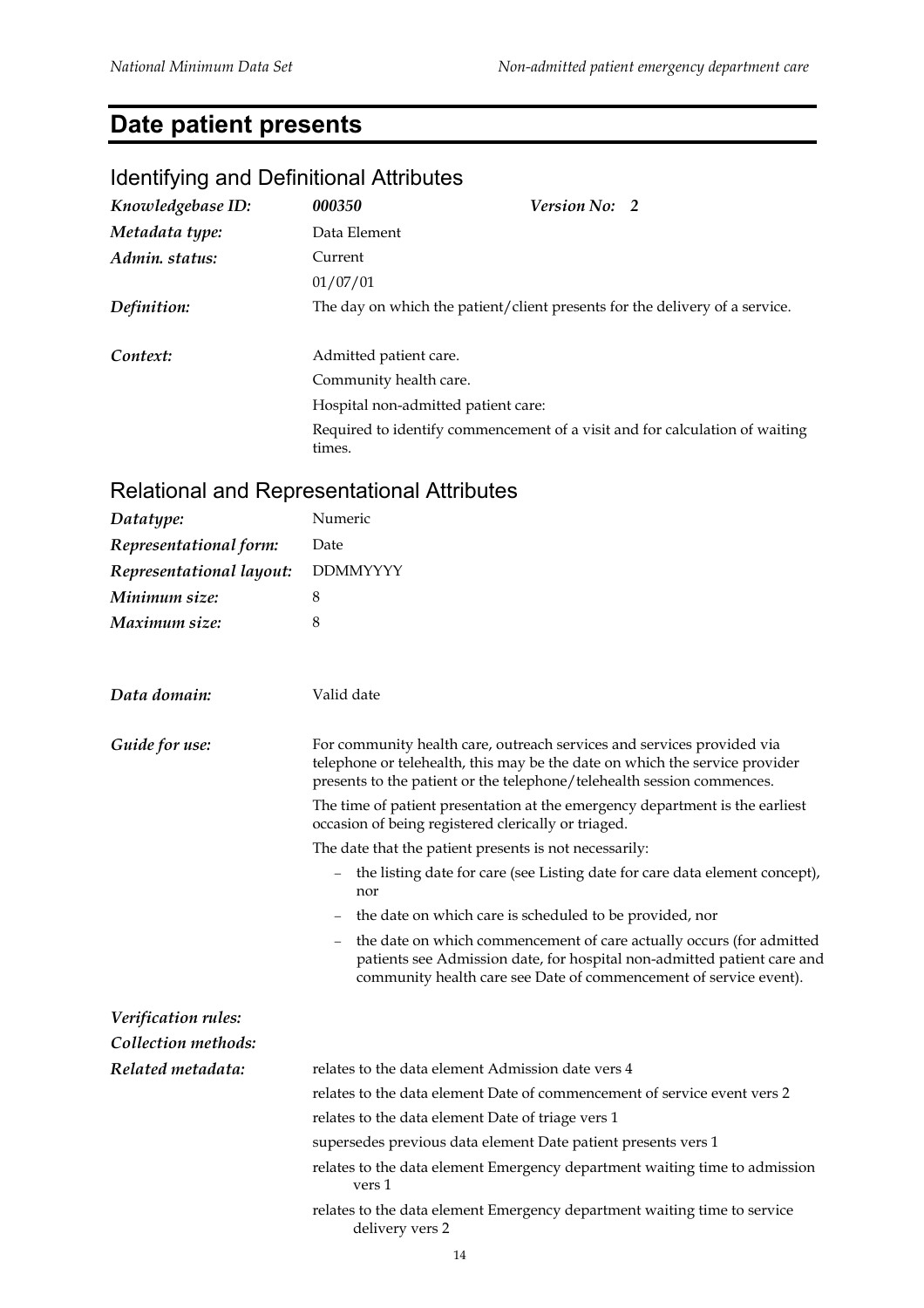relates to the data element concept Patient presentation at emergency department vers 2 relates to the data element Time of commencement of service event vers 2 relates to the data element Time of triage vers 1 relates to the data element Time patient presents vers 2 relates to the data element Triage category vers 2 relates to the data element Type of visit to emergency department vers 2

#### Administrative Attributes

| Source document:                          |                                                       |                                                             |          |  |  |
|-------------------------------------------|-------------------------------------------------------|-------------------------------------------------------------|----------|--|--|
| Source organisation:                      |                                                       | National Institution Based Ambulatory Model Reference Group |          |  |  |
|                                           | National Health Data Committee                        |                                                             |          |  |  |
| Information model link:                   |                                                       |                                                             |          |  |  |
| NHIM Request for/entry into service event |                                                       |                                                             |          |  |  |
| Data Set Specifications:                  |                                                       | Start date                                                  | End date |  |  |
| NMDS - Emergency department waiting times |                                                       | 01/07/2001                                                  |          |  |  |
|                                           | NMDS - Non-admitted patient emergency department care | 01/07/2003                                                  |          |  |  |
|                                           |                                                       |                                                             |          |  |  |
|                                           |                                                       |                                                             |          |  |  |

*Comments:* This data element is required to identify commencement of a visit and for calculation of waiting times. It supports the provision of unit record and/or summary level data by State and Territory health authorities as part of the NMDS – Emergency department waiting times.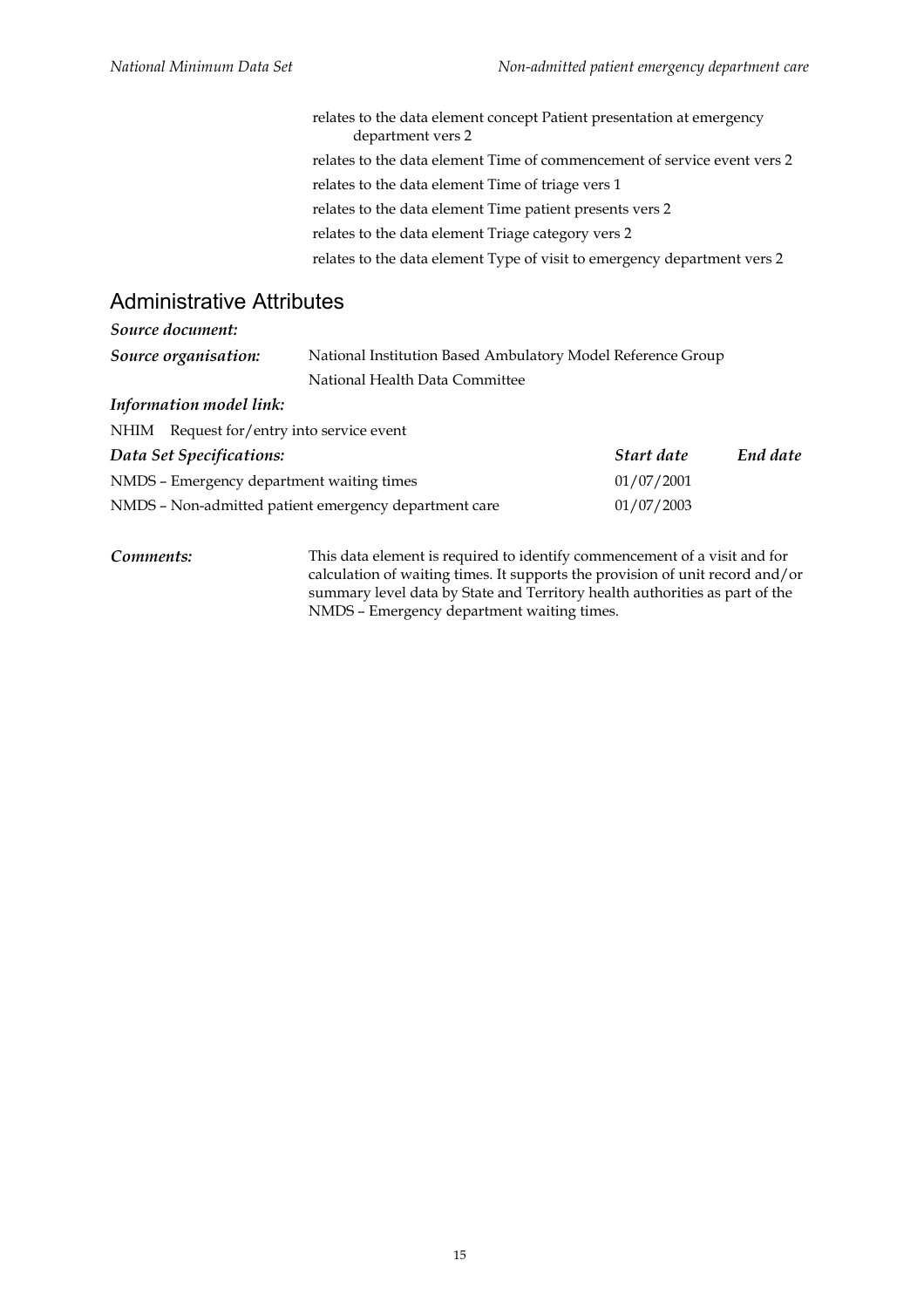# **Department of Veterans**' **Affairs patient**

#### Identifying and Definitional Attributes

| Knowledgebase ID: | 000421                                 | Version No: 1                                                               |  |
|-------------------|----------------------------------------|-----------------------------------------------------------------------------|--|
| Metadata type:    | Data Element                           |                                                                             |  |
| Admin. status:    | Current                                |                                                                             |  |
|                   | 01/07/00                               |                                                                             |  |
| Definition:       | Department of Veterans' Affairs (DVA). | An eligible person whose charges for this hospital admission are met by the |  |
| Context:          | Health services:                       |                                                                             |  |
|                   |                                        | To assist in analyses of utilisation and health care funding.               |  |

#### Relational and Representational Attributes

| Datatype:                | Numeric                                                                                                                                                               |  |  |
|--------------------------|-----------------------------------------------------------------------------------------------------------------------------------------------------------------------|--|--|
| Representational form:   | Code                                                                                                                                                                  |  |  |
| Representational layout: | N                                                                                                                                                                     |  |  |
| Minimum size:            | 1                                                                                                                                                                     |  |  |
| Maximum size:            | 1                                                                                                                                                                     |  |  |
| Data domain:             | Yes<br>1                                                                                                                                                              |  |  |
|                          | $\overline{2}$<br>N <sub>0</sub>                                                                                                                                      |  |  |
| Guide for use:           | Refer to the Veterans' Entitlements Act 1986 for details of eligible DVA<br>beneficiaries.                                                                            |  |  |
| Verification rules:      |                                                                                                                                                                       |  |  |
| Collection methods:      | Whether or not charges for this episode of care are met by the DVA is routinely<br>established as part of hospital admission processes.                               |  |  |
| Related metadata:        | relates to the data element Department of Veterans' Affairs file number vers 2<br>supersedes previous data element Patient accommodation eligibility status<br>vers 2 |  |  |

#### Administrative Attributes

| Source document:                                      |            |            |  |  |
|-------------------------------------------------------|------------|------------|--|--|
| Source organisation:                                  |            |            |  |  |
| Information model link:                               |            |            |  |  |
| Insurance/benefit characteristic<br>NHIM              |            |            |  |  |
| Data Set Specifications:                              | Start date | End date   |  |  |
| NMDS - Non-admitted patient emergency department care | 01/07/2003 |            |  |  |
| NMDS - Admitted patient care                          | 01/07/2000 | 30/06/2001 |  |  |
| NMDS - Admitted patient mental health care            | 01/07/2000 | 30/06/2001 |  |  |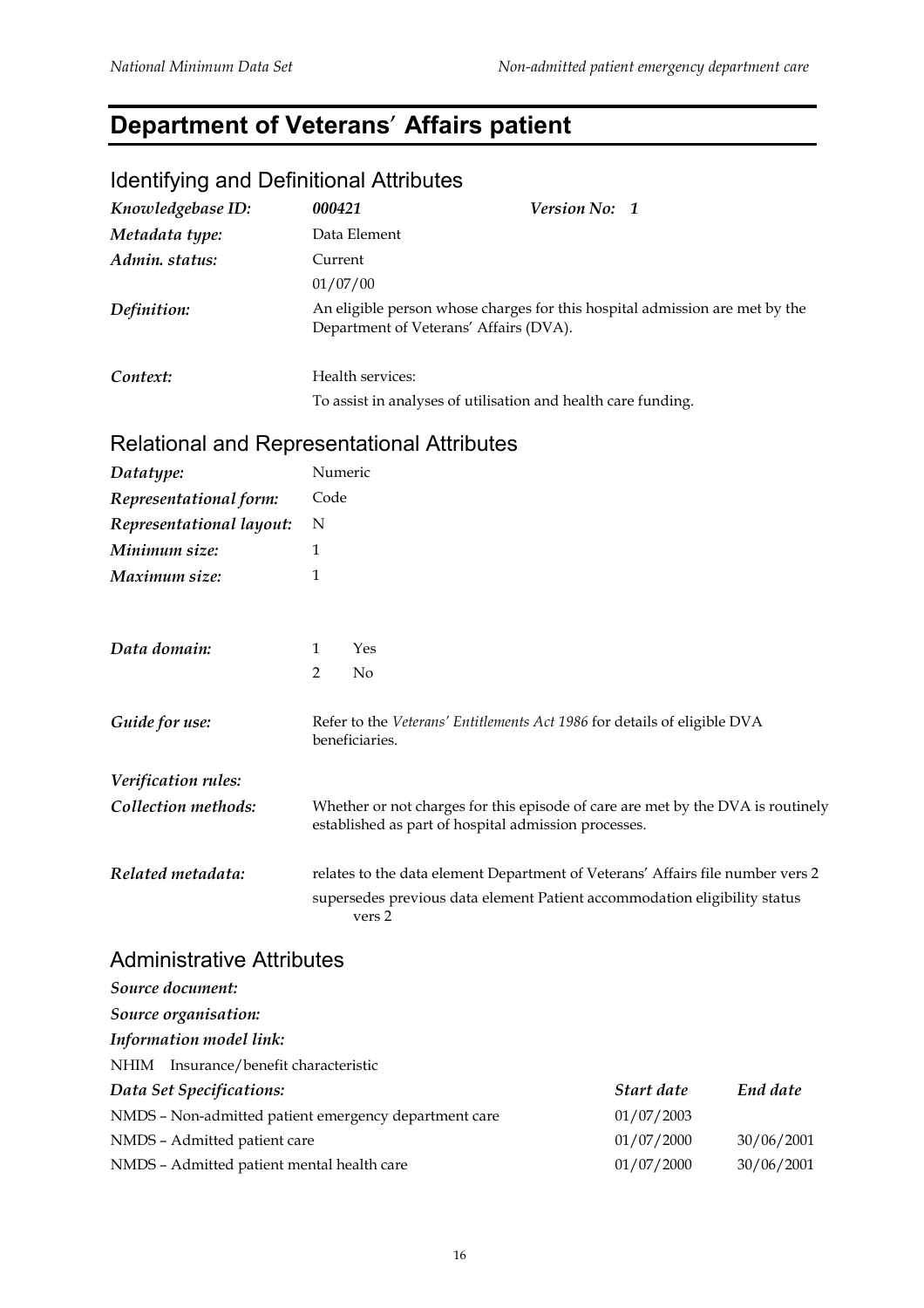*Comments:* Eligible veterans and war widow/widowers can receive free treatment at any public hospital, former Repatriation Hospitals (RH) or a Veteran Partnering (VP) contracted private hospital as a private patient in a shared ward, with the doctor of their choice. Admission to a public hospital does not require prior approval from the DVA.

> When treatment cannot be provided within a reasonable time in the public health system at a former RH or a private VP hospital, there is a system of contracted non-VP private hospitals which will provide care.

> Admission to a contracted private hospital requires prior financial authorisation from DVA. Approval may be given to attend a non-contracted private hospital when the service is not available at a public or contracted non-VP private hospital.

In an emergency a Repatriation patient can be admitted to the nearest hospital, public or private, without reference to DVA.

 If an eligible veteran or war widow/widower chooses to be treated under Veterans' Affairs arrangements, which includes obtaining prior approval for non-VP private hospital care, DVA will meet the full cost of their treatment.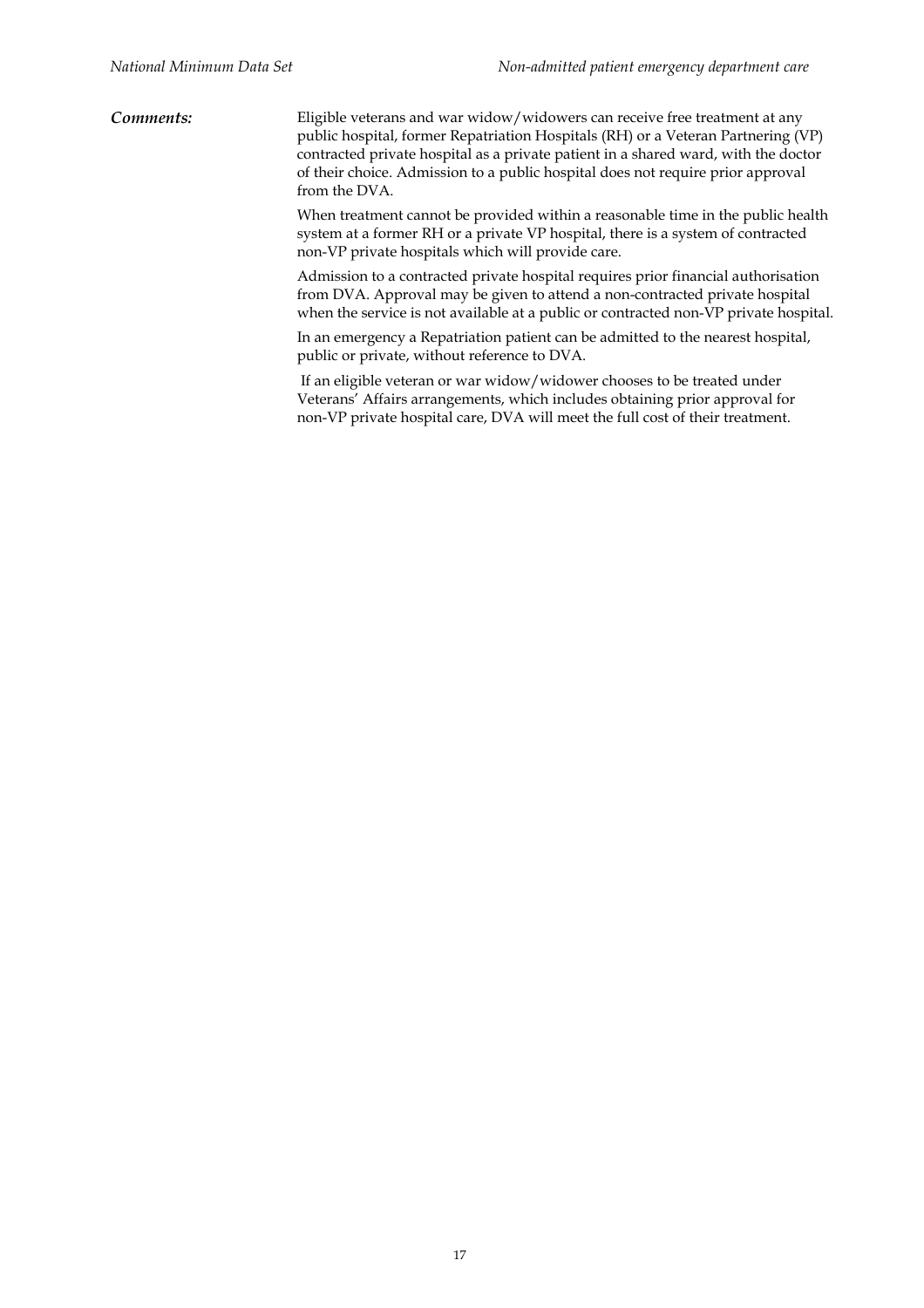# **Emergency department arrival mode – transport**

| identifying and Definitional Attributes                         |                                                                                   |                                                                                                                               |               |            |          |
|-----------------------------------------------------------------|-----------------------------------------------------------------------------------|-------------------------------------------------------------------------------------------------------------------------------|---------------|------------|----------|
| Knowledgebase ID:                                               | 000816                                                                            |                                                                                                                               | Version No: 1 |            |          |
| Metadata type:                                                  | Data Element                                                                      |                                                                                                                               |               |            |          |
| Admin. status:                                                  | Current                                                                           |                                                                                                                               |               |            |          |
|                                                                 | 01/07/03                                                                          |                                                                                                                               |               |            |          |
| Definition:                                                     | The mode of transport by which the person arrives at the emergency<br>department. |                                                                                                                               |               |            |          |
| Context:                                                        |                                                                                   | Emergency department care.                                                                                                    |               |            |          |
| <b>Relational and Representational Attributes</b>               |                                                                                   |                                                                                                                               |               |            |          |
| Datatype:                                                       | Numeric                                                                           |                                                                                                                               |               |            |          |
| Representational form:                                          | Code                                                                              |                                                                                                                               |               |            |          |
| Representational layout:                                        | N                                                                                 |                                                                                                                               |               |            |          |
| Minimum size:                                                   | 1                                                                                 |                                                                                                                               |               |            |          |
| Maximum size:                                                   | 1                                                                                 |                                                                                                                               |               |            |          |
| Data domain:                                                    | $\mathbf{1}$<br>2<br>8<br>9                                                       | Ambulance, air ambulance or helicopter rescue service<br>Police/correctional services vehicle<br>Other<br>Not stated/unknown  |               |            |          |
| Guide for use:                                                  |                                                                                   | Code 8 (Other) includes patients who walked in, came by private transport,<br>public transport, community transport, or taxi. |               |            |          |
| Verification rules:<br>Collection methods:<br>Related metadata: |                                                                                   |                                                                                                                               |               |            |          |
| <b>Administrative Attributes</b>                                |                                                                                   |                                                                                                                               |               |            |          |
| Source document:                                                |                                                                                   |                                                                                                                               |               |            |          |
| Source organisation:                                            |                                                                                   | National reference group for non-admitted patient data development, 2001-02                                                   |               |            |          |
| Information model link:                                         |                                                                                   |                                                                                                                               |               |            |          |
| Request for/entry into service event<br>NHIM                    |                                                                                   |                                                                                                                               |               |            |          |
| Data Set Specifications:                                        |                                                                                   |                                                                                                                               |               | Start date | End date |
| NMDS - Non-admitted patient emergency department care           |                                                                                   |                                                                                                                               |               | 01/07/2003 |          |
|                                                                 |                                                                                   |                                                                                                                               |               |            |          |

# Identifying and Definitional Attributes

*Comments:*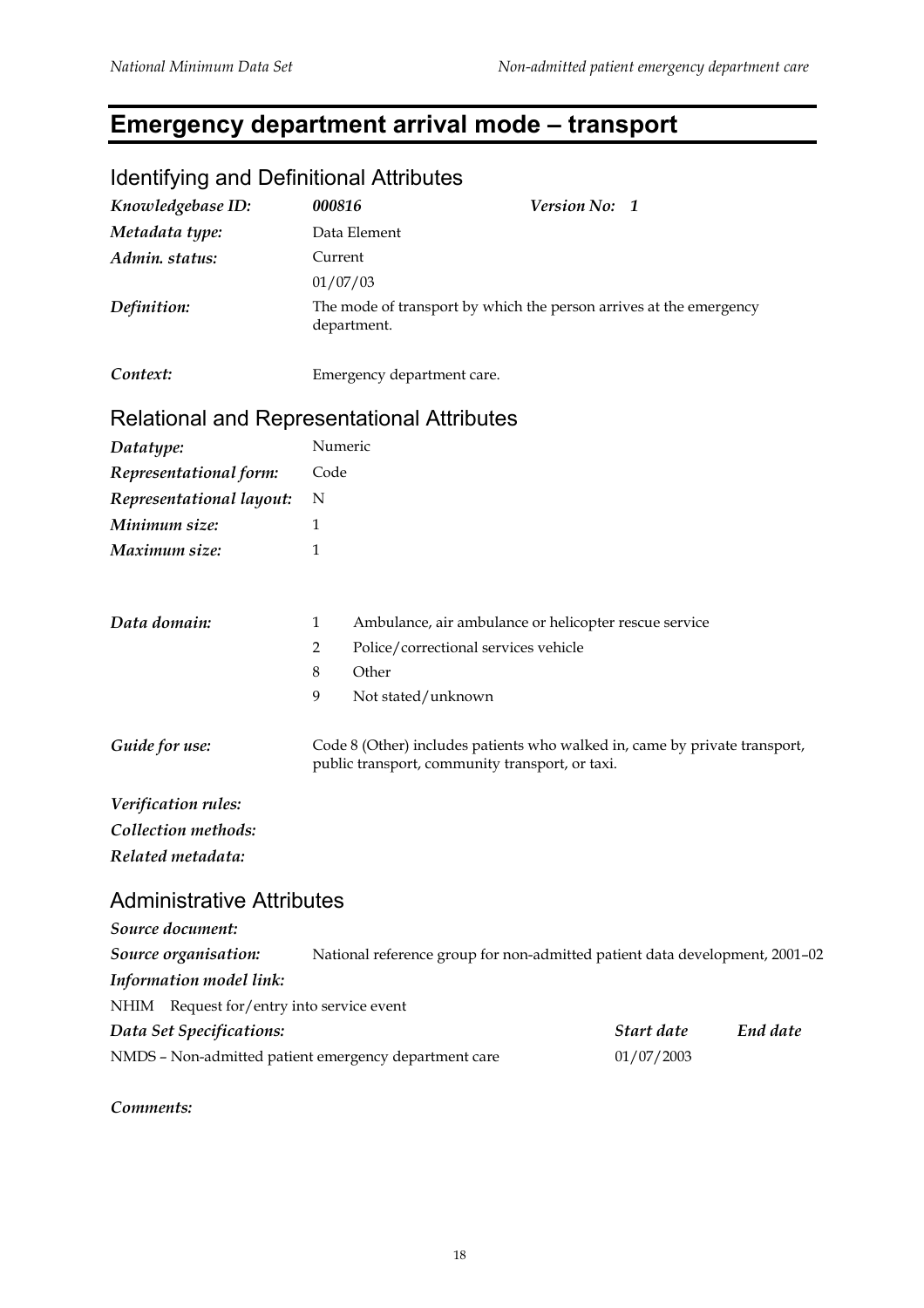# **Emergency department departure status**

| <u>tueritiiviity ariu Definitional Attributes</u> |                                                                                                          |                                                                                                                                                                                                                                                                                             |  |
|---------------------------------------------------|----------------------------------------------------------------------------------------------------------|---------------------------------------------------------------------------------------------------------------------------------------------------------------------------------------------------------------------------------------------------------------------------------------------|--|
| Knowledgebase ID:                                 | 000359                                                                                                   | Version No: 2                                                                                                                                                                                                                                                                               |  |
| Metadata type:                                    |                                                                                                          | Data Element                                                                                                                                                                                                                                                                                |  |
| Admin. status:                                    | Current                                                                                                  |                                                                                                                                                                                                                                                                                             |  |
|                                                   | 01/07/03                                                                                                 |                                                                                                                                                                                                                                                                                             |  |
| Definition:                                       | The status of the patient at the end of the non-admitted patient emergency<br>department service episode |                                                                                                                                                                                                                                                                                             |  |
| Context:                                          | Non-admitted patient emergency department care.                                                          |                                                                                                                                                                                                                                                                                             |  |
| Relational and Representational Attributes        |                                                                                                          |                                                                                                                                                                                                                                                                                             |  |
| Datatype:                                         | Numeric                                                                                                  |                                                                                                                                                                                                                                                                                             |  |
| Representational form:                            | Code                                                                                                     |                                                                                                                                                                                                                                                                                             |  |
| Representational layout:                          | N                                                                                                        |                                                                                                                                                                                                                                                                                             |  |
| Minimum size:                                     | 1                                                                                                        |                                                                                                                                                                                                                                                                                             |  |
| Maximum size:                                     | 1                                                                                                        |                                                                                                                                                                                                                                                                                             |  |
|                                                   |                                                                                                          |                                                                                                                                                                                                                                                                                             |  |
| Data domain:                                      | $\mathbf{1}$                                                                                             | Admitted to this hospital (including to units or beds within the<br>emergency department)                                                                                                                                                                                                   |  |
|                                                   | 2                                                                                                        | Non-admitted patient emergency department service episode completed<br>- departed without being admitted or referred to another hospital                                                                                                                                                    |  |
|                                                   | 3                                                                                                        | Referred to another hospital for admission                                                                                                                                                                                                                                                  |  |
|                                                   | 4                                                                                                        | Did not wait to be attended by a health care professional                                                                                                                                                                                                                                   |  |
|                                                   | 5                                                                                                        | Left at own risk after being attended by a health care professional but<br>before the non-admitted patient emergency department service episode<br>was completed                                                                                                                            |  |
|                                                   | 6                                                                                                        | Died in emergency department as a non-admitted patient                                                                                                                                                                                                                                      |  |
|                                                   | 7                                                                                                        | Dead on arrival, not treated in emergency department                                                                                                                                                                                                                                        |  |
| Guide for use:                                    |                                                                                                          | A non-admitted patient emergency department service episode ends when<br>either the patient is admitted or, if the patient is not to be admitted, when the<br>patient is recorded as ready to leave the emergency department or when they<br>are recorded as having left at their own risk. |  |
|                                                   |                                                                                                          | Code 2 includes patients who departed under their own care, under police<br>custody and under the care of a residential aged care facility or other carer.<br>Code 2 excludes those who died in the emergency department, which should be<br>coded to Code 6.                               |  |
| Verification rules:                               |                                                                                                          |                                                                                                                                                                                                                                                                                             |  |
| Collection methods:                               |                                                                                                          |                                                                                                                                                                                                                                                                                             |  |
| Related metadata:                                 |                                                                                                          | relates to the data element Date of commencement of service event vers 2                                                                                                                                                                                                                    |  |
|                                                   |                                                                                                          | relates to the data element Date patient presents vers 2                                                                                                                                                                                                                                    |  |
|                                                   |                                                                                                          | supersedes previous data element Departure status vers 1                                                                                                                                                                                                                                    |  |
|                                                   |                                                                                                          | relates to the data element concept Emergency department - public hospital<br>vers 1                                                                                                                                                                                                        |  |

#### Identifying and Definitional Attributes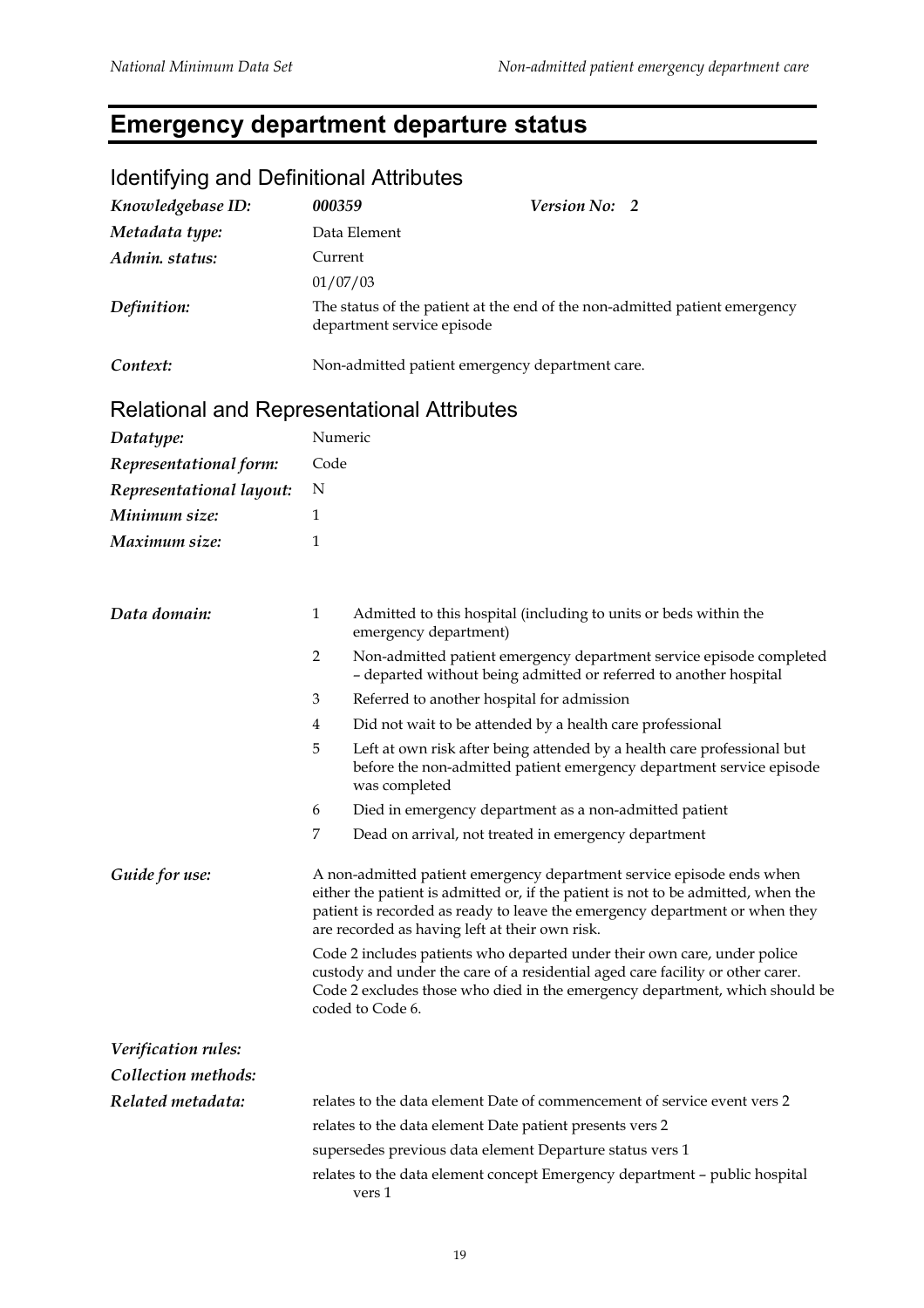relates to the data element Emergency department waiting time to admission vers 1 relates to the data element Emergency department waiting time to service delivery vers 2 relates to the data element concept Patient presentation at emergency department vers 1 relates to the data element Time of commencement of service event vers 2 relates to the data element Time patient presents vers 2 relates to the data element Type of visit to emergency department vers 2

#### Administrative Attributes

NHIM Exit/leave from service event

| Source document: |  |
|------------------|--|
|                  |  |

*Source organisation:* National reference group for non-admitted patient data development, 2001–02

*Information model link:*

| Data Set Specifications:                              | Start date | End date |
|-------------------------------------------------------|------------|----------|
| NMDS – Emergency department waiting times             | 01/07/2003 |          |
| NMDS - Non-admitted patient emergency department care | 01/07/2003 |          |

*Comments:*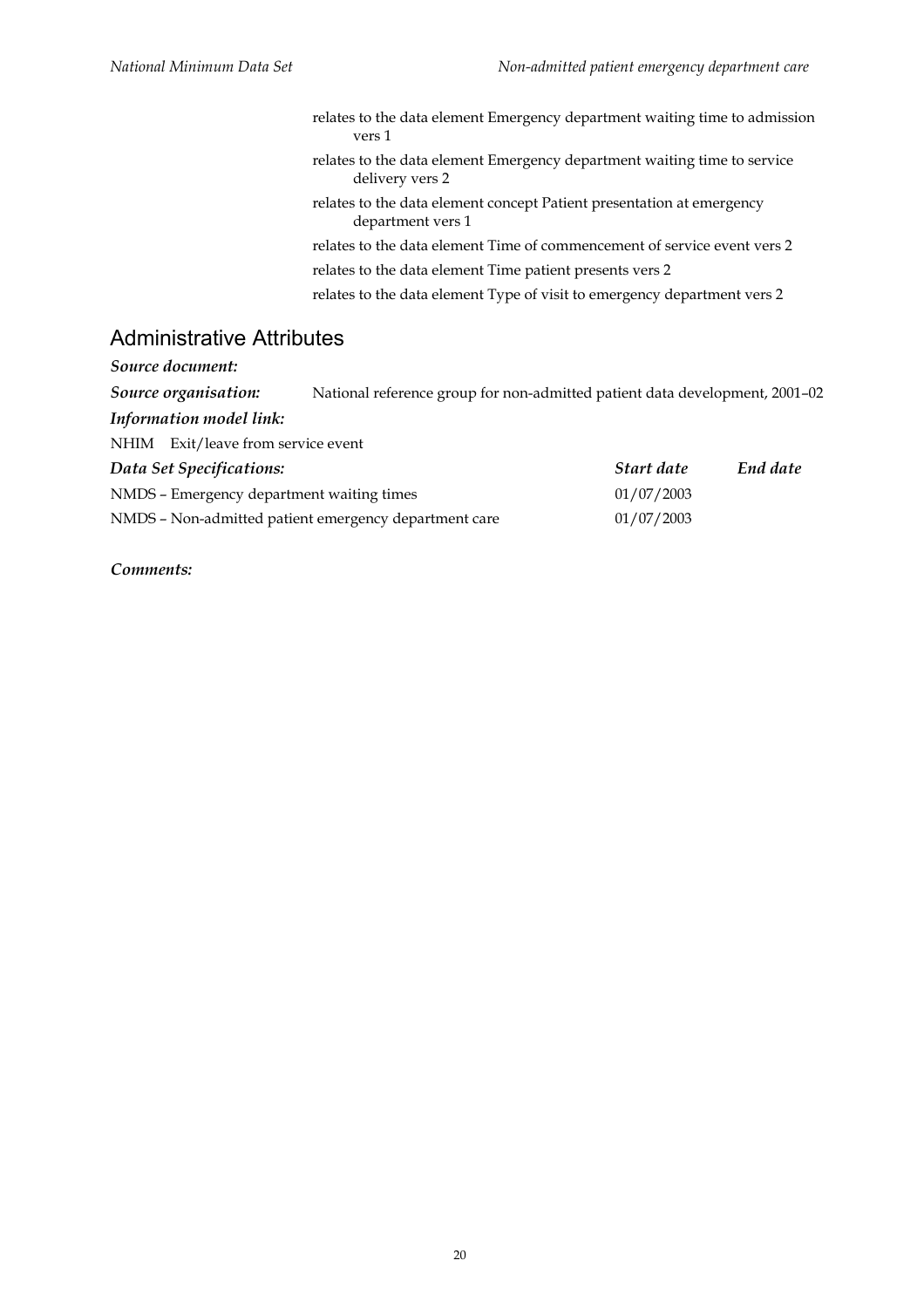# **Emergency department waiting time to service delivery**

| <b>Refigures</b> and Demindonal Admodition |                                                                                                                                                                                                                             |
|--------------------------------------------|-----------------------------------------------------------------------------------------------------------------------------------------------------------------------------------------------------------------------------|
| Knowledgebase ID:                          | 000347<br>Version No: 2                                                                                                                                                                                                     |
| Metadata type:                             | Derived Data Element                                                                                                                                                                                                        |
| Admin. status:                             | Current                                                                                                                                                                                                                     |
|                                            | 01/01/00                                                                                                                                                                                                                    |
| Definition:                                | The time elapsed for each patient from presentation in the emergency<br>department to commencement of service by a treating medical officer or nurse.                                                                       |
| Context:                                   | Non-admitted patient emergency department care.                                                                                                                                                                             |
|                                            | <b>Relational and Representational Attributes</b>                                                                                                                                                                           |
| Datatype:                                  | Numeric                                                                                                                                                                                                                     |
| Representational form:                     |                                                                                                                                                                                                                             |
| Representational layout:                   | <b>MMMMM</b>                                                                                                                                                                                                                |
| Minimum size:                              | 5                                                                                                                                                                                                                           |
| Maximum size:                              | 5                                                                                                                                                                                                                           |
|                                            |                                                                                                                                                                                                                             |
|                                            |                                                                                                                                                                                                                             |
| Data domain:                               | Time in minutes                                                                                                                                                                                                             |
| Guide for use:                             | Calculated from the date and time of service event minus date and time patient<br>presents. Although triage category 1 is measured in seconds, it is recognised<br>that the data will not be collected with this precision. |
| Verification rules:                        |                                                                                                                                                                                                                             |
| Collection methods:                        |                                                                                                                                                                                                                             |
| Related metadata:                          | supersedes previous data element Emergency department waiting time to<br>service delivery vers 1                                                                                                                            |
|                                            | relates to the data element concept Emergency department - public hospital<br>vers 1                                                                                                                                        |
|                                            | is calculated using Date of commencement of service event vers 2                                                                                                                                                            |
|                                            | is calculated using Date patient presents vers 2                                                                                                                                                                            |
|                                            | is calculated using Time of commencement of service event vers 2                                                                                                                                                            |
|                                            | is calculated using Time patient presents vers 2                                                                                                                                                                            |
| <b>Administrative Attributes</b>           |                                                                                                                                                                                                                             |
| Source document:                           |                                                                                                                                                                                                                             |
| Source organisation:                       | National reference group for non-admitted patient data development, 2001-02                                                                                                                                                 |
| Information model link:                    |                                                                                                                                                                                                                             |
|                                            |                                                                                                                                                                                                                             |

#### Identifying and Definitional Attributes

NHIM Performance indicator *Data Set Specifications: Start date End date* NMDS – Emergency department waiting times 01/07/2000 NMDS – Non-admitted patient emergency department care 01/07/2003

*Comments:* It is recognised that at times of extreme urgency or multiple synchronous presentations, or if no medical officer is on duty in the emergency department, this service may be provided by a nurse.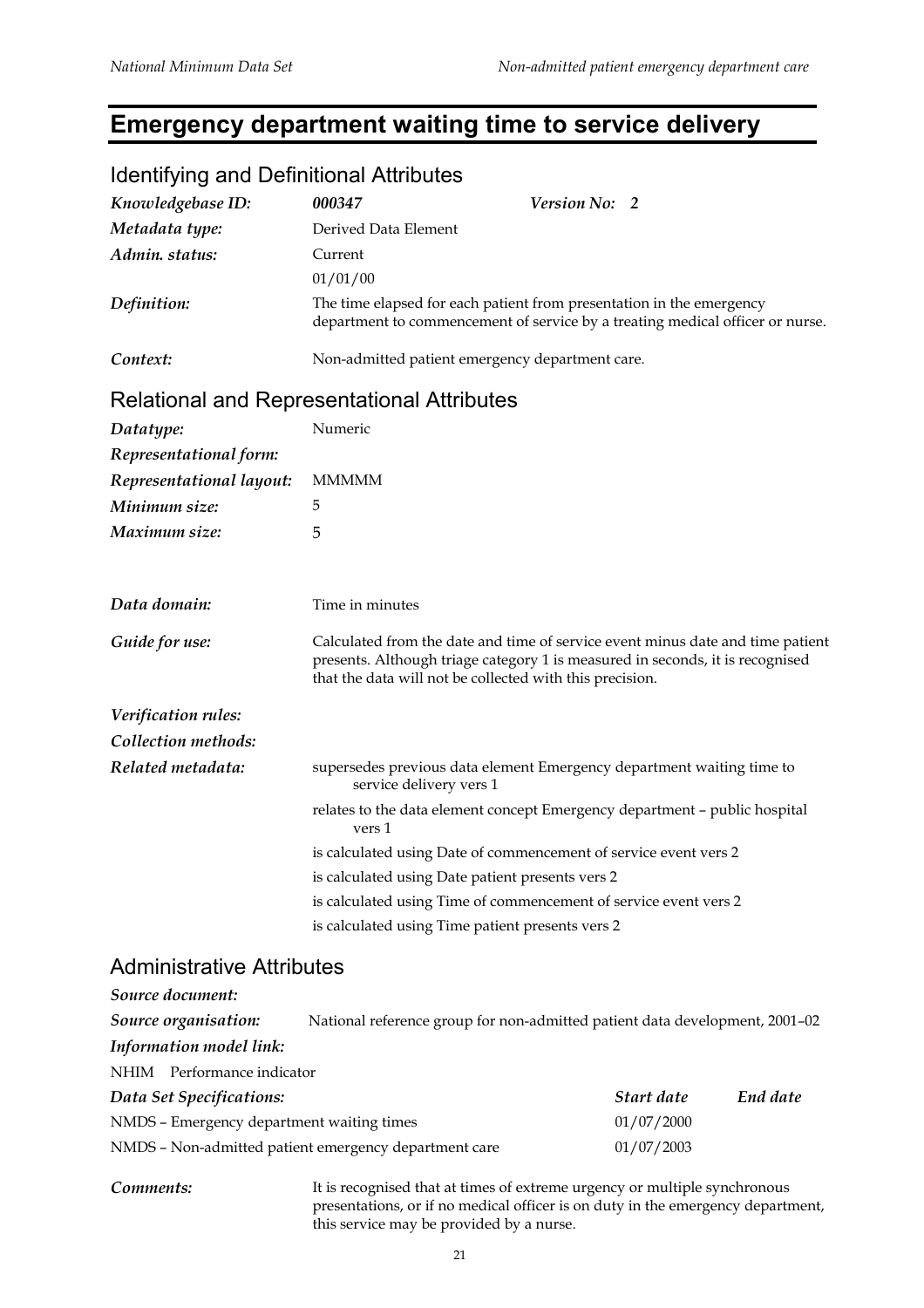#### **Establishment identifier**

# Identifying and Definitional Attributes *Knowledgebase ID: 000050 Version No: 4 Metadata type:* Derived Data Element *Admin. status:* Current 01/07/03 *Definition:* Identifier for the establishment in which episode or event occurred. Each separately administered health care establishment to have a unique identifier at the national level. *Context:* Relational and Representational Attributes *Datatype:* Alphanumeric *Representational form:* Code *Representational layout:* NNA(N)NNNNN *Minimum size:* 9 *Maximum size:* 9 *Data domain:* Concatenation of: State/Territory identifier (character position 1) Establishment sector (character position 2) Region code (character positions 3–4) Establishment number (character positions 5–9) *Guide for use: Verification rules: Collection methods: Related metadata:* supersedes previous data element Establishment identifier vers 3 is composed of Establishment number vers 4 is composed of Establishment sector vers 3 relates to the data element Person identifier vers 1 relates to the data element Person identifier type – health care vers 1 is composed of Region code vers 2 is composed of State/Territory identifier vers 3

#### Administrative Attributes

*Source document: Source organisation:* National Health Data Committee *Information model link:* NHIM Organisation characteristic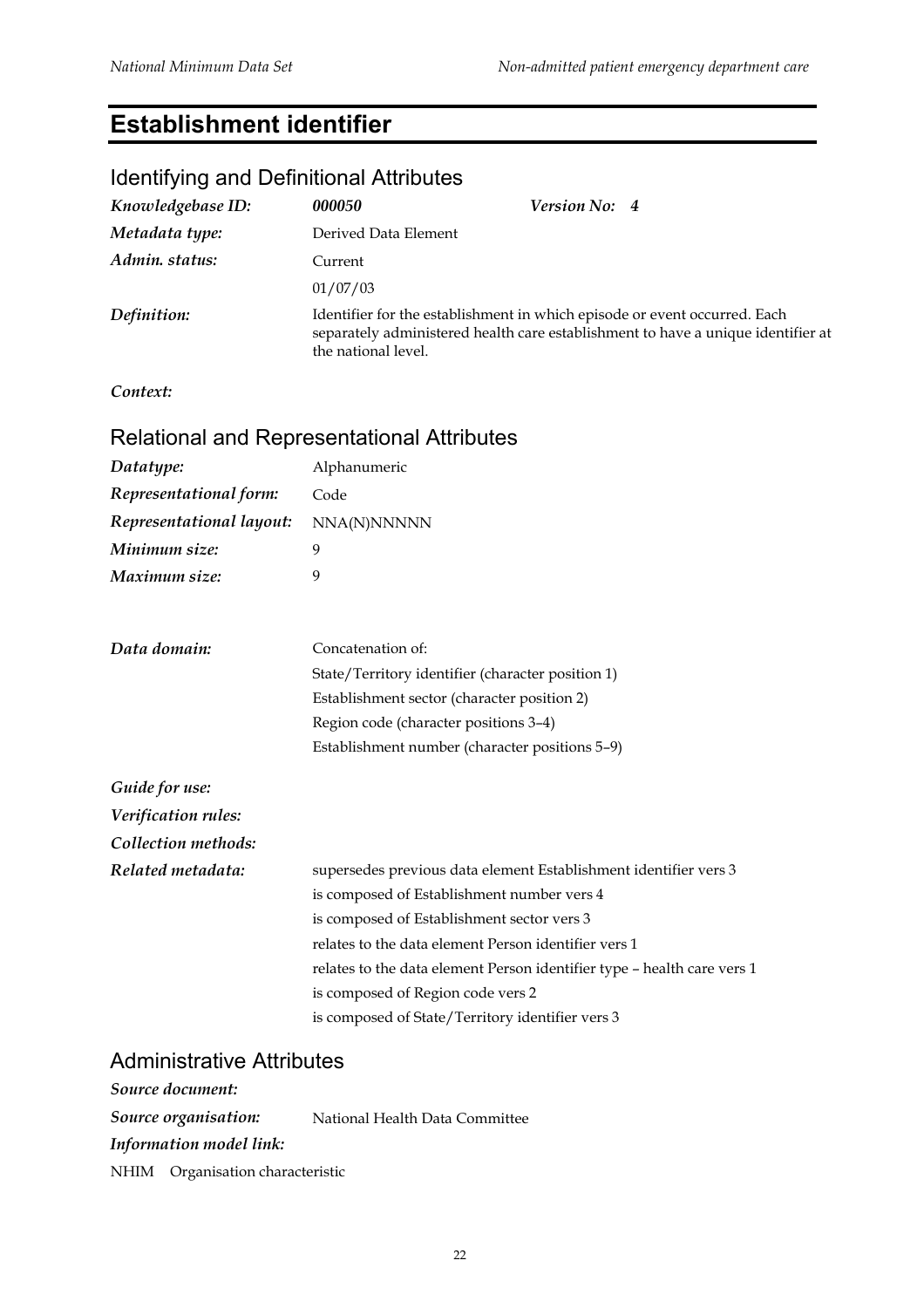| Data Set Specifications:                              | Start date | End date |
|-------------------------------------------------------|------------|----------|
| NMDS - Admitted patient care                          | 01/07/2003 |          |
| NMDS - Admitted patient mental health care            | 01/07/2003 |          |
| NMDS - Admitted patient palliative care               | 01/07/2003 |          |
| NMDS - Alcohol and other drug treatment services      | 01/07/2003 |          |
| NMDS - Community mental health care                   | 01/07/2003 |          |
| NMDS - Community mental health establishments         | 01/07/2003 |          |
| NMDS - Elective surgery waiting times                 | 01/07/2003 |          |
| NMDS - Emergency department waiting times             | 01/07/2003 |          |
| NMDS - Non-admitted patient emergency department care | 01/07/2003 |          |
| NMDS - Perinatal                                      | 01/07/2003 |          |
| NMDS - Public hospital establishments                 | 01/07/2003 |          |
| DSS - Health care client identification               | 01/01/2003 |          |

*Comments:* Establishment identifier should be able to distinguish between all health care establishments nationally.

NMDS – Admitted patient care:

A residential establishment is considered to be separately administered if managed as an independent institution for which there are financial, budgetary and activity statistics. For example, if establishment-level data for components of an area health service are not available separately at a central authority, this is not grounds for treating such components as a single establishment unless such data are not available at any level in the health care system.

This item is now being used to identify hospital contracted care. The use of this item will lead to reduced duplication in reporting patient activity and will enable linkage of services to one episode of care.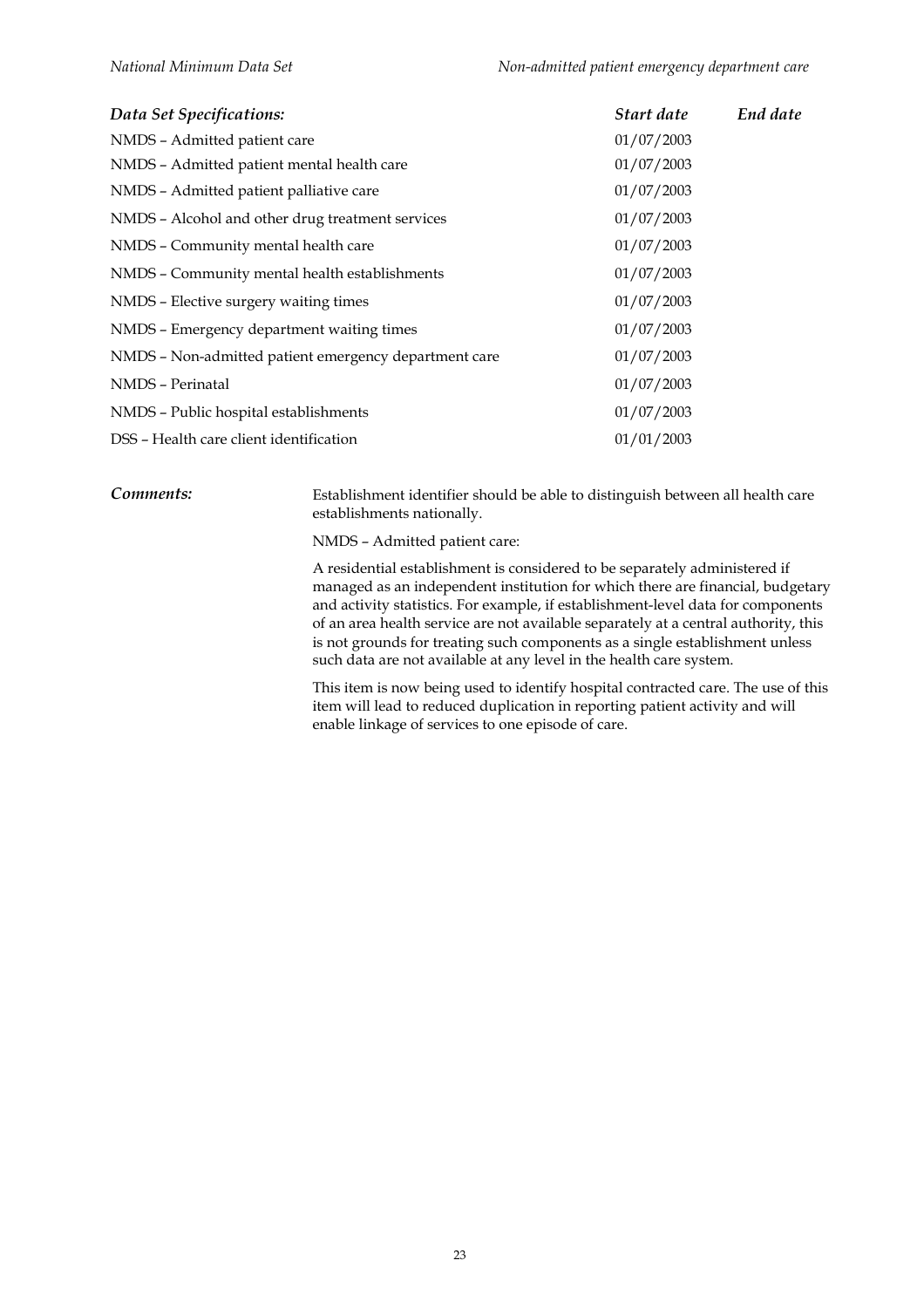# **Indigenous status**

| Knowledgebase ID: | 000001                                          | Version No: 4                                                                                                                                                                                                                                                                                                                                                                                                     |
|-------------------|-------------------------------------------------|-------------------------------------------------------------------------------------------------------------------------------------------------------------------------------------------------------------------------------------------------------------------------------------------------------------------------------------------------------------------------------------------------------------------|
| Metadata type:    | Data Element                                    |                                                                                                                                                                                                                                                                                                                                                                                                                   |
| Admin. status:    | Current                                         |                                                                                                                                                                                                                                                                                                                                                                                                                   |
|                   | 01/07/03                                        |                                                                                                                                                                                                                                                                                                                                                                                                                   |
| Definition:       | Commonwealth definition.                        | Indigenous status is a measure of whether a person identifies as being of<br>Aboriginal or Torres Strait Islander origin. This is in accord with the first two of<br>three components of the Commonwealth definition. See Comments for the                                                                                                                                                                        |
| Context:          | this area.                                      | Australia's Aboriginal and Torres Strait Islander peoples occupy a unique place<br>in Australian society and culture. In the current climate of reconciliation,<br>accurate and consistent statistics about Aboriginal and Torres Strait Islander<br>peoples are needed in order to plan, promote and deliver essential services, to<br>monitor changes in wellbeing and to account for government expenditure in |
|                   | eligibility criteria for the program concerned. | The purpose of this data element is to provide information about people who<br>identify as being of Aboriginal or Torres Strait Islander origin. Agencies<br>wishing to determine the eligibility of individuals for particular benefits,<br>services or rights will need to make their own judgements about the suitability<br>of the standard measure for these purposes, having regard to the specific         |

# Identifying and Definitional Attributes

| Datatype:                | Numeric                                                                                                                                                                                                                                                                                                                                      |  |  |
|--------------------------|----------------------------------------------------------------------------------------------------------------------------------------------------------------------------------------------------------------------------------------------------------------------------------------------------------------------------------------------|--|--|
| Representational form:   | Code                                                                                                                                                                                                                                                                                                                                         |  |  |
| Representational layout: | N                                                                                                                                                                                                                                                                                                                                            |  |  |
| Minimum size:            | 1                                                                                                                                                                                                                                                                                                                                            |  |  |
| Maximum size:            | 1                                                                                                                                                                                                                                                                                                                                            |  |  |
| Data domain:             | $\mathbf{1}$<br>Aboriginal but not Torres Strait Islander origin                                                                                                                                                                                                                                                                             |  |  |
|                          | Torres Strait Islander but not Aboriginal origin<br>$\overline{2}$                                                                                                                                                                                                                                                                           |  |  |
|                          | Both Aboriginal and Torres Strait Islander origin<br>3                                                                                                                                                                                                                                                                                       |  |  |
|                          | Neither Aboriginal nor Torres Strait Islander origin<br>$\overline{4}$                                                                                                                                                                                                                                                                       |  |  |
|                          | 9<br>Not stated/inadequately described                                                                                                                                                                                                                                                                                                       |  |  |
| Guide for use:           | This data element is based on the Australian Bureau of Statistics' (ABS)<br>standard for Indigenous status. For detailed advice on its use and application<br>please refer to the ABS web site as indicated below in the Source document<br>section.                                                                                         |  |  |
|                          | The classification for 'Indigenous status' has a hierarchical structure comprising<br>two levels. There are four categories at the detailed level of the classification<br>which are grouped into two categories at the broad level. There is one<br>supplementary category for 'not stated' responses. The classification is as<br>follows: |  |  |
|                          | Indigenous:                                                                                                                                                                                                                                                                                                                                  |  |  |
|                          | Aboriginal but not Torres Strait Islander origin                                                                                                                                                                                                                                                                                             |  |  |
|                          | Torres Strait Islander but not Aboriginal origin                                                                                                                                                                                                                                                                                             |  |  |
|                          | both Aboriginal and Torres Strait Islander origin                                                                                                                                                                                                                                                                                            |  |  |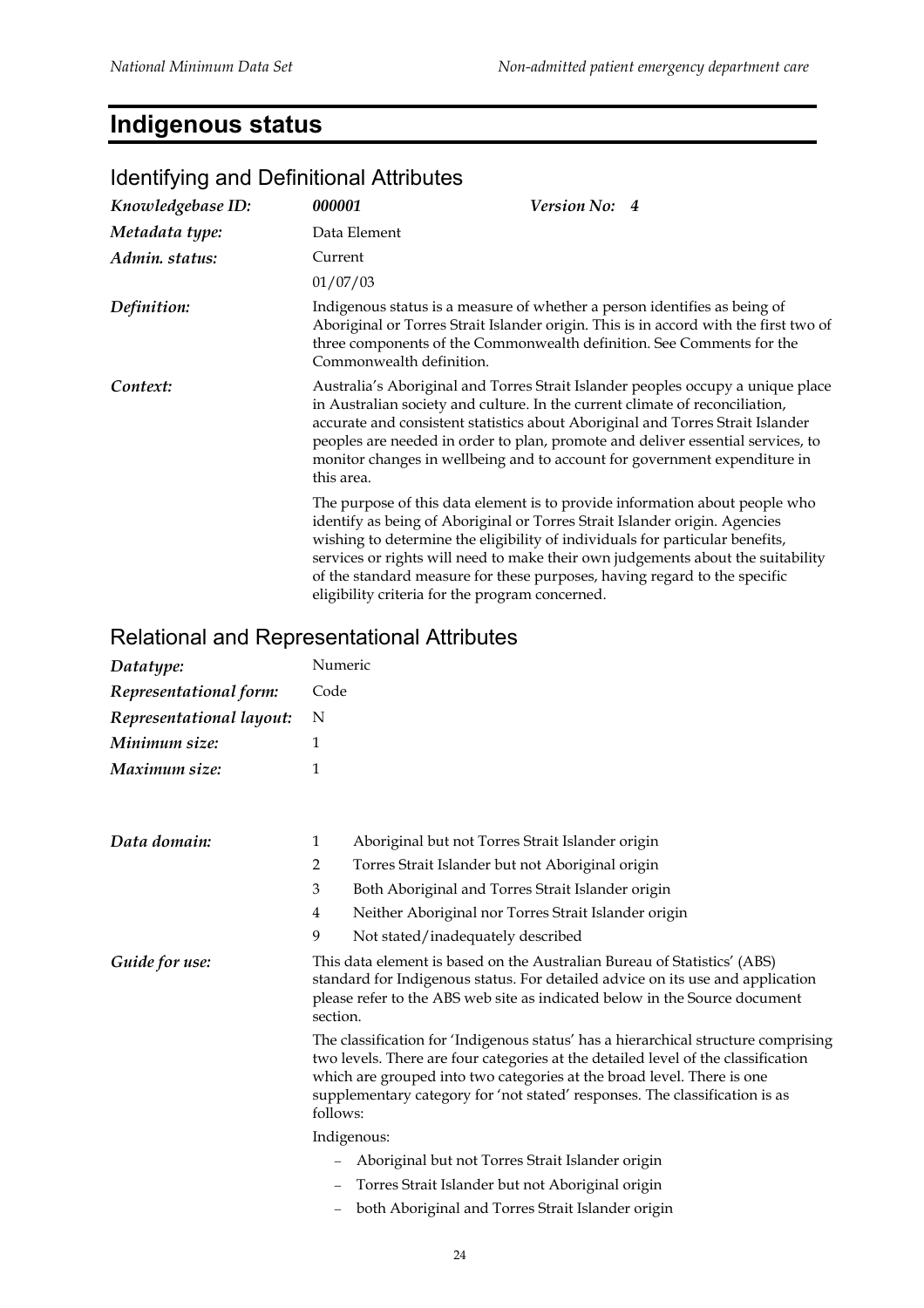|                     | Non-indigenous:                                                                                                                                                                                                                                                                                                                                       |
|---------------------|-------------------------------------------------------------------------------------------------------------------------------------------------------------------------------------------------------------------------------------------------------------------------------------------------------------------------------------------------------|
|                     | neither Aboriginal nor Torres Strait Islander origin                                                                                                                                                                                                                                                                                                  |
|                     | Not stated/inadequately described:                                                                                                                                                                                                                                                                                                                    |
|                     | This category is not to be available as a valid answer to the questions but is<br>intended for use:                                                                                                                                                                                                                                                   |
|                     | primarily when importing data from other data collections that do not<br>contain mappable data                                                                                                                                                                                                                                                        |
|                     | where an answer was refused                                                                                                                                                                                                                                                                                                                           |
|                     | where the question was not able to be asked prior to completion of<br>$\qquad \qquad -$<br>assistance because the client was unable to communicate or a person who<br>knows the client was not available.                                                                                                                                             |
|                     | Only in the last two situations may the tick boxes on the question aire be left<br>blank.                                                                                                                                                                                                                                                             |
| Verification rules: |                                                                                                                                                                                                                                                                                                                                                       |
| Collection methods: | The standard question for Indigenous status is as follows:                                                                                                                                                                                                                                                                                            |
|                     | [Are you] [Is the person] [Is (name)] of Aboriginal or Torres Strait Islander<br>origin?                                                                                                                                                                                                                                                              |
|                     | (For persons of both Aboriginal and Torres Strait Islander origin, mark both<br>'Yes' boxes.)                                                                                                                                                                                                                                                         |
|                     |                                                                                                                                                                                                                                                                                                                                                       |
|                     |                                                                                                                                                                                                                                                                                                                                                       |
|                     | Yes, Torres Strait Islander□                                                                                                                                                                                                                                                                                                                          |
|                     | This question is recommended for self-enumerated or interview-based<br>collections. It can also be used in circumstances where a close relative, friend,<br>or another member of the household is answering on behalf of the subject.                                                                                                                 |
|                     | When someone is not present, the person answering for them should be in a<br>position to do so, i.e. this person must know the person about whom the<br>question is being asked well and feel confident to provide accurate information<br>about them. However, it is strongly recommended that this question be asked<br>directly wherever possible. |
|                     | This question must always be asked regardless of data collectors' perceptions<br>based on appearance or other factors.                                                                                                                                                                                                                                |
|                     | The Indigenous status question allows for more than one response. The<br>procedure for coding multiple responses is as follows:                                                                                                                                                                                                                       |
|                     | If the respondent marks 'No' and either 'Aboriginal' or 'Torres Strait Islander',<br>then the response should be coded to either Aboriginal or Torres Strait Islander<br>as indicated (i.e. disregard the 'No' response).                                                                                                                             |
|                     | If the respondent marks both the 'Aboriginal' and 'Torres Strait Islander' boxes,<br>then their response should be coded to 'Both Aboriginal and Torres Strait<br>Islander origin'.                                                                                                                                                                   |
|                     | If the respondent marks all three boxes ('No', 'Aboriginal' and 'Torres Strait<br>Islander'), then the response should be coded to 'Both Aboriginal and Torres<br>Strait Islander origin' (i.e. disregard the 'No' response).                                                                                                                         |
|                     | This approach may be problematical in some data collections, for example<br>when data are collected by interview or using screen-based data capture<br>systems. An additional response category:                                                                                                                                                      |
|                     | Yes, both Aboriginal and Torres Strait Islander□                                                                                                                                                                                                                                                                                                      |
|                     | may be included if this better suits the data collection practices of the agency<br>concerned.                                                                                                                                                                                                                                                        |
| Related metadata:   | supersedes previous data element Indigenous status vers 3                                                                                                                                                                                                                                                                                             |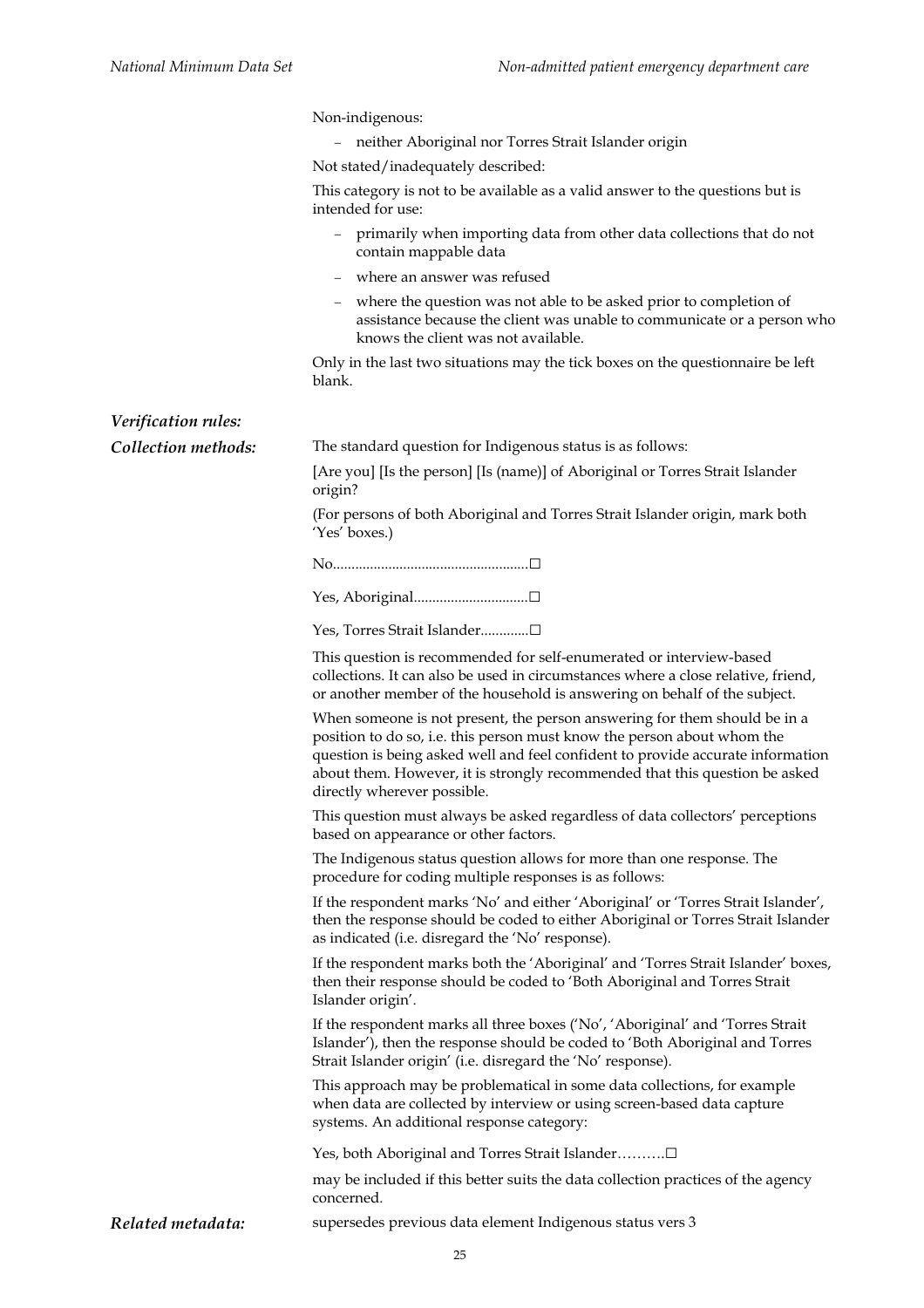#### Administrative Attributes

*Source document:* Available on the ABS web site. From the ABS Home page (www.abs.gov.au) select: About Statistics/About Statistical Collections (Concepts & Classifications) /Other ABS Statistical Standards/Standards for Social Labour and Demographic Variables/Cultural Diversity Variables/Indigenous Status.

| Source organisation:                                  | <b>Australian Bureau of Statistics</b> |            |          |
|-------------------------------------------------------|----------------------------------------|------------|----------|
| Information model link:                               |                                        |            |          |
| NHIM Social characteristic                            |                                        |            |          |
| Data Set Specifications:                              |                                        | Start date | End date |
| NMDS - Admitted patient care                          |                                        | 01/07/2003 |          |
| NMDS - Admitted patient mental health care            |                                        | 01/07/2003 |          |
| NMDS - Perinatal                                      |                                        | 01/07/2003 |          |
| NMDS - Community mental health care                   |                                        | 01/07/2003 |          |
| NMDS - Admitted patient palliative care               |                                        | 01/07/2003 |          |
| NMDS - Alcohol and other drug treatment services      |                                        | 01/07/2003 |          |
| NMDS - Non-admitted patient emergency department care |                                        | 01/07/2003 |          |
| DSS - Cardiovascular disease (clinical)               |                                        | 01/01/2003 |          |
| DSS - Diabetes (clinical)                             |                                        | 01/01/2003 |          |
| DSS – Health care client identification               |                                        | 01/01/2003 |          |

*Comments:* The following definition, commonly known as 'The Commonwealth Definition' was given in a High Court judgement in the case of Commonwealth v Tasmania (1983) 46 ALR 625.

> '**An Aboriginal or Torres Strait Islander is a person of Aboriginal or Torres Strait Islander descent who identifies as an Aboriginal or Torres Strait Islander and is accepted as such by the community in which he or she lives**'**.**

There are three components to the Commonwealth Definition:

- − descent
- − self-identification
- − community acceptance.

In practice, it is not feasible to collect information on the community acceptance part of this definition in general purpose statistical and administrative collections and therefore standard questions on Indigenous status relate to descent and self-identification only.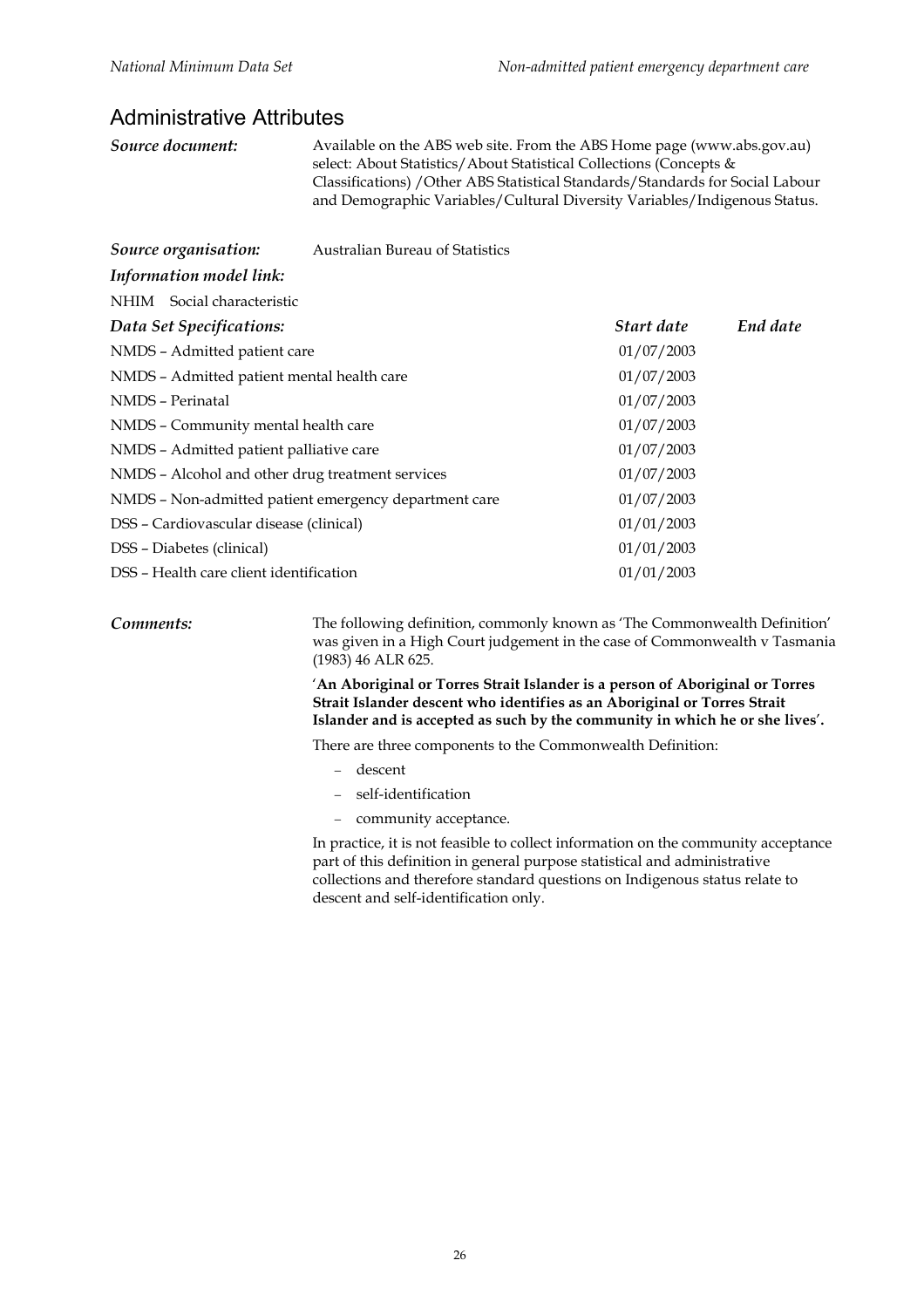# **Length of non-admitted patient emergency department service episode**

| <b>Identifying and Definitional Attributes</b> |                                                                                                                                                                                                                                                                                             |               |  |
|------------------------------------------------|---------------------------------------------------------------------------------------------------------------------------------------------------------------------------------------------------------------------------------------------------------------------------------------------|---------------|--|
| Knowledgebase ID:                              | 000829                                                                                                                                                                                                                                                                                      | Version No: 1 |  |
| Metadata type:                                 | Derived Data Element                                                                                                                                                                                                                                                                        |               |  |
| Admin. status:                                 | Current                                                                                                                                                                                                                                                                                     |               |  |
|                                                | 01/07/03                                                                                                                                                                                                                                                                                    |               |  |
| Definition:                                    | The amount of time, measured in minutes, between when a patient presents at<br>an emergency department for an emergency department service episode, and<br>when the non-admitted component of the emergency department service<br>episode has concluded.                                    |               |  |
| Context:                                       | Emergency department care.                                                                                                                                                                                                                                                                  |               |  |
|                                                | Relational and Representational Attributes                                                                                                                                                                                                                                                  |               |  |
| Datatype:                                      | Numeric                                                                                                                                                                                                                                                                                     |               |  |
| Representational form:                         | Quantitative value                                                                                                                                                                                                                                                                          |               |  |
| Representational layout:                       | <b>MMMMM</b>                                                                                                                                                                                                                                                                                |               |  |
| Minimum size:                                  | 5                                                                                                                                                                                                                                                                                           |               |  |
| Maximum size:                                  | 5                                                                                                                                                                                                                                                                                           |               |  |
| Data domain:                                   | Count in minutes to the nearest minute                                                                                                                                                                                                                                                      |               |  |
| Guide for use:                                 | A non-admitted patient Emergency department service episode ends when<br>either the patient is admitted or, if the patient is not to be admitted, when the<br>patient is recorded as ready to leave the emergency department or when they<br>are recorded as having left at their own risk. |               |  |
| Verification rules:                            |                                                                                                                                                                                                                                                                                             |               |  |
| Collection methods:                            |                                                                                                                                                                                                                                                                                             |               |  |
| Related metadata:                              | is calculated using Date patient presents vers 2                                                                                                                                                                                                                                            |               |  |
|                                                | relates to the data element concept Emergency department - public hospital<br>vers 1                                                                                                                                                                                                        |               |  |
|                                                | relates to the data element concept Non-admitted patient emergency<br>department service episode vers 1                                                                                                                                                                                     |               |  |
|                                                | relates to the data element Patient presentation at emergency department<br>vers 1                                                                                                                                                                                                          |               |  |
|                                                | is calculated using Time patient presents vers 2                                                                                                                                                                                                                                            |               |  |

#### Administrative Attributes

*Comments:*

| Source document:                                      |                                                                             |            |          |
|-------------------------------------------------------|-----------------------------------------------------------------------------|------------|----------|
| Source organisation:                                  | National reference group for non-admitted patient data development, 2001-02 |            |          |
| Information model link:                               |                                                                             |            |          |
| Exit/leave from service event<br>NHIM                 |                                                                             |            |          |
| Data Set Specifications:                              |                                                                             | Start date | End date |
| NMDS - Non-admitted patient emergency department care |                                                                             | 01/07/2003 |          |
|                                                       |                                                                             |            |          |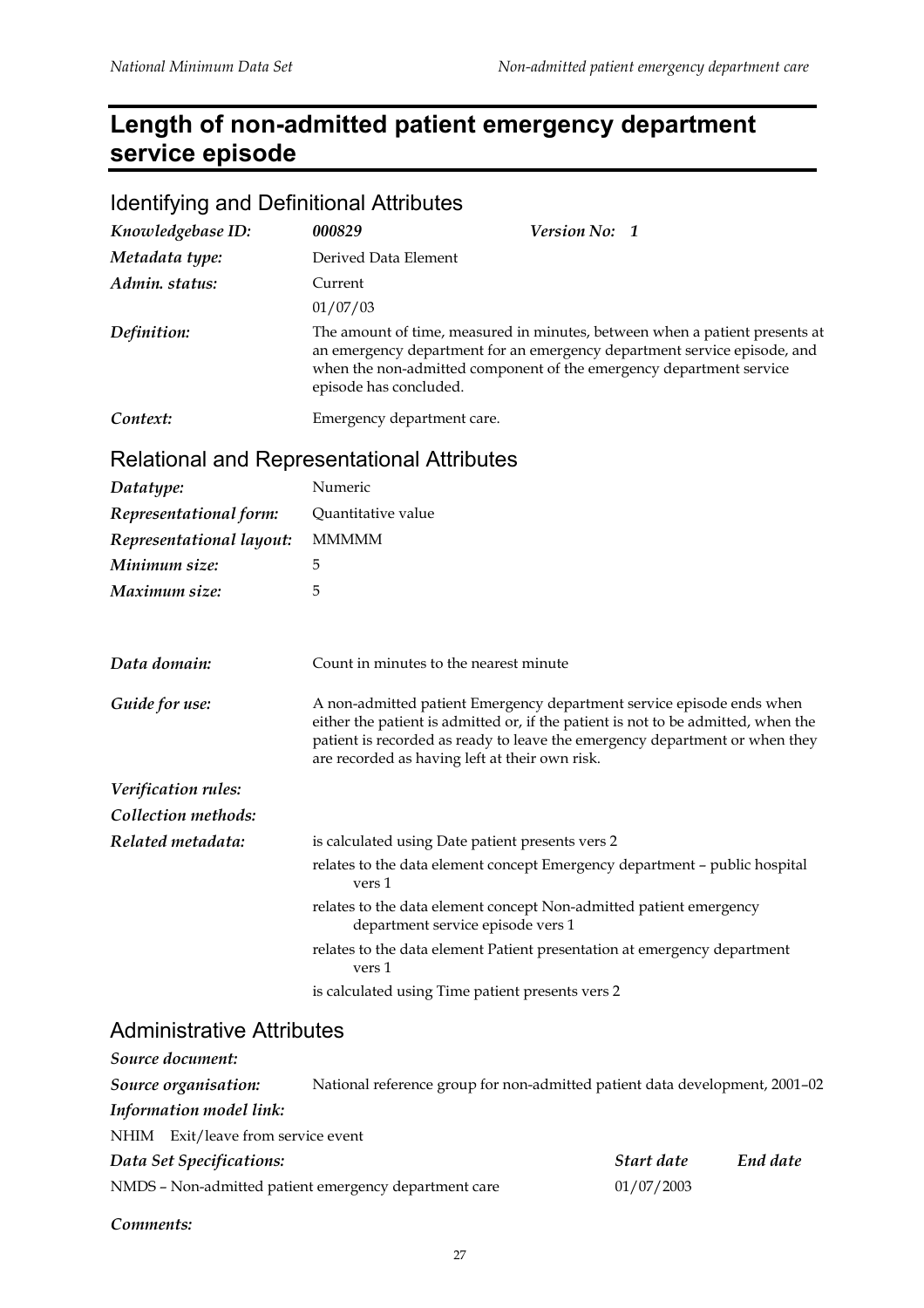# **Person identifier**

# Identifying and Definitional Attributes

| Data Element<br>Admin. status:<br>Current<br>01/07/89<br>Definition:<br>Person identifier unique within an establishment or agency.<br>Context:<br>This item could be used for editing at the establishment or collection authority<br>level and, potentially, for episode linkage. There is no intention that this item<br>would be available beyond collection authority level.<br><b>Relational and Representational Attributes</b><br>Alphanumeric<br>Identification number<br>Representational form:<br>Representational layout:<br>AN(20)<br>6<br>Maximum size:<br>20<br>Data domain:<br>Valid person identification number.<br>Guide for use:<br>Individual establishments or collection authorities may use their own<br>alphabetic, numeric or alphanumeric coding systems.<br>Verification rules:<br>Field cannot be blank.<br>Collection methods:<br>Related metadata:<br>relates to the data element Establishment identifier vers 4<br>is qualified by Person identifier type - health care vers 1<br><b>Administrative Attributes</b><br>Source document:<br>AS5017 Health care client identification (with adaptation)<br>Source organisation:<br>National minimum data set working parties<br>Information model link:<br>NHIM Recipient role<br>End date<br>Data Set Specifications:<br>Start date<br>NMDS - Admitted patient care<br>01/07/2000<br>NMDS - Admitted patient mental health care<br>01/07/2000<br>NMDS - Perinatal<br>01/07/1997<br>01/07/2000<br>NMDS - Community mental health care<br>NMDS - Admitted patient palliative care<br>01/07/2000<br>NMDS - Alcohol and other drug treatment services<br>01/07/2000<br>NMDS - Non-admitted patient emergency department care<br>01/07/2003<br>DSS - Cardiovascular disease (clinical)<br>01/01/2003<br>DSS - Health care client identification<br>01/01/2003 | Knowledgebase ID: | 000127 | Version No: 1 |  |  |
|-----------------------------------------------------------------------------------------------------------------------------------------------------------------------------------------------------------------------------------------------------------------------------------------------------------------------------------------------------------------------------------------------------------------------------------------------------------------------------------------------------------------------------------------------------------------------------------------------------------------------------------------------------------------------------------------------------------------------------------------------------------------------------------------------------------------------------------------------------------------------------------------------------------------------------------------------------------------------------------------------------------------------------------------------------------------------------------------------------------------------------------------------------------------------------------------------------------------------------------------------------------------------------------------------------------------------------------------------------------------------------------------------------------------------------------------------------------------------------------------------------------------------------------------------------------------------------------------------------------------------------------------------------------------------------------------------------------------------------------------------------------------------------------------------------------------------------------------|-------------------|--------|---------------|--|--|
|                                                                                                                                                                                                                                                                                                                                                                                                                                                                                                                                                                                                                                                                                                                                                                                                                                                                                                                                                                                                                                                                                                                                                                                                                                                                                                                                                                                                                                                                                                                                                                                                                                                                                                                                                                                                                                         | Metadata type:    |        |               |  |  |
|                                                                                                                                                                                                                                                                                                                                                                                                                                                                                                                                                                                                                                                                                                                                                                                                                                                                                                                                                                                                                                                                                                                                                                                                                                                                                                                                                                                                                                                                                                                                                                                                                                                                                                                                                                                                                                         |                   |        |               |  |  |
|                                                                                                                                                                                                                                                                                                                                                                                                                                                                                                                                                                                                                                                                                                                                                                                                                                                                                                                                                                                                                                                                                                                                                                                                                                                                                                                                                                                                                                                                                                                                                                                                                                                                                                                                                                                                                                         |                   |        |               |  |  |
|                                                                                                                                                                                                                                                                                                                                                                                                                                                                                                                                                                                                                                                                                                                                                                                                                                                                                                                                                                                                                                                                                                                                                                                                                                                                                                                                                                                                                                                                                                                                                                                                                                                                                                                                                                                                                                         |                   |        |               |  |  |
|                                                                                                                                                                                                                                                                                                                                                                                                                                                                                                                                                                                                                                                                                                                                                                                                                                                                                                                                                                                                                                                                                                                                                                                                                                                                                                                                                                                                                                                                                                                                                                                                                                                                                                                                                                                                                                         |                   |        |               |  |  |
|                                                                                                                                                                                                                                                                                                                                                                                                                                                                                                                                                                                                                                                                                                                                                                                                                                                                                                                                                                                                                                                                                                                                                                                                                                                                                                                                                                                                                                                                                                                                                                                                                                                                                                                                                                                                                                         |                   |        |               |  |  |
|                                                                                                                                                                                                                                                                                                                                                                                                                                                                                                                                                                                                                                                                                                                                                                                                                                                                                                                                                                                                                                                                                                                                                                                                                                                                                                                                                                                                                                                                                                                                                                                                                                                                                                                                                                                                                                         | Datatype:         |        |               |  |  |
|                                                                                                                                                                                                                                                                                                                                                                                                                                                                                                                                                                                                                                                                                                                                                                                                                                                                                                                                                                                                                                                                                                                                                                                                                                                                                                                                                                                                                                                                                                                                                                                                                                                                                                                                                                                                                                         |                   |        |               |  |  |
|                                                                                                                                                                                                                                                                                                                                                                                                                                                                                                                                                                                                                                                                                                                                                                                                                                                                                                                                                                                                                                                                                                                                                                                                                                                                                                                                                                                                                                                                                                                                                                                                                                                                                                                                                                                                                                         |                   |        |               |  |  |
|                                                                                                                                                                                                                                                                                                                                                                                                                                                                                                                                                                                                                                                                                                                                                                                                                                                                                                                                                                                                                                                                                                                                                                                                                                                                                                                                                                                                                                                                                                                                                                                                                                                                                                                                                                                                                                         | Minimum size:     |        |               |  |  |
|                                                                                                                                                                                                                                                                                                                                                                                                                                                                                                                                                                                                                                                                                                                                                                                                                                                                                                                                                                                                                                                                                                                                                                                                                                                                                                                                                                                                                                                                                                                                                                                                                                                                                                                                                                                                                                         |                   |        |               |  |  |
|                                                                                                                                                                                                                                                                                                                                                                                                                                                                                                                                                                                                                                                                                                                                                                                                                                                                                                                                                                                                                                                                                                                                                                                                                                                                                                                                                                                                                                                                                                                                                                                                                                                                                                                                                                                                                                         |                   |        |               |  |  |
|                                                                                                                                                                                                                                                                                                                                                                                                                                                                                                                                                                                                                                                                                                                                                                                                                                                                                                                                                                                                                                                                                                                                                                                                                                                                                                                                                                                                                                                                                                                                                                                                                                                                                                                                                                                                                                         |                   |        |               |  |  |
|                                                                                                                                                                                                                                                                                                                                                                                                                                                                                                                                                                                                                                                                                                                                                                                                                                                                                                                                                                                                                                                                                                                                                                                                                                                                                                                                                                                                                                                                                                                                                                                                                                                                                                                                                                                                                                         |                   |        |               |  |  |
|                                                                                                                                                                                                                                                                                                                                                                                                                                                                                                                                                                                                                                                                                                                                                                                                                                                                                                                                                                                                                                                                                                                                                                                                                                                                                                                                                                                                                                                                                                                                                                                                                                                                                                                                                                                                                                         |                   |        |               |  |  |
|                                                                                                                                                                                                                                                                                                                                                                                                                                                                                                                                                                                                                                                                                                                                                                                                                                                                                                                                                                                                                                                                                                                                                                                                                                                                                                                                                                                                                                                                                                                                                                                                                                                                                                                                                                                                                                         |                   |        |               |  |  |
|                                                                                                                                                                                                                                                                                                                                                                                                                                                                                                                                                                                                                                                                                                                                                                                                                                                                                                                                                                                                                                                                                                                                                                                                                                                                                                                                                                                                                                                                                                                                                                                                                                                                                                                                                                                                                                         |                   |        |               |  |  |
|                                                                                                                                                                                                                                                                                                                                                                                                                                                                                                                                                                                                                                                                                                                                                                                                                                                                                                                                                                                                                                                                                                                                                                                                                                                                                                                                                                                                                                                                                                                                                                                                                                                                                                                                                                                                                                         |                   |        |               |  |  |
|                                                                                                                                                                                                                                                                                                                                                                                                                                                                                                                                                                                                                                                                                                                                                                                                                                                                                                                                                                                                                                                                                                                                                                                                                                                                                                                                                                                                                                                                                                                                                                                                                                                                                                                                                                                                                                         |                   |        |               |  |  |
|                                                                                                                                                                                                                                                                                                                                                                                                                                                                                                                                                                                                                                                                                                                                                                                                                                                                                                                                                                                                                                                                                                                                                                                                                                                                                                                                                                                                                                                                                                                                                                                                                                                                                                                                                                                                                                         |                   |        |               |  |  |
|                                                                                                                                                                                                                                                                                                                                                                                                                                                                                                                                                                                                                                                                                                                                                                                                                                                                                                                                                                                                                                                                                                                                                                                                                                                                                                                                                                                                                                                                                                                                                                                                                                                                                                                                                                                                                                         |                   |        |               |  |  |
|                                                                                                                                                                                                                                                                                                                                                                                                                                                                                                                                                                                                                                                                                                                                                                                                                                                                                                                                                                                                                                                                                                                                                                                                                                                                                                                                                                                                                                                                                                                                                                                                                                                                                                                                                                                                                                         |                   |        |               |  |  |
|                                                                                                                                                                                                                                                                                                                                                                                                                                                                                                                                                                                                                                                                                                                                                                                                                                                                                                                                                                                                                                                                                                                                                                                                                                                                                                                                                                                                                                                                                                                                                                                                                                                                                                                                                                                                                                         |                   |        |               |  |  |
|                                                                                                                                                                                                                                                                                                                                                                                                                                                                                                                                                                                                                                                                                                                                                                                                                                                                                                                                                                                                                                                                                                                                                                                                                                                                                                                                                                                                                                                                                                                                                                                                                                                                                                                                                                                                                                         |                   |        |               |  |  |
|                                                                                                                                                                                                                                                                                                                                                                                                                                                                                                                                                                                                                                                                                                                                                                                                                                                                                                                                                                                                                                                                                                                                                                                                                                                                                                                                                                                                                                                                                                                                                                                                                                                                                                                                                                                                                                         |                   |        |               |  |  |
|                                                                                                                                                                                                                                                                                                                                                                                                                                                                                                                                                                                                                                                                                                                                                                                                                                                                                                                                                                                                                                                                                                                                                                                                                                                                                                                                                                                                                                                                                                                                                                                                                                                                                                                                                                                                                                         |                   |        |               |  |  |
|                                                                                                                                                                                                                                                                                                                                                                                                                                                                                                                                                                                                                                                                                                                                                                                                                                                                                                                                                                                                                                                                                                                                                                                                                                                                                                                                                                                                                                                                                                                                                                                                                                                                                                                                                                                                                                         |                   |        |               |  |  |
|                                                                                                                                                                                                                                                                                                                                                                                                                                                                                                                                                                                                                                                                                                                                                                                                                                                                                                                                                                                                                                                                                                                                                                                                                                                                                                                                                                                                                                                                                                                                                                                                                                                                                                                                                                                                                                         |                   |        |               |  |  |
|                                                                                                                                                                                                                                                                                                                                                                                                                                                                                                                                                                                                                                                                                                                                                                                                                                                                                                                                                                                                                                                                                                                                                                                                                                                                                                                                                                                                                                                                                                                                                                                                                                                                                                                                                                                                                                         |                   |        |               |  |  |
|                                                                                                                                                                                                                                                                                                                                                                                                                                                                                                                                                                                                                                                                                                                                                                                                                                                                                                                                                                                                                                                                                                                                                                                                                                                                                                                                                                                                                                                                                                                                                                                                                                                                                                                                                                                                                                         |                   |        |               |  |  |
|                                                                                                                                                                                                                                                                                                                                                                                                                                                                                                                                                                                                                                                                                                                                                                                                                                                                                                                                                                                                                                                                                                                                                                                                                                                                                                                                                                                                                                                                                                                                                                                                                                                                                                                                                                                                                                         |                   |        |               |  |  |

*Comments:*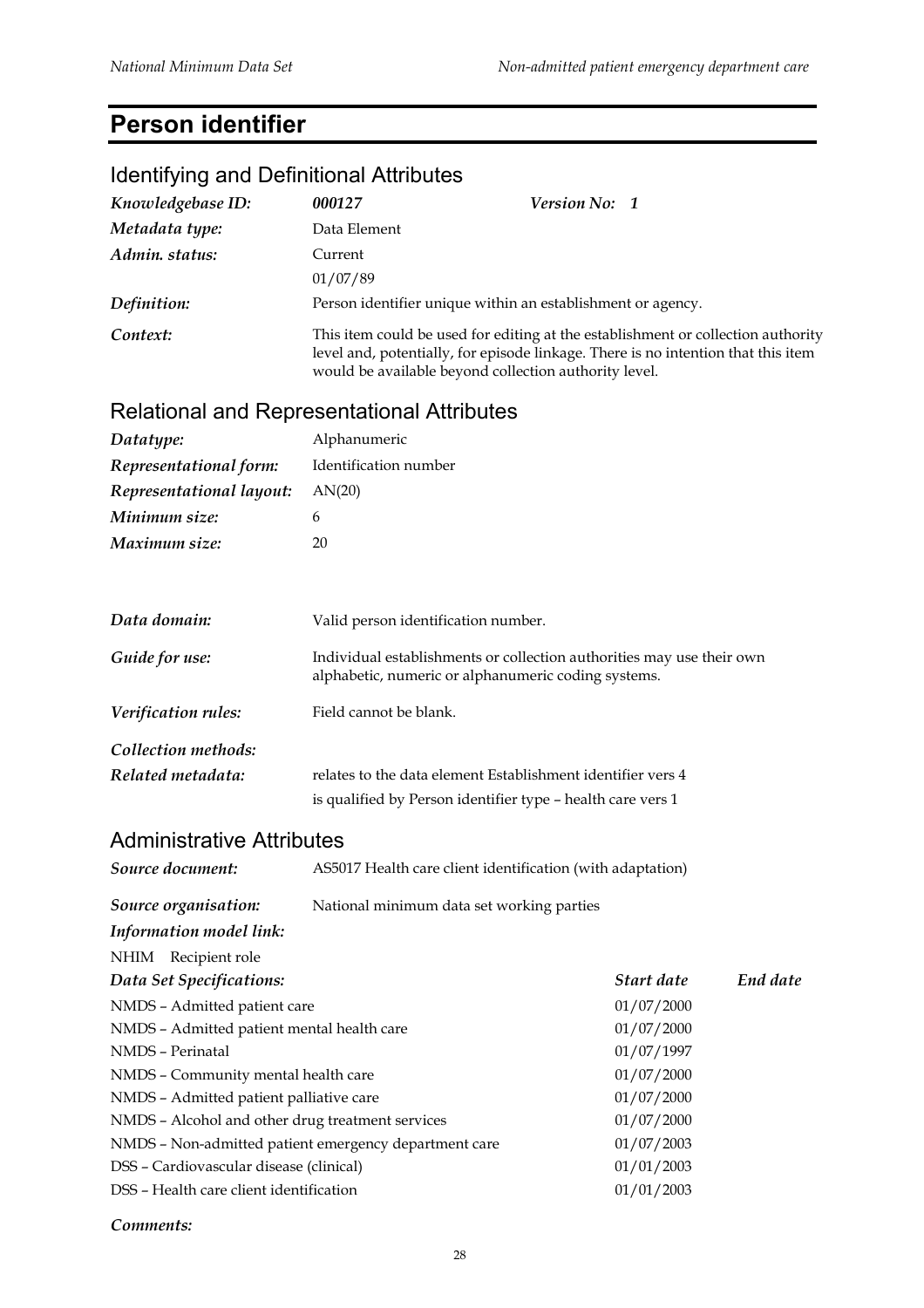## **Sex**

#### Identifying and Definitional Attributes

| Knowledgebase ID: | 000149                   | Version No: 3                                                        |
|-------------------|--------------------------|----------------------------------------------------------------------|
| Metadata type:    | Data Element             |                                                                      |
| Admin. status:    | Current                  |                                                                      |
|                   | 01/07/03                 |                                                                      |
| Definition:       | The sex of the person.   |                                                                      |
| Context:          | epidemiological studies. | Required for analyses of service utilisation, needs for services and |

| Datatype:                | Numeric  |                                                                                                                                                                                                                                                                                                                               |  |
|--------------------------|----------|-------------------------------------------------------------------------------------------------------------------------------------------------------------------------------------------------------------------------------------------------------------------------------------------------------------------------------|--|
| Representational form:   | Code     |                                                                                                                                                                                                                                                                                                                               |  |
| Representational layout: | N        |                                                                                                                                                                                                                                                                                                                               |  |
| Minimum size:            | 1        |                                                                                                                                                                                                                                                                                                                               |  |
| Maximum size:            | 1        |                                                                                                                                                                                                                                                                                                                               |  |
|                          |          |                                                                                                                                                                                                                                                                                                                               |  |
| Data domain:             | 1        | Male                                                                                                                                                                                                                                                                                                                          |  |
|                          | 2        | Female                                                                                                                                                                                                                                                                                                                        |  |
|                          | 3        | Indeterminate                                                                                                                                                                                                                                                                                                                 |  |
|                          | 9        | Not stated/inadequately described                                                                                                                                                                                                                                                                                             |  |
| Guide for use:           |          | An indeterminate sex category may be necessary for situations such as the<br>classification of perinatal statistics when it is not possible for the sex to be<br>determined.                                                                                                                                                  |  |
| Verification rules:      | greater. | Code 3 Indeterminate should be queried for people aged 90 days (3 months) or                                                                                                                                                                                                                                                  |  |
|                          | queried. | For the provision of State and Territory hospital data to Commonwealth<br>agencies this field must be consistent with diagnosis and procedure codes, for<br>records grouped in Major diagnostic categories 12, 13 and 14, for valid<br>grouping. For other Major diagnostic categories, sex conflicts should be               |  |
| Collection methods:      |          | Code 9 is not to be an allowable option when data is being collected ie it is not<br>to be a tick box on any collection forms or computer screens. Systems are to<br>take account of any null values that may occur on the primary collection form.<br>It is suggested that the following format be used for data collection: |  |
|                          |          | What is your (the person's) sex?                                                                                                                                                                                                                                                                                              |  |
|                          |          | _Male ___Female                                                                                                                                                                                                                                                                                                               |  |
|                          |          | The term 'sex' refers to the biological differences between males and females,<br>while the term 'gender' refers to the socially expected/perceived dimensions of<br>behaviour associated with males and females - masculinity and femininity.                                                                                |  |
|                          |          | The Australian Bureau of Statistics advises that the correct terminology for this<br>data element is sex.                                                                                                                                                                                                                     |  |
|                          |          | Information collection for transsexuals and people with transgender issues<br>should be treated in the same manner.                                                                                                                                                                                                           |  |
|                          |          | To avoid problems with edits, transsexuals undergoing a sex change operation<br>should have their sex at time of hospital admission recorded.                                                                                                                                                                                 |  |
| Related metadata:        |          | is used in the derivation of Diagnosis related group vers 1                                                                                                                                                                                                                                                                   |  |
|                          |          | supersedes previous data element Sex vers 2                                                                                                                                                                                                                                                                                   |  |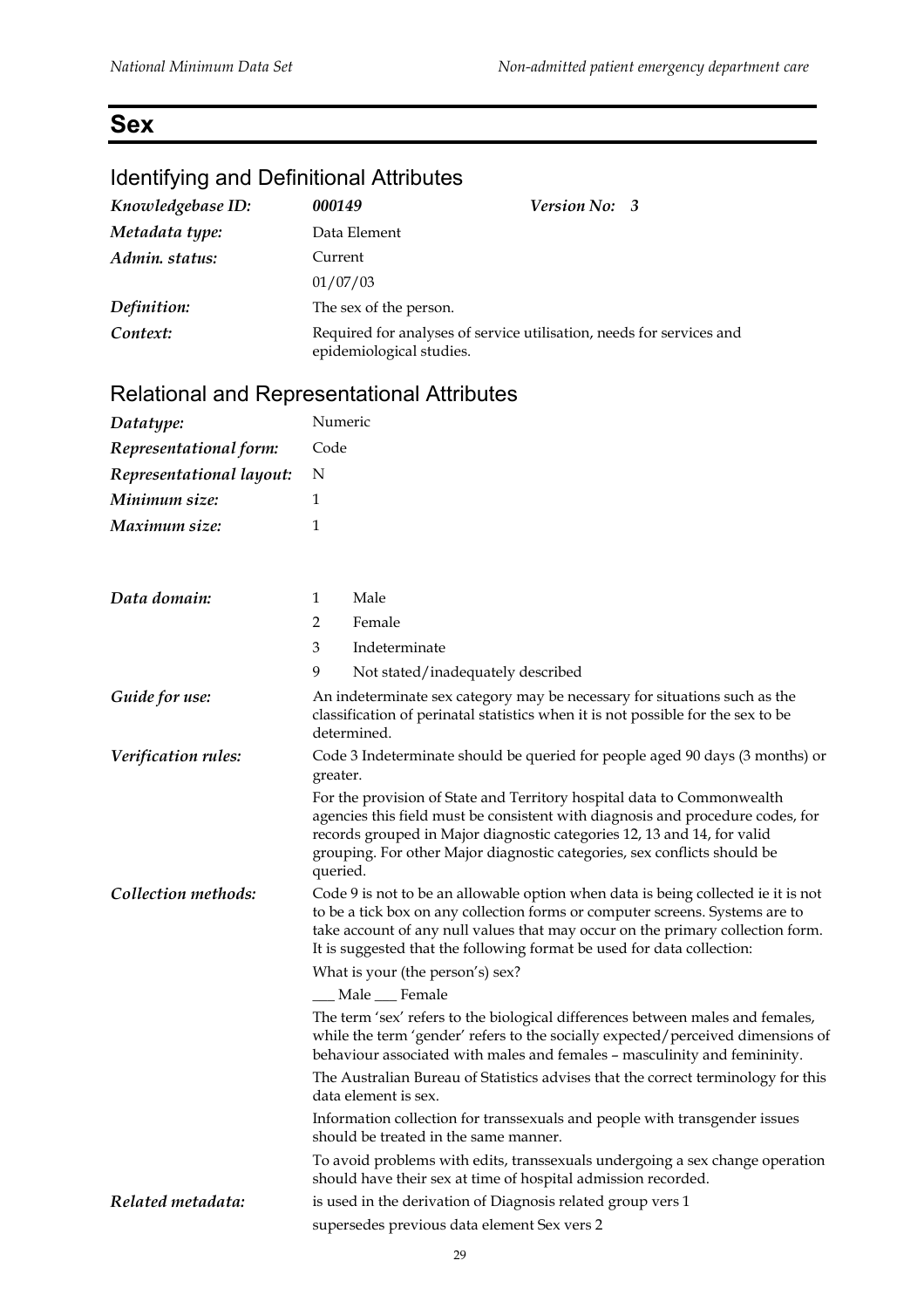#### Administrative Attributes

| Source document:                                       |            |          |
|--------------------------------------------------------|------------|----------|
| National Health Data Committee<br>Source organisation: |            |          |
| Information model link:                                |            |          |
| NHIM Demographic characteristic                        |            |          |
| Data Set Specifications:                               | Start date | End date |
| NMDS - Admitted patient care                           | 01/07/2003 |          |
| NMDS - Admitted patient mental health care             | 01/07/2003 |          |
| NMDS - Perinatal                                       | 01/07/2003 |          |
| NMDS - Community mental health care                    | 01/07/2003 |          |
| NMDS - Admitted patient palliative care                | 01/07/2003 |          |
| NMDS - Alcohol and other drug treatment services       | 01/07/2003 |          |
| NMDS - Non-admitted patient emergency department care  | 01/07/2003 |          |
| DSS - Cardiovascular disease (clinical)                | 01/01/2003 |          |
| DSS – Diabetes (clinical)                              | 01/01/2003 |          |
| DSS - Health care client identification                | 01/01/2003 |          |

**Comments:** This item enables standardisation of the collection of information relating to sex (to include indeterminate), gender, people with transgender issues and transsexuals.

> In collection systems (ie on forms and computer screens) Male and Female may be mapped to M and F respectively for collection purposes; however, they should be stored within information systems as the codes 1 and 2 respectively.

DSS – Diabetes (clinical):

Referring to the National Diabetes Register Statistical profile (December 2000), the sex ratio varied with age. For ages less than 25 years, numbers of males and females were similar. At ages 25–44 years, females strongly outnumbered males, reflecting the effect of gestational diabetes in women from this group. For older age groups (45–74 years), males strongly outnumber females and in the group of 75 and over, the ratio of males to females was reversed, with a substantially lower proportion of males in the population in this age group due to the higher female life expectancy. (AIHW National Mortality Database 1997/98; National Diabetes Register; Statistical Profile, December 2000)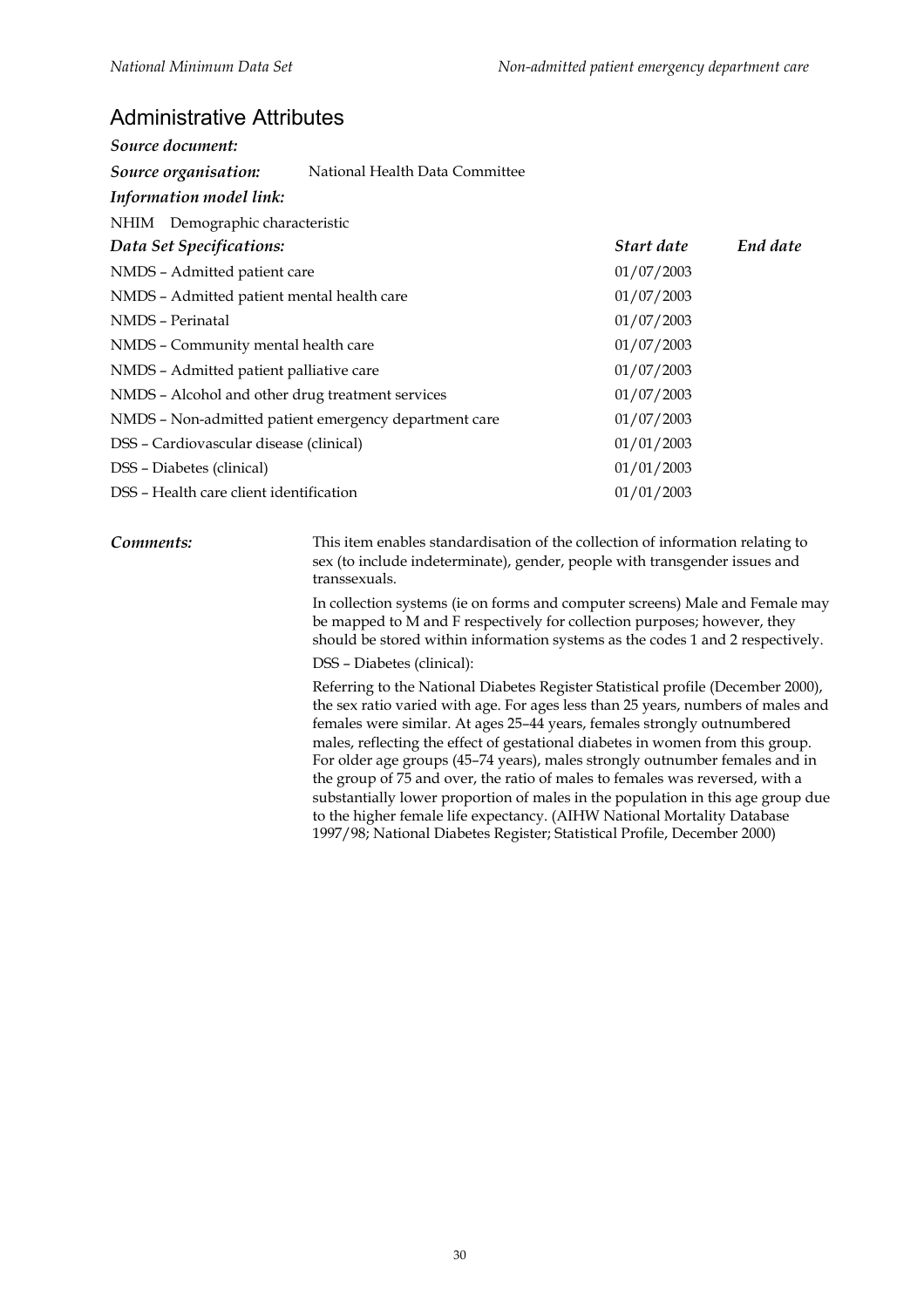# **Time patient presents**

#### Identifying and Definitional Attributes

| Knowledgebase ID: | 000351                              | <b>Version No: 2</b>                                                        |  |
|-------------------|-------------------------------------|-----------------------------------------------------------------------------|--|
| Metadata type:    | Data Element                        |                                                                             |  |
| Admin. status:    | Current                             |                                                                             |  |
|                   | 01/07/01                            |                                                                             |  |
| Definition:       |                                     | The time at which the patient presents for the delivery of a service.       |  |
| Context:          | Admitted patient care.              |                                                                             |  |
|                   | Community health care.              |                                                                             |  |
|                   | Hospital non-admitted patient care: |                                                                             |  |
|                   | times.                              | Required to identify commencement of a visit and for calculation of waiting |  |

| Datatype:                | Numeric                                                                                                                                                                                                                         |
|--------------------------|---------------------------------------------------------------------------------------------------------------------------------------------------------------------------------------------------------------------------------|
| Representational form:   | Time                                                                                                                                                                                                                            |
| Representational layout: | <b>HHMM</b>                                                                                                                                                                                                                     |
| Minimum size:            | 4                                                                                                                                                                                                                               |
| Maximum size:            | 4                                                                                                                                                                                                                               |
|                          |                                                                                                                                                                                                                                 |
| Data domain:             | Time in 24-hour clock format.                                                                                                                                                                                                   |
| Guide for use:           | For community health care, outreach services and services provided via<br>telephone or telehealth, this may be the time at which the service provider<br>presents to the patient or the telephone/telehealth session commences. |
|                          | The time of patient presentation at the emergency department is the earliest<br>occasion of being registered clerically or triaged.                                                                                             |
|                          | The time that the patient presents is not necessarily:                                                                                                                                                                          |
|                          | the listing time for care (see Listing date for care data element concept for<br>$\equiv$<br>an analogous concept), nor                                                                                                         |
|                          | the time at which care is scheduled to be provided, nor<br>$\qquad \qquad -$                                                                                                                                                    |
|                          | the time at which commencement of care actually occurs (for admitted<br>patients see Admission time, for hospital non-admitted patient care and<br>community health care see Time of commencement of service event).            |
| Verification rules:      |                                                                                                                                                                                                                                 |
| Collection methods:      |                                                                                                                                                                                                                                 |
| Related metadata:        | relates to the data element Admission time vers 2                                                                                                                                                                               |
|                          | relates to the data element Date of triage vers 1                                                                                                                                                                               |
|                          | relates to the data element Date patient presents vers 2                                                                                                                                                                        |
|                          | relates to the data element Emergency department waiting time to admission<br>vers 1                                                                                                                                            |
|                          | relates to the data element Emergency department waiting time to service<br>delivery vers 2                                                                                                                                     |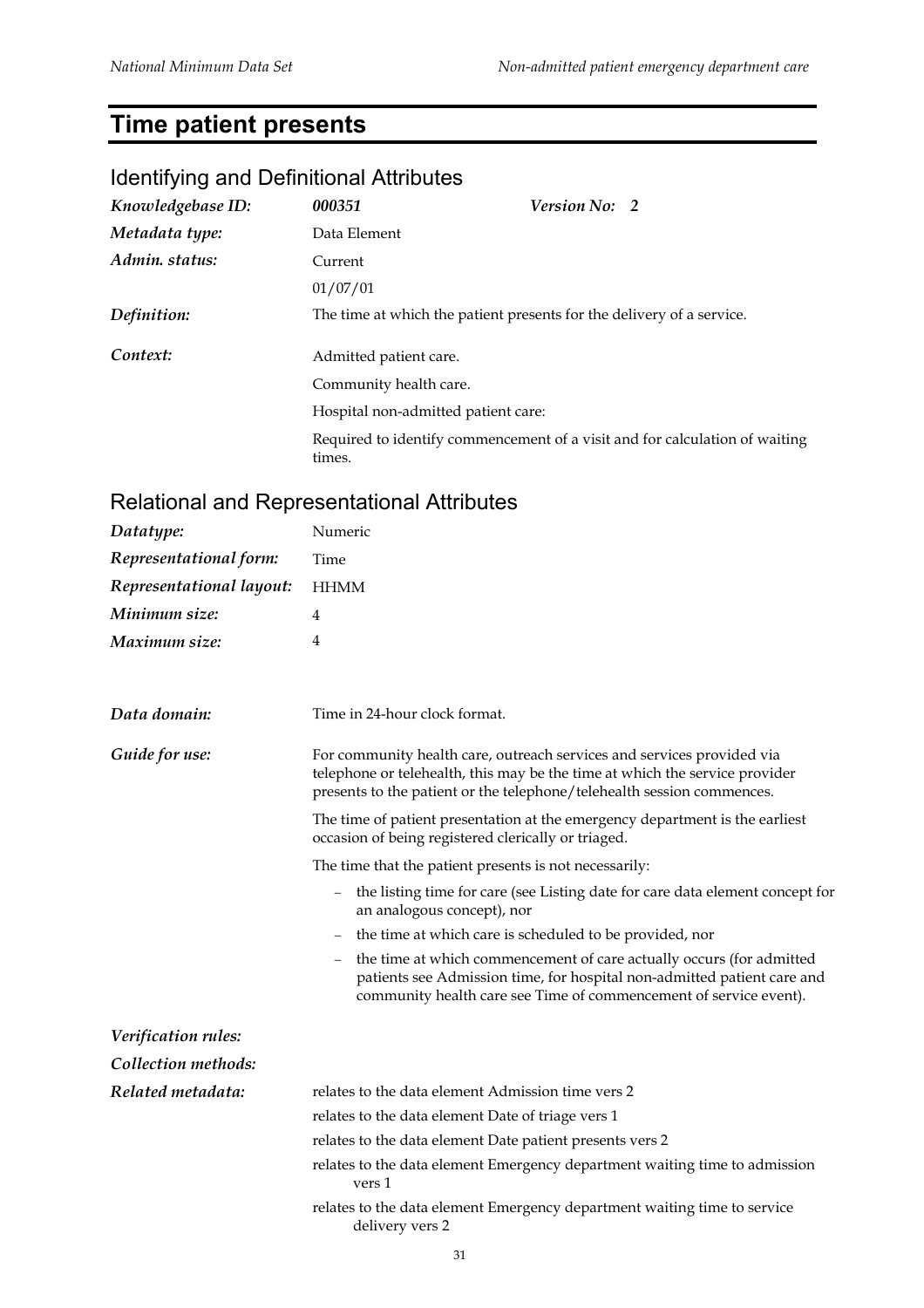relates to the data element concept Patient presentation at emergency department vers 1 relates to the data element Time of triage vers 1 supersedes previous data element Time patient presents vers 1 relates to the data element Triage category vers 1

#### Administrative Attributes

#### *Source document:*

| Source organisation: | National Institution Based Ambulatory Model Reference Group |
|----------------------|-------------------------------------------------------------|
|                      | National Health Data Committee                              |

#### *Information model link:*

| NHIM Request for/entry into service event             |            |          |
|-------------------------------------------------------|------------|----------|
| Data Set Specifications:                              | Start date | End date |
| NMDS - Emergency department waiting times             | 01/07/2001 |          |
| NMDS – Non-admitted patient emergency department care | 01/07/2003 |          |

*Comments:* This data element is required to identify commencement of a visit and for calculation of waiting times. It supports the provision of unit record and/or summary level data by State and Territory health authorities as part of the NMDS – Emergency department waiting times.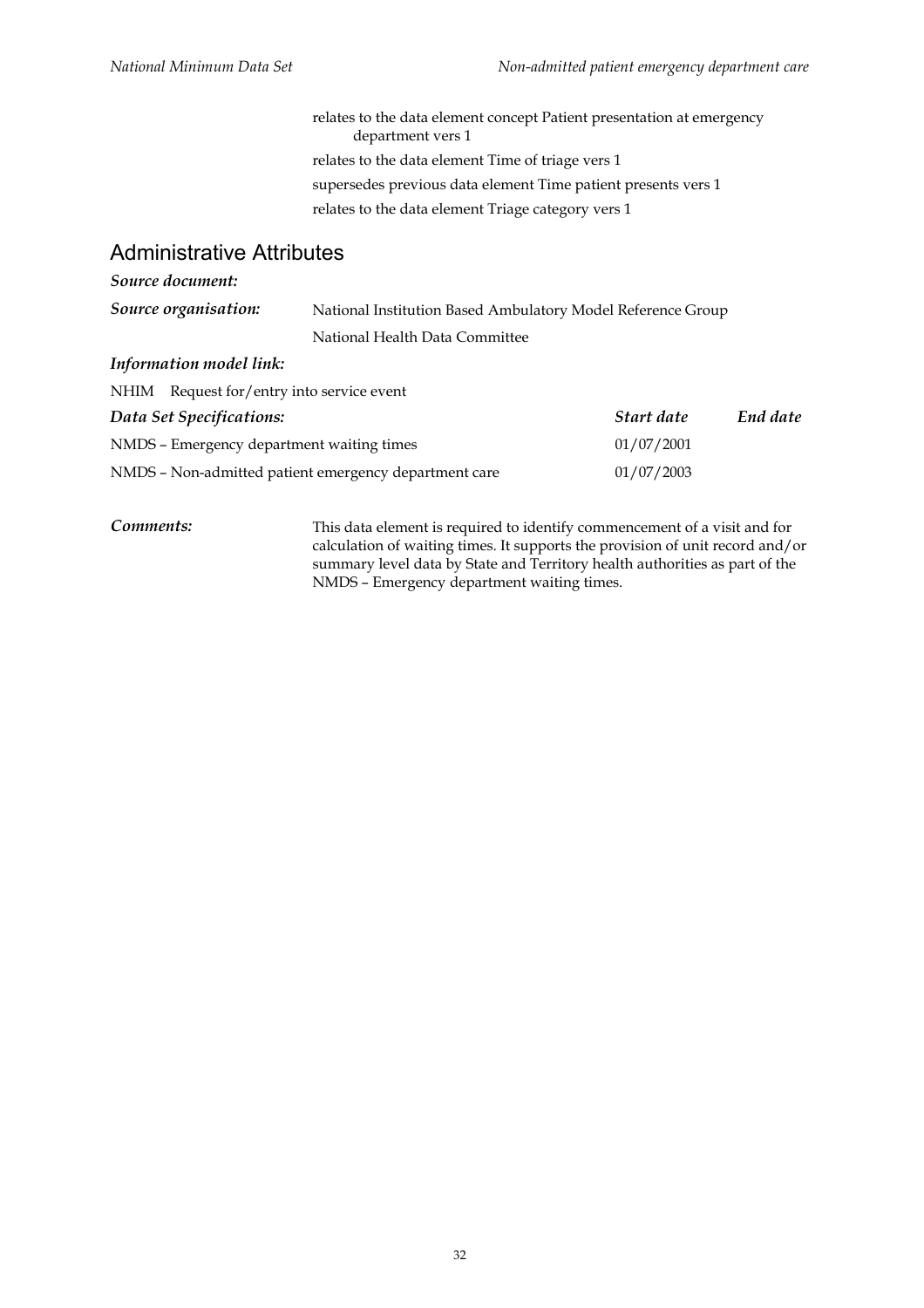# **Triage category**

# Identifying and Definitional Attributes

| Knowledgebase ID: | 000355                     | <b>Version No: 1</b>                                                     |
|-------------------|----------------------------|--------------------------------------------------------------------------|
| Metadata type:    | Data Element               |                                                                          |
| Admin. status:    | Current                    |                                                                          |
|                   | 01/07/98                   |                                                                          |
| Definition:       |                            | The urgency of the patient's need for medical and nursing care.          |
| Context:          | Emergency department care: |                                                                          |
|                   |                            | Required to provide data for analysis of emergency department processes. |

| Datatype:                | Numeric                                                                                                                                                                                                                                                                                            |  |  |
|--------------------------|----------------------------------------------------------------------------------------------------------------------------------------------------------------------------------------------------------------------------------------------------------------------------------------------------|--|--|
| Representational form:   | Code                                                                                                                                                                                                                                                                                               |  |  |
| Representational layout: | N                                                                                                                                                                                                                                                                                                  |  |  |
| Minimum size:            | 1                                                                                                                                                                                                                                                                                                  |  |  |
| Maximum size:            | 1                                                                                                                                                                                                                                                                                                  |  |  |
| Data domain:             | Resuscitation: immediate (within seconds)<br>1                                                                                                                                                                                                                                                     |  |  |
|                          | 2<br>Emergency: within 10 minutes                                                                                                                                                                                                                                                                  |  |  |
|                          | 3<br>Urgent: within 30 minutes                                                                                                                                                                                                                                                                     |  |  |
|                          | 4<br>Semi-urgent: within 60 minutes                                                                                                                                                                                                                                                                |  |  |
|                          | 5<br>Non-urgent: within 120 minutes                                                                                                                                                                                                                                                                |  |  |
| Guide for use:           |                                                                                                                                                                                                                                                                                                    |  |  |
| Verification rules:      |                                                                                                                                                                                                                                                                                                    |  |  |
| Collection methods:      | This triage classification is to be used in the emergency departments of<br>hospitals. Patients will be triaged into one of five categories on the National<br>Triage Scale according to the triageur's response to the question: 'This patient<br>should wait for medical care no longer than ?'. |  |  |
|                          | The triage category is allocated by an experienced registered nurse or medical<br>practitioner. If the triage category changes, record the more urgent category.                                                                                                                                   |  |  |
| Related metadata:        | relates to the data element Admission date vers 4                                                                                                                                                                                                                                                  |  |  |
|                          | relates to the data element Admission time vers 2                                                                                                                                                                                                                                                  |  |  |
|                          | relates to the data element Date of service event vers 1                                                                                                                                                                                                                                           |  |  |
|                          | relates to the data element Date of triage vers 1                                                                                                                                                                                                                                                  |  |  |
|                          | relates to the data element Date patient presents vers 2                                                                                                                                                                                                                                           |  |  |
|                          | relates to the data element Emergency department departure status vers 2                                                                                                                                                                                                                           |  |  |
|                          | relates to the data element Emergency department waiting time to admission<br>vers 1                                                                                                                                                                                                               |  |  |
|                          | relates to the data element Emergency department waiting time to service<br>delivery vers 2                                                                                                                                                                                                        |  |  |
|                          | relates to the data element Non-admitted patient vers 1                                                                                                                                                                                                                                            |  |  |
|                          | relates to the data element concept Patient presentation at emergency<br>department vers 1                                                                                                                                                                                                         |  |  |
|                          | relates to the data element Time of commencement of service event vers 2                                                                                                                                                                                                                           |  |  |
|                          | relates to the data element Time of triage vers 1                                                                                                                                                                                                                                                  |  |  |
|                          | relates to the data element Time patient presents vers 2                                                                                                                                                                                                                                           |  |  |
|                          | relates to the data element Type of visit to emergency department vers 2                                                                                                                                                                                                                           |  |  |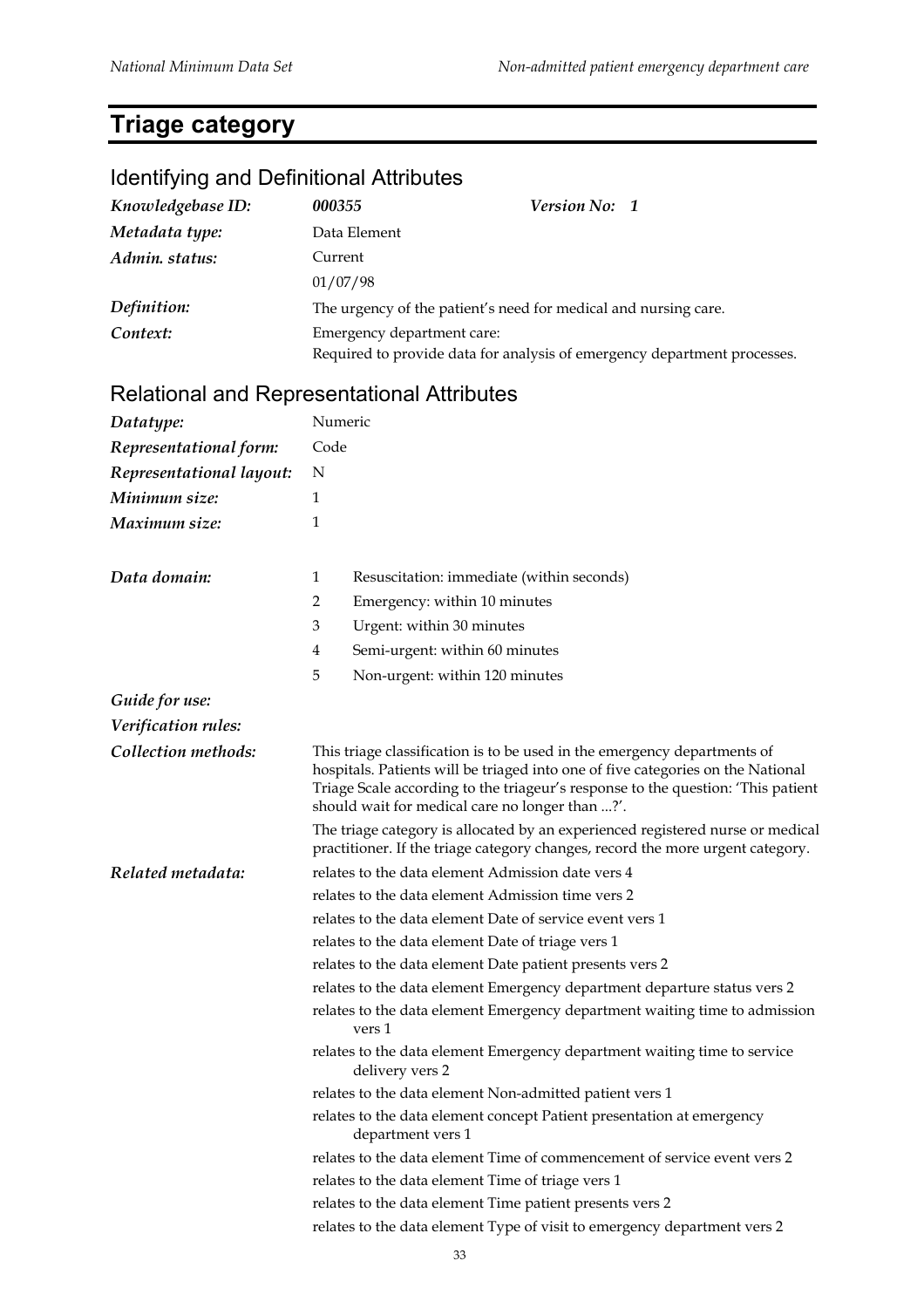#### Administrative Attributes

| Source document:                                      | National Triage Scale, Australasian College for Emergency Medicine |            |          |
|-------------------------------------------------------|--------------------------------------------------------------------|------------|----------|
| Source organisation:                                  |                                                                    |            |          |
| Information model link:                               |                                                                    |            |          |
| <b>NHIM</b><br>Assessment event                       |                                                                    |            |          |
| Data Set Specifications:                              |                                                                    | Start date | End date |
| NMDS - Emergency department waiting times             |                                                                    | 01/07/1999 |          |
| NMDS - Non-admitted patient emergency department care |                                                                    | 01/07/2003 |          |
|                                                       |                                                                    |            |          |

*Comments:* This data element supports the provision of unit record and/or summary level data by State and Territory health authorities as part of the NMDS – Emergency department waiting times.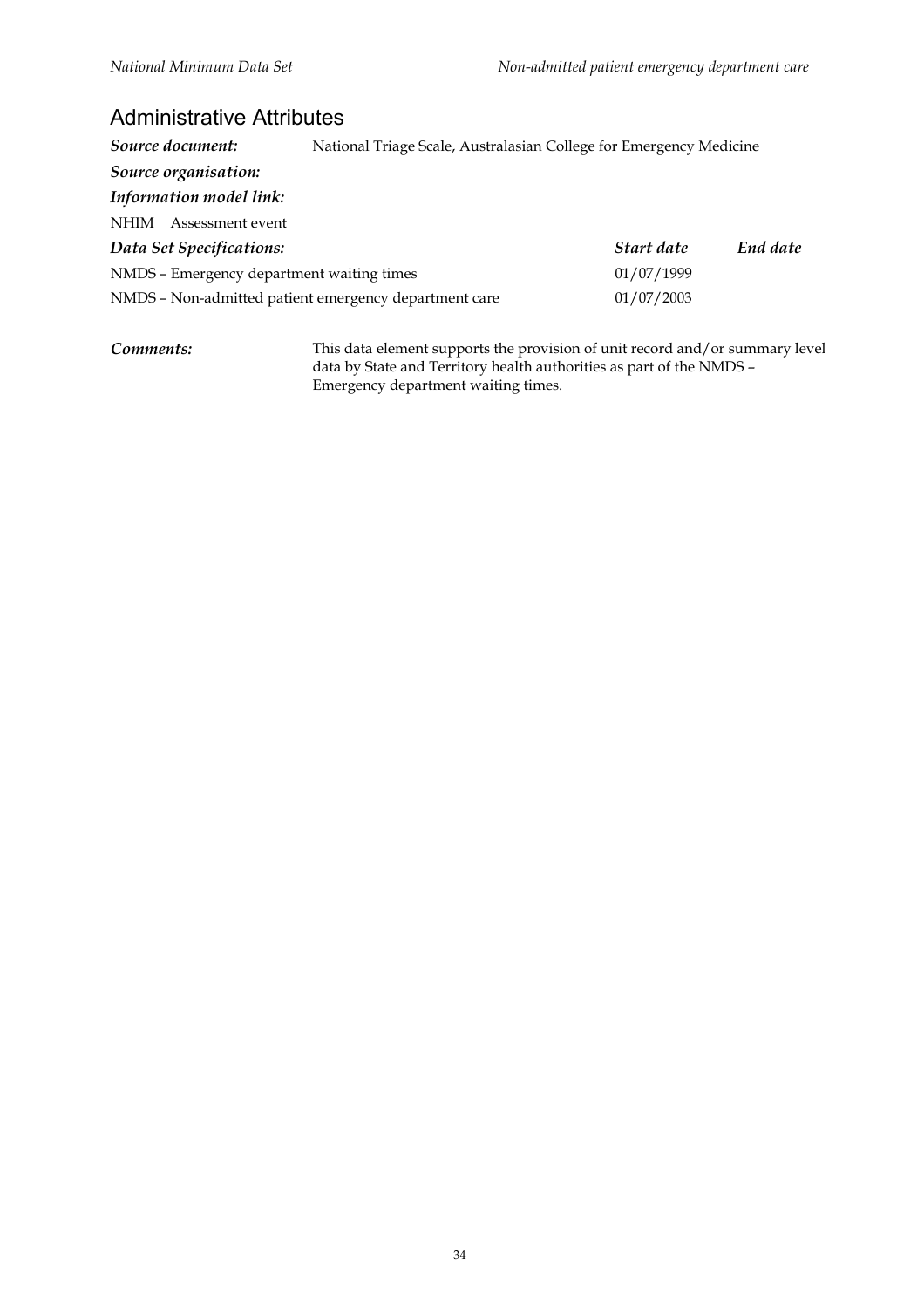# **Type of visit to emergency department**

## Identifying and Definitional Attributes

| Knowledgebase ID: | 000352                                                       | Version No: 2                                           |  |
|-------------------|--------------------------------------------------------------|---------------------------------------------------------|--|
| Metadata type:    | Data Element                                                 |                                                         |  |
| Admin. status:    | Current                                                      |                                                         |  |
|                   | 01/07/01                                                     |                                                         |  |
| Definition:       | The reason the patient presents to the emergency department. |                                                         |  |
| Context:          | Hospital non-admitted patient care:                          |                                                         |  |
|                   |                                                              | Required for analysis of emergency department services. |  |

| Datatype:                | Numeric        |                                                                                                                                                                                                                                                   |  |
|--------------------------|----------------|---------------------------------------------------------------------------------------------------------------------------------------------------------------------------------------------------------------------------------------------------|--|
| Representational form:   | Code           |                                                                                                                                                                                                                                                   |  |
| Representational layout: | N              |                                                                                                                                                                                                                                                   |  |
| Minimum size:            | 1              |                                                                                                                                                                                                                                                   |  |
| Maximum size:            | 1              |                                                                                                                                                                                                                                                   |  |
| Data domain:             | $\mathbf{1}$   | Emergency presentation: attendance for an actual or suspected condition<br>which is sufficiently serious to require acute unscheduled care.                                                                                                       |  |
|                          | $\overline{2}$ | Return visit, planned: presentation is planned and is a result of a previous<br>emergency department presentation or return visit.                                                                                                                |  |
|                          | $\mathfrak{Z}$ | Pre-arranged admission: a patient who presents at the emergency<br>department for either clerical, nursing or medical processes to be<br>undertaken, and admission has been pre-arranged by the referring<br>medical officer and a bed allocated. |  |
|                          | $\overline{4}$ | Patient in transit: the emergency department is responsible for care and<br>treatment of a patient awaiting transport to another facility.                                                                                                        |  |
|                          | 5              | Dead on arrival: a patient who is dead on arrival at the emergency<br>department.                                                                                                                                                                 |  |
| Guide for use:           |                |                                                                                                                                                                                                                                                   |  |
| Verification rules:      |                |                                                                                                                                                                                                                                                   |  |
| Collection methods:      |                |                                                                                                                                                                                                                                                   |  |
| Related metadata:        |                | relates to the data element Emergency department waiting time to admission<br>vers 1                                                                                                                                                              |  |
|                          |                | relates to the data element Emergency department waiting time to service<br>delivery vers 2                                                                                                                                                       |  |
|                          |                | relates to the data element concept Patient presentation at emergency<br>department vers 1                                                                                                                                                        |  |
|                          |                | relates to the data element Triage category vers 1                                                                                                                                                                                                |  |
|                          |                | supersedes previous data element Type of visit vers 1                                                                                                                                                                                             |  |
|                          |                |                                                                                                                                                                                                                                                   |  |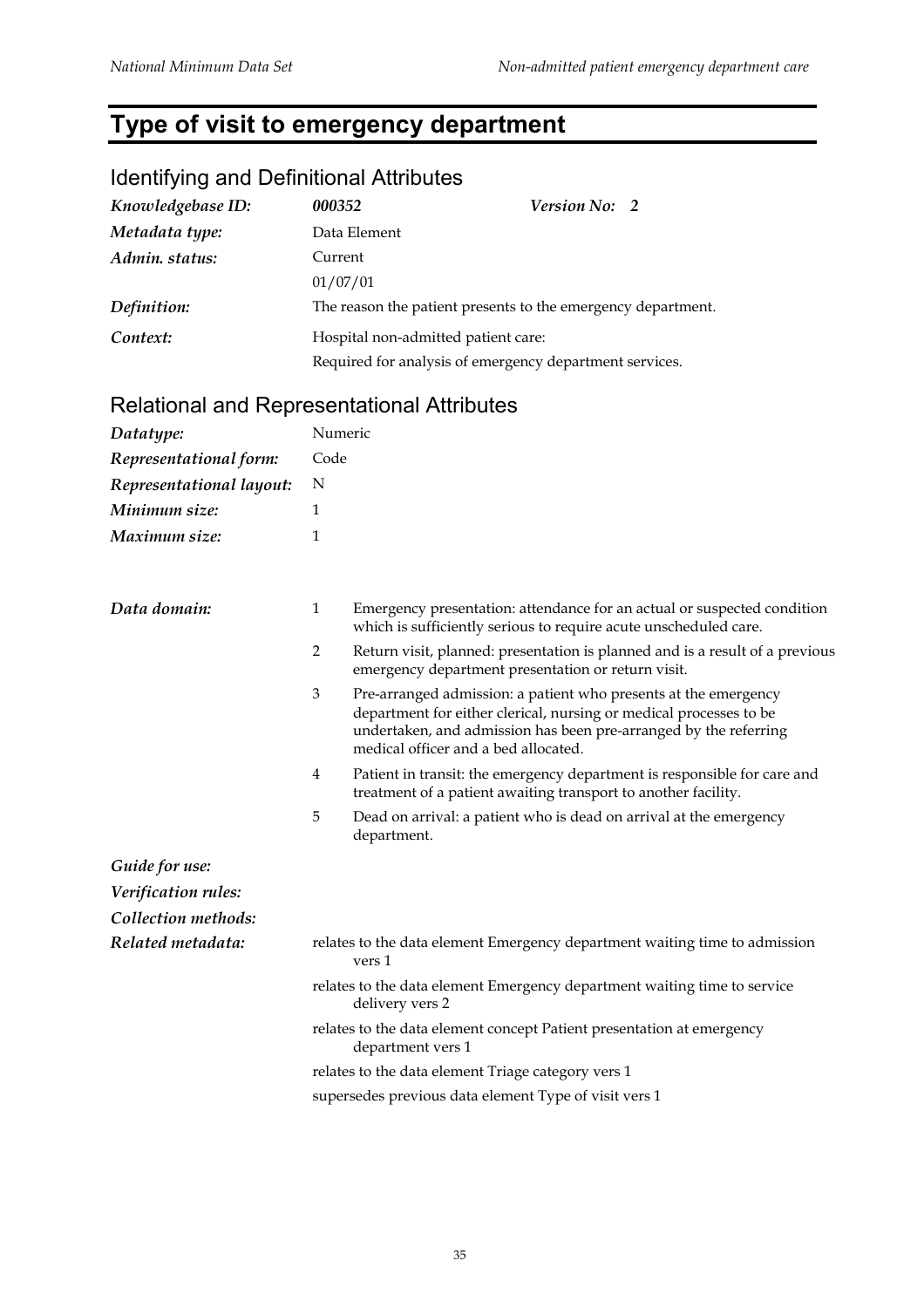#### Administrative Attributes

| Source document:                                      |                                                             |            |          |
|-------------------------------------------------------|-------------------------------------------------------------|------------|----------|
| Source organisation:                                  | National Institution Based Ambulatory Model Reference Group |            |          |
|                                                       | National Health Data Committee                              |            |          |
| Information model link:                               |                                                             |            |          |
| NHIM Request for/entry into service event             |                                                             |            |          |
| Data Set Specifications:                              |                                                             | Start date | End date |
| NMDS - Emergency department waiting times             |                                                             | 01/07/2001 |          |
| NMDS – Non-admitted patient emergency department care |                                                             | 01/07/2003 |          |
|                                                       |                                                             |            |          |

*Comments:* This data element supports the provision of unit record and/or summary level data by State and Territory health authorities as part of the NMDS – Emergency department waiting times.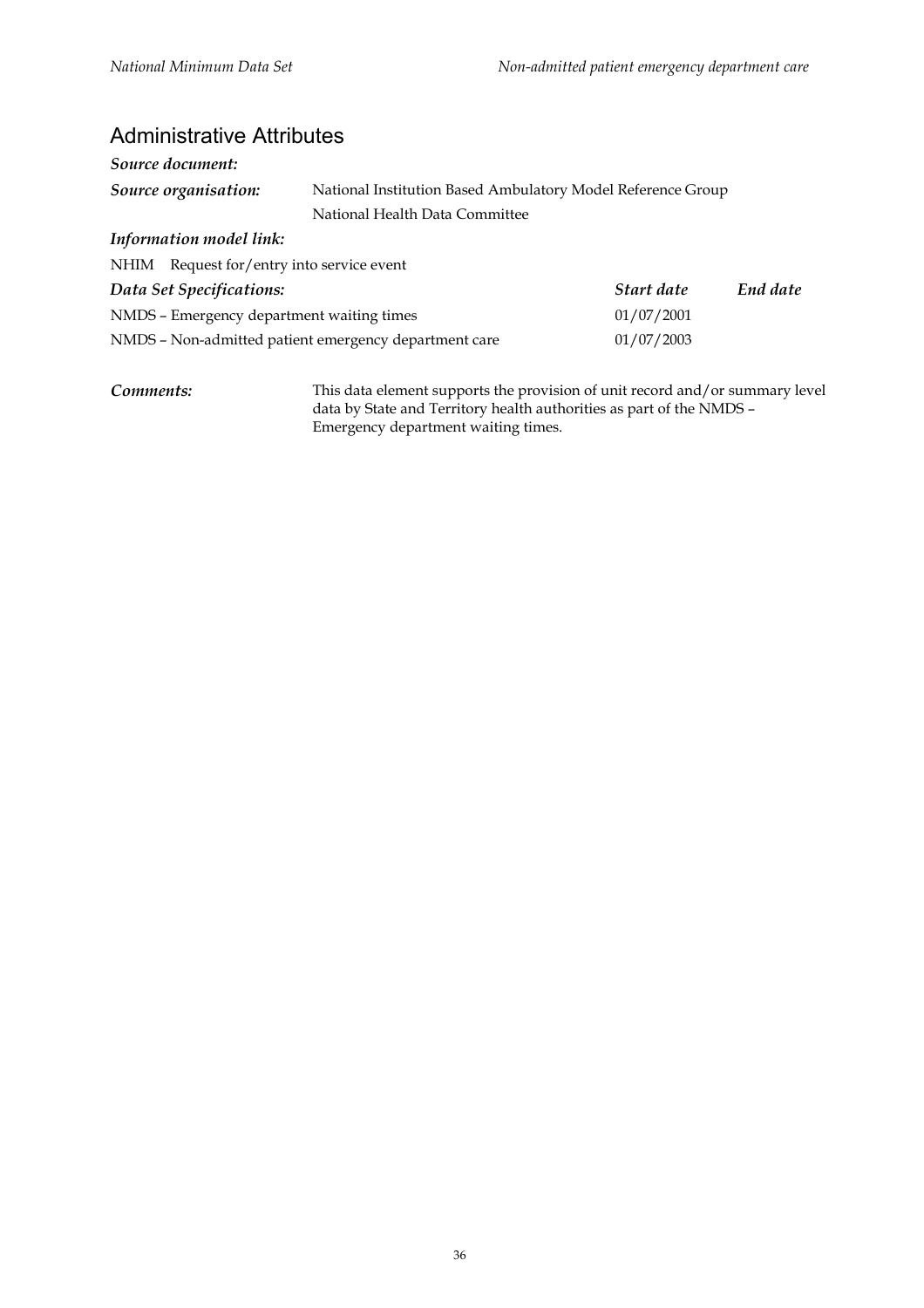# Supporting data elements and data element concepts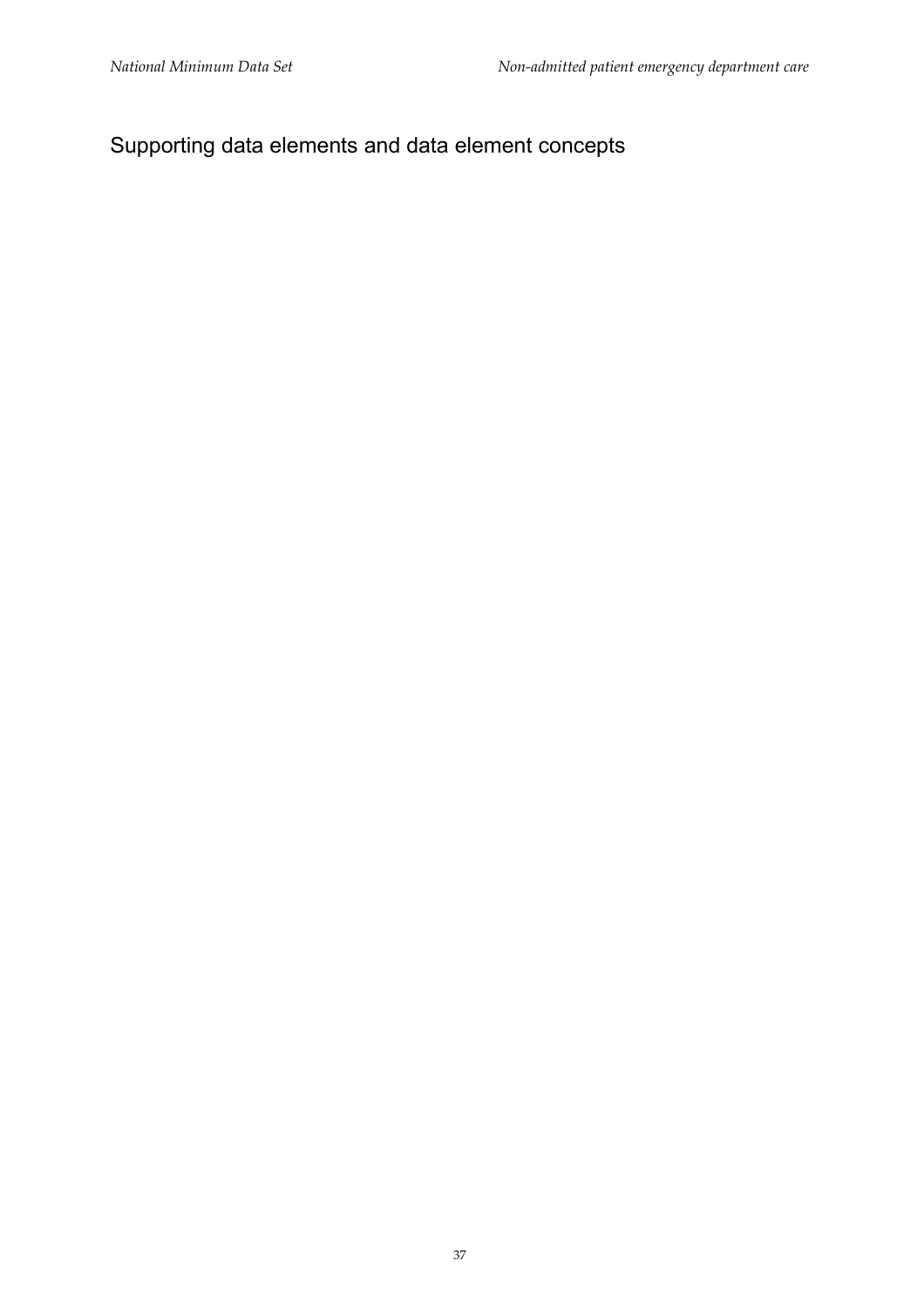# **Emergency department – public hospital**

| $\sim$ $\sim$ $\sim$ $\sim$ $\sim$ $\sim$ |                                                                                                                                                                                                        |                                                                                                                                                       |
|-------------------------------------------|--------------------------------------------------------------------------------------------------------------------------------------------------------------------------------------------------------|-------------------------------------------------------------------------------------------------------------------------------------------------------|
| Knowledgebase ID:                         | 000815                                                                                                                                                                                                 | Version No: 1                                                                                                                                         |
| Metadata type:                            | Data Element Concept                                                                                                                                                                                   |                                                                                                                                                       |
| Admin. status:                            | Current                                                                                                                                                                                                |                                                                                                                                                       |
|                                           | 01/07/03                                                                                                                                                                                               |                                                                                                                                                       |
| Definition:                               | The dedicated area in a public hospital that is organised and administered to<br>provide emergency care to those in the community who perceive the need for or<br>are in need of acute or urgent care. |                                                                                                                                                       |
|                                           | Territory authority.                                                                                                                                                                                   | The emergency department must be part of a hospital and be licensed or<br>otherwise recognised as an emergency department by the appropriate State or |
|                                           | for patients suffering from medical condition(s) and/or injury.                                                                                                                                        | An emergency department provides triage, assessment, care and/or treatment                                                                            |
| Context:                                  | Emergency department care.                                                                                                                                                                             |                                                                                                                                                       |

#### Identifying and Definitional Attributes

#### Relational and Representational Attributes

| Datatype:                |                                                                                                         |
|--------------------------|---------------------------------------------------------------------------------------------------------|
| Representational form:   |                                                                                                         |
| Representational layout: |                                                                                                         |
| Minimum size:            |                                                                                                         |
| Maximum size:            |                                                                                                         |
| Data domain:             |                                                                                                         |
| Guide for use:           |                                                                                                         |
| Verification rules:      |                                                                                                         |
| Collection methods:      |                                                                                                         |
| Related metadata:        | relates to the data element concept Non-admitted patient emergency<br>department service episode vers 1 |

#### Administrative Attributes

| Source document:              |                                                                             |            |          |
|-------------------------------|-----------------------------------------------------------------------------|------------|----------|
| Source organisation:          | National reference group for non-admitted patient data development, 2001-02 |            |          |
| Information model link:       |                                                                             |            |          |
| NHIM Service delivery setting |                                                                             |            |          |
| Data Set Specifications:      |                                                                             | Start date | End date |
|                               |                                                                             |            |          |

*Comments:* This data element concept has been defined to support the NMDS – Non-admitted patient emergency department care. It is not intended as a definitive statement of the role or purpose of an emergency department. The national definition of an emergency department and the care that is provided in an emergency department is characterised by jurisdictional and local differences. For example, there is no national agreement on the identification and classification of emergency department-related settings such as observation units, short-stays units, or the use of 'admitted patient beds' located in an emergency department setting.

> Emergency department is therefore defined as a concept, and not necessarily as a physical premises, setting or site.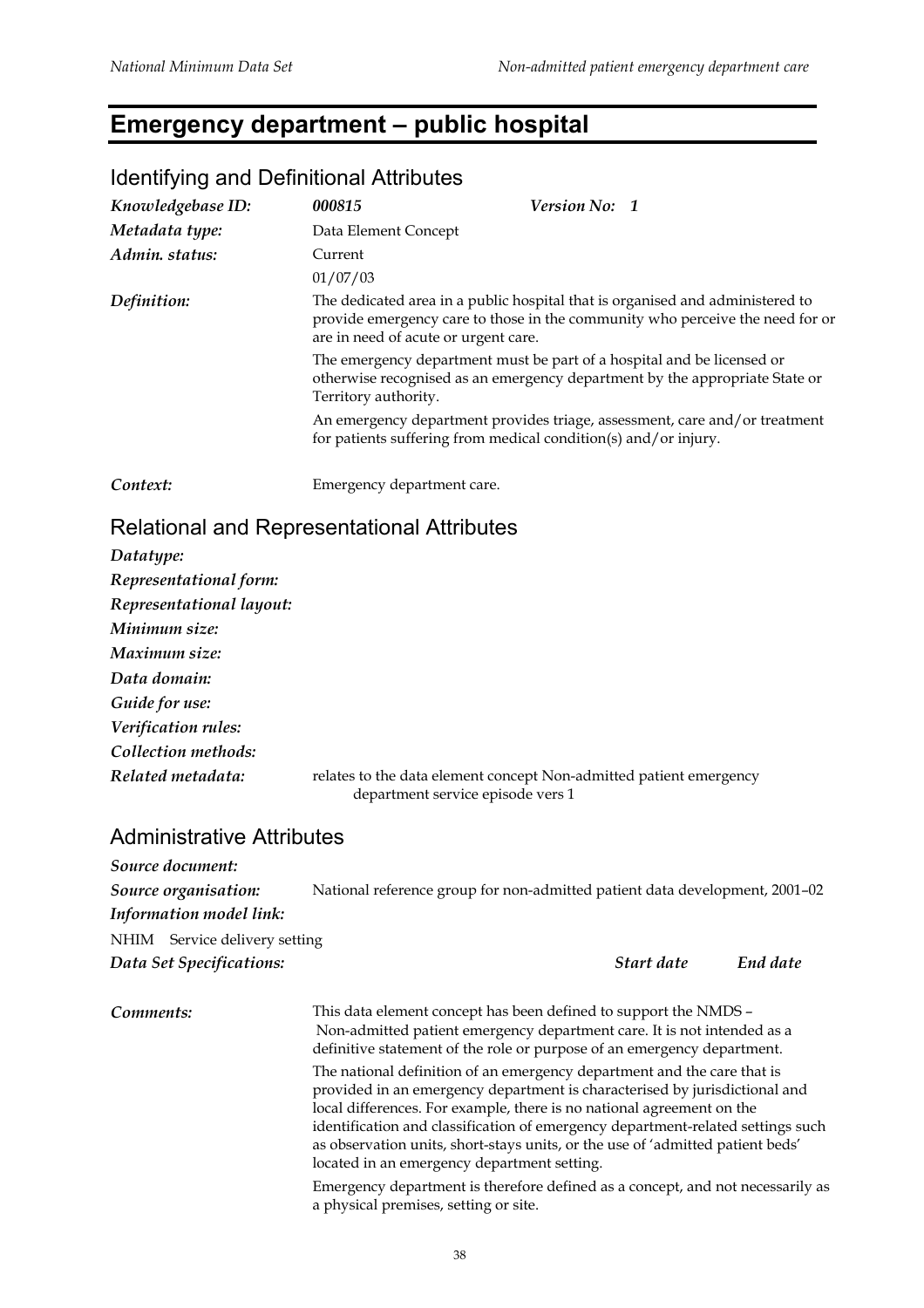#### **Establishment number**

# Identifying and Definitional Attributes *Knowledgebase ID: 000377 Version No: 4 Metadata type:* Data Element *Admin. status:* Current 01/07/03 *Definition:* An identifier for an establishment, unique within the State or Territory. *Context:* All health services. Relational and Representational Attributes *Datatype:* Numeric *Representational form:* Identification number *Representational layout:* NNNNN *Minimum size:* 5 *Maximum size:* 5 *Data domain:* Valid establishment number *Guide for use: Verification rules: Collection methods: Related metadata:* is a composite part of Establishment identifier vers 4 supersedes previous data element Establishment number vers 3

#### Administrative Attributes

| Source document:                        |            |          |
|-----------------------------------------|------------|----------|
| Source organisation:                    |            |          |
| Information model link:                 |            |          |
| NHIM Organisation characteristic        |            |          |
| Data Set Specifications:                | Start date | End date |
| DSS - Health care client identification | 01/01/2003 |          |

**Comments:** This data element supports the provision of unit record and/or summary level data by State and Territory health authorities as part of the NMDS – Emergency department waiting times.

> Establishment number should be a unique code for the health care establishment used in that State/Territory or uniquely at a national level.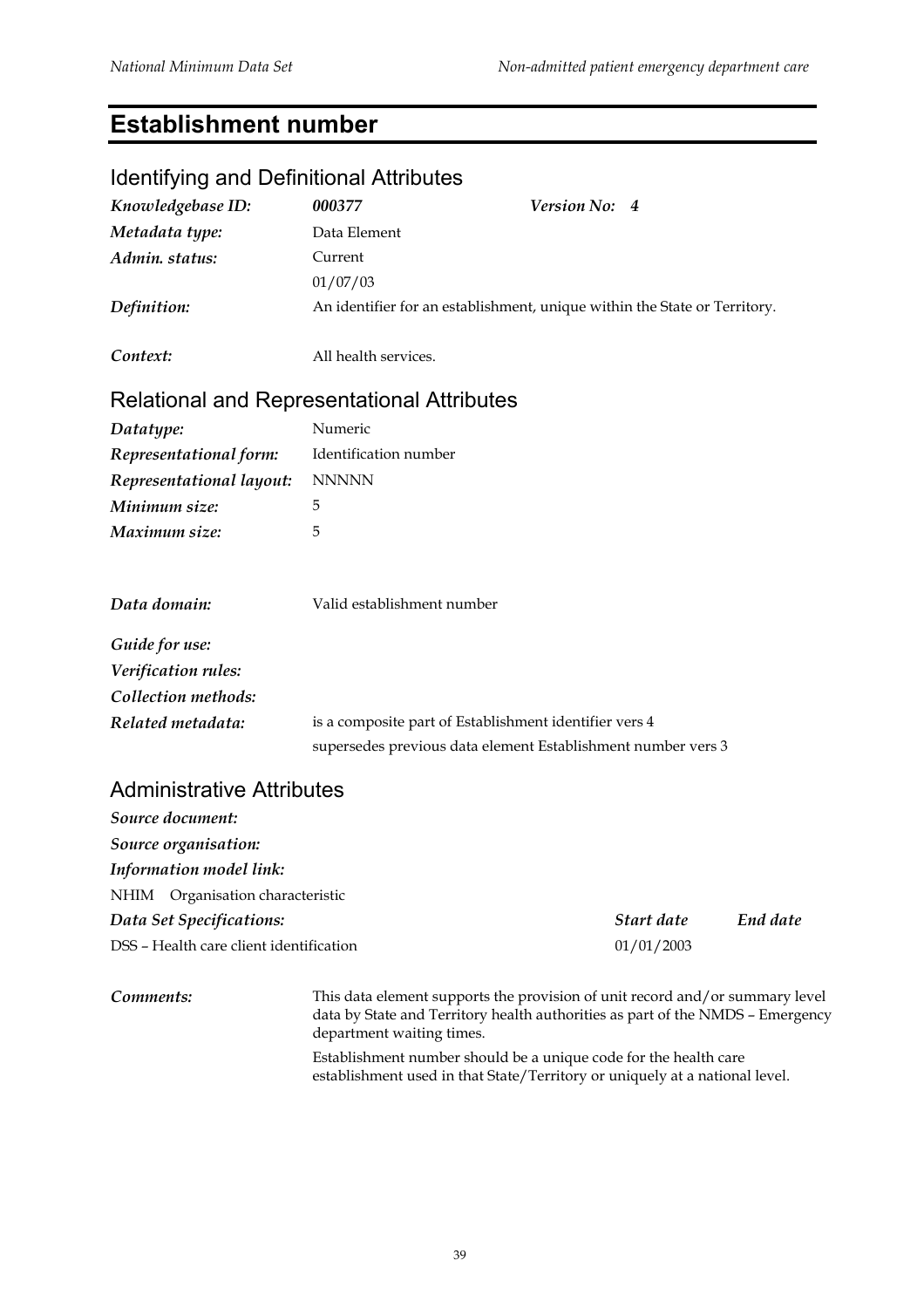#### **Establishment sector**

# Identifying and Definitional Attributes *Knowledgebase ID: 000379 Version No: 3 Metadata type:* Data Element *Admin. status:* Current 01/07/01 *Definition:* A section of the health care industry with which a health care establishment can identify. *Context: Datatype:* Numeric *Representational form:* Code *Representational layout:* N *Minimum size:* 1 *Maximum size:* 1 *Data domain:* 1 Public 2 Private *Guide for use: Verification rules: Collection methods: Related metadata:* is a composite part of Establishment identifier vers 4 supersedes previous data element Establishment sector vers 2

#### Administrative Attributes

| Source document:                        |            |          |
|-----------------------------------------|------------|----------|
| Source organisation:                    |            |          |
| Information model link:                 |            |          |
| NHIM Organisational setting             |            |          |
| Data Set Specifications:                | Start date | End date |
| DSS - Health care client identification | 01/01/2003 |          |

*Comments:*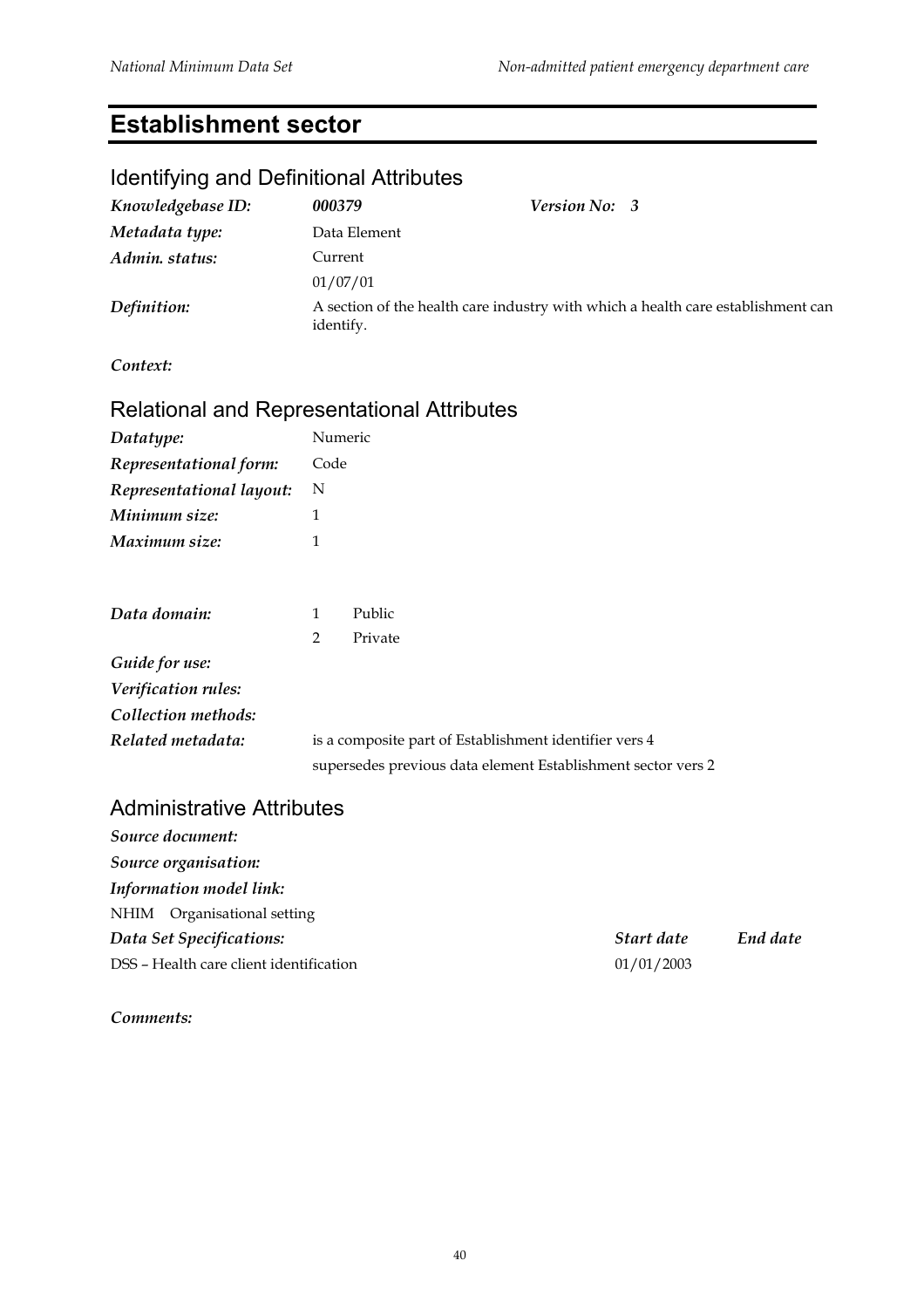# **Non-admitted patient Emergency department service episode**

#### Identifying and Definitional Attributes

| Knowledgebase ID:                                 | 000836                                                     | Version No: 1 |                                                                                                                                            |
|---------------------------------------------------|------------------------------------------------------------|---------------|--------------------------------------------------------------------------------------------------------------------------------------------|
| Metadata type:                                    | Data Element Concept                                       |               |                                                                                                                                            |
| Admin. status:                                    | Current                                                    |               |                                                                                                                                            |
|                                                   | 01/07/03                                                   |               |                                                                                                                                            |
| Definition:                                       | treatment or care ends.                                    |               | The treatment or care between when a patient presents at an Emergency<br>department and when the non-admitted patient Emergency department |
| Context:                                          | Emergency department care.                                 |               |                                                                                                                                            |
| <b>Relational and Representational Attributes</b> |                                                            |               |                                                                                                                                            |
| Datatype:                                         |                                                            |               |                                                                                                                                            |
| Representational form:                            |                                                            |               |                                                                                                                                            |
| Representational layout:                          |                                                            |               |                                                                                                                                            |
| Minimum size:                                     |                                                            |               |                                                                                                                                            |
| Maximum size:                                     |                                                            |               |                                                                                                                                            |
| Data domain:                                      |                                                            |               |                                                                                                                                            |
| Guide for use:                                    | those who are dead on arrival at the Emergency department. |               | Includes patients who do not wait for treatment once registered or triaged, and                                                            |
|                                                   |                                                            |               | Both a non-admitted patient Emergency department service episode and an                                                                    |

admitted patient episode of care should be recorded for patients who subsequently undergo a formal admission. The end of the non-admitted patient Emergency department service episode should indicate the commencement of the admitted episode of care, if applicable.

A non-admitted patient Emergency department service episode ends when either the patient is admitted or, if the patient is not to be admitted, when the patient is recorded as ready to leave the Emergency department or when they are recorded as having left at their own risk.

| Verification rules: |                                                                                                           |
|---------------------|-----------------------------------------------------------------------------------------------------------|
| Collection methods: |                                                                                                           |
| Related metadata:   | relates to the data element Date patient presents vers 2                                                  |
|                     | relates to the data element concept Emergency department – public hospital<br>vers 1                      |
|                     | relates to the data element Length of non-admitted patient Emergency<br>department service episode vers 1 |
|                     | relates to the data element Patient presentation at emergency department vers 1                           |
|                     | relates to the data element Time patient presents vers 2                                                  |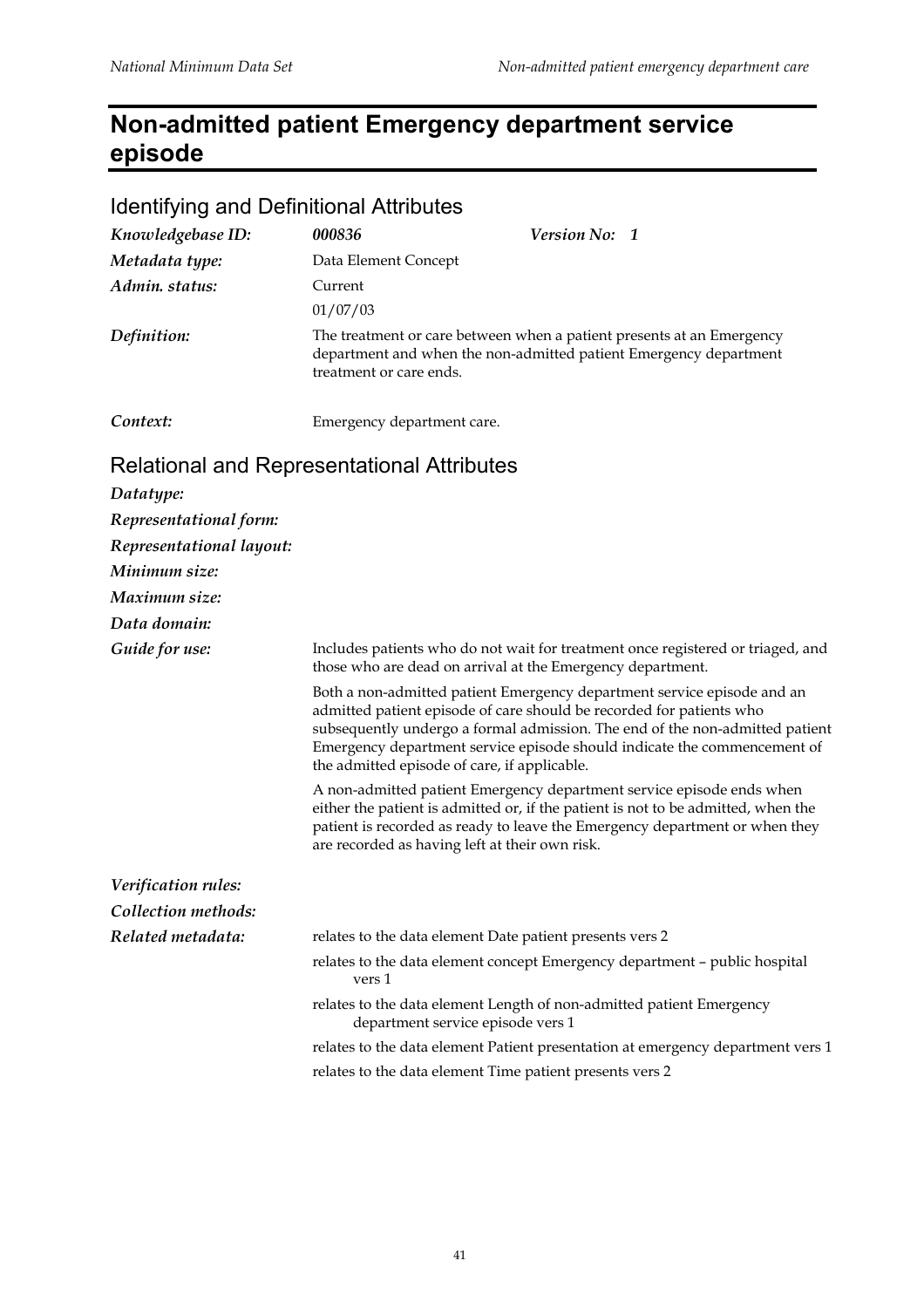#### Administrative Attributes

| Source document:             |                                                                             |            |          |
|------------------------------|-----------------------------------------------------------------------------|------------|----------|
| Source organisation:         | National reference group for non-admitted patient data development, 2001-02 |            |          |
| Information model link:      |                                                                             |            |          |
| NHIM Service provision event |                                                                             |            |          |
| Data Set Specifications:     |                                                                             | Start date | End date |
|                              |                                                                             |            |          |
|                              |                                                                             |            |          |

*Comments:* This data element concept has been defined to support the National Minimum Data Set for Non-admitted patient Emergency department care.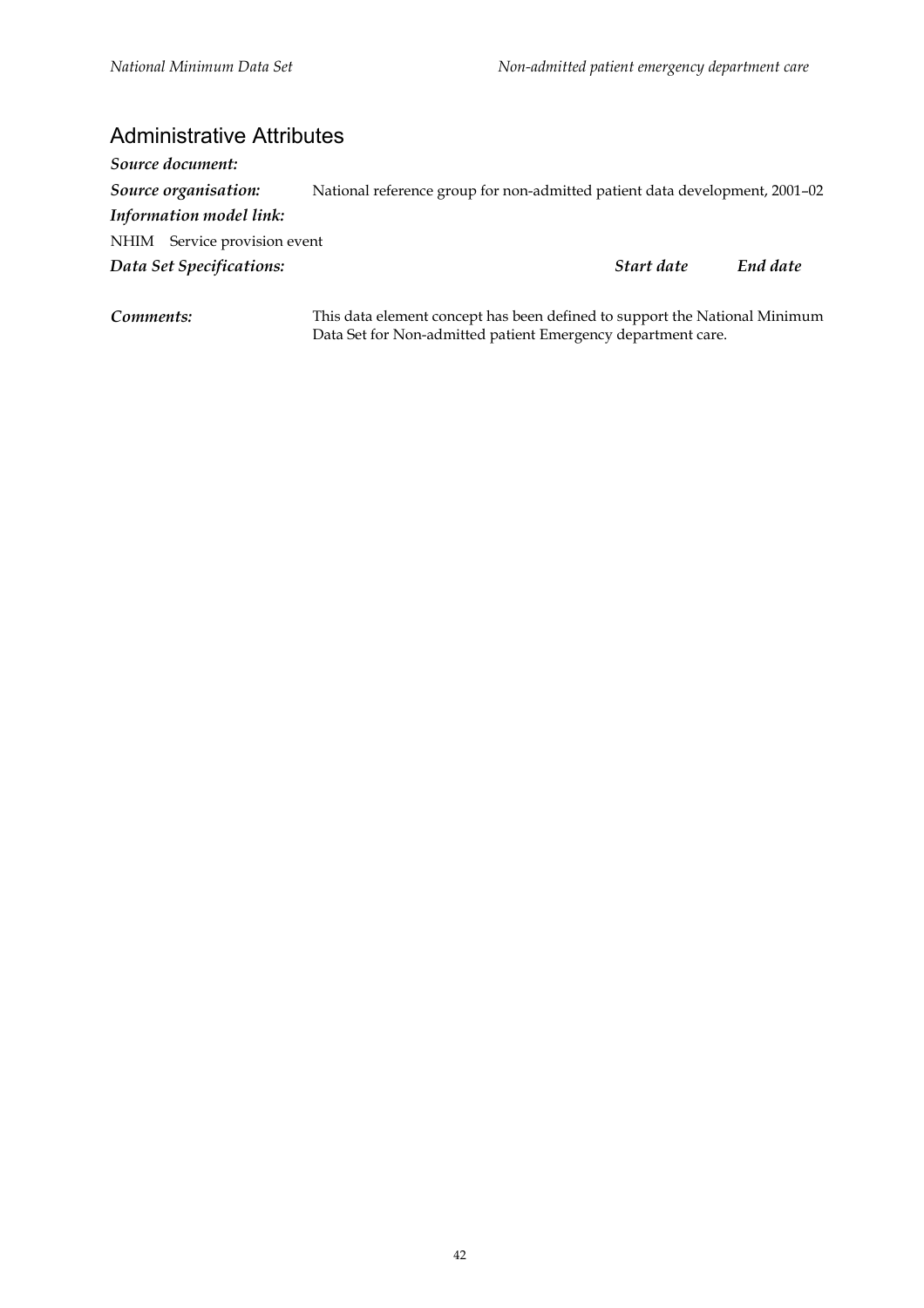#### **Patient presentation at emergency department**

#### Identifying and Definitional Attributes *Knowledgebase ID: 000349 Version No: 1 Metadata type:* Data Element Concept *Admin. status:* Current 01/07/98 *Definition:* The presentation of a patient at an Emergency department occurs following the arrival of the patient at the Emergency department and is the earliest occasion of being: − registered clerically − triaged. *Context:* Institutional health care. Relational and Representational Attributes *Datatype: Representational form: Representational layout: Minimum size: Maximum size: Data domain: Guide for use:* Provided with a service by a treating medical officer or nurse. (In hospital data collection systems, the time and date of the first contact would be selected from the earliest three different recorded times.) The act of receiving treatment in the Emergency department is logically preceded by some form of triage event – either formally or informally. For instance, a patient may be so critically ill that they by-pass the formal triage process to receive resuscitative intervention. However, the act of prioritising access to care according to the level of need has still occurred. *Verification rules: Collection methods: Related metadata:* Administrative Attributes *Source document: Source organisation: Information model link:* NHIM Request for/entry into service event *Data Set Specifications: Start date End date*

**Comments:** This data element supports the provision of unit record and/or summary level data by State and Territory health authorities as part of the NMDS – Emergency department waiting times.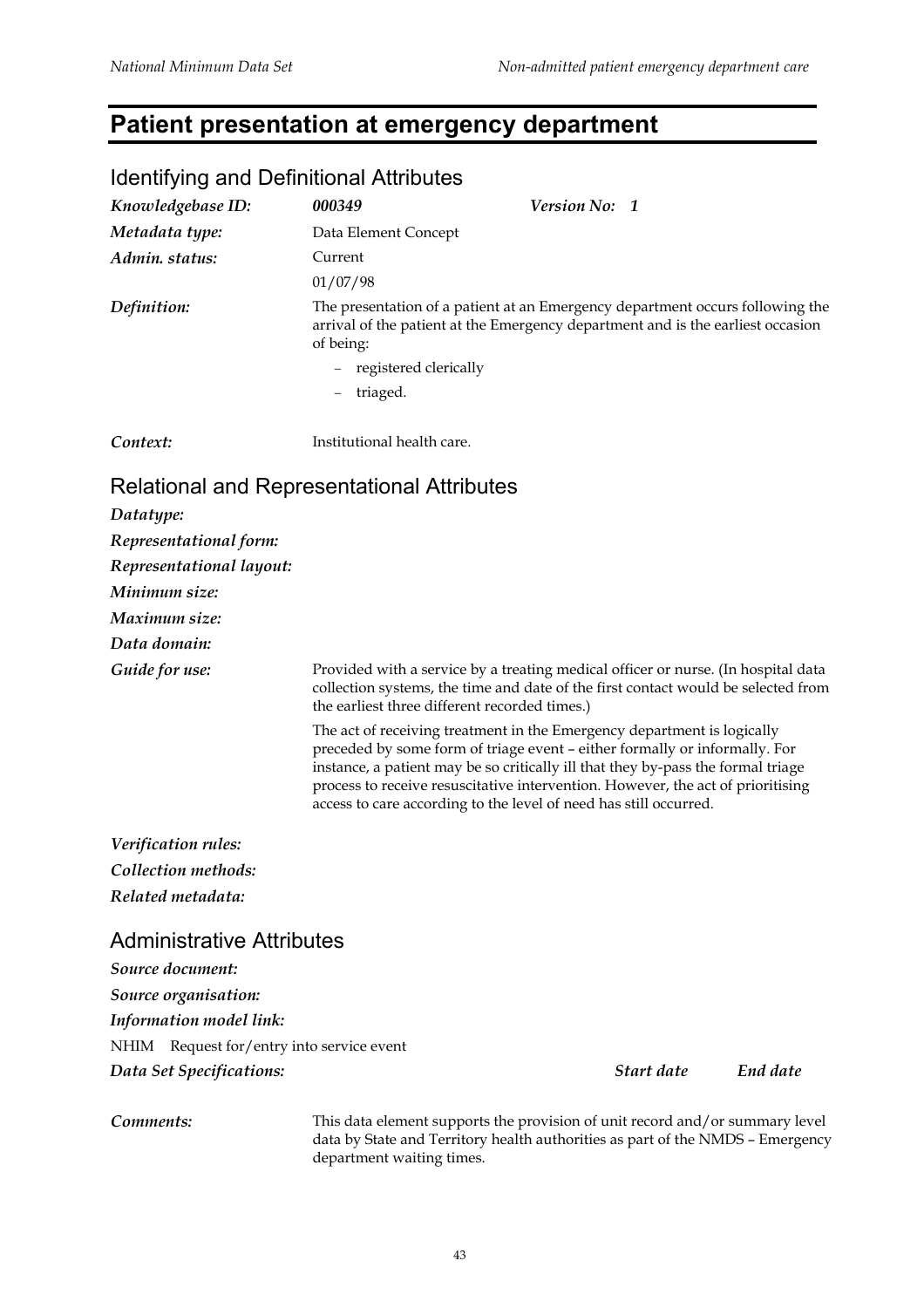# **Region code**

# Identifying and Definitional Attributes *Knowledgebase ID: 000378 Version No: 2 Metadata type:* Data Element *Admin. status:* Current 01/07/97 *Definition:* An identifier for location of health services in a defined geographic or administrative area. *Context:* All health services. Relational and Representational Attributes *Datatype:* Alphanumeric *Representational form:* Code *Representational layout:* AN *Minimum size:* 1 *Maximum size:* 2 *Data domain:* Any valid region code created by a jurisdiction. **Guide for use:** Domain values are specified by individual States/Territories. Regions may also be known as Areas or Districts. *Verification rules: Collection methods: Related metadata:* is a composite part of Establishment identifier vers 4 Administrative Attributes *Source document: Source organisation: Information model link:* NHIM Organisation characteristic

*Data Set Specifications: Start date End date* DSS – Health care client identification 01/01/2003

#### *Comments:*

# 44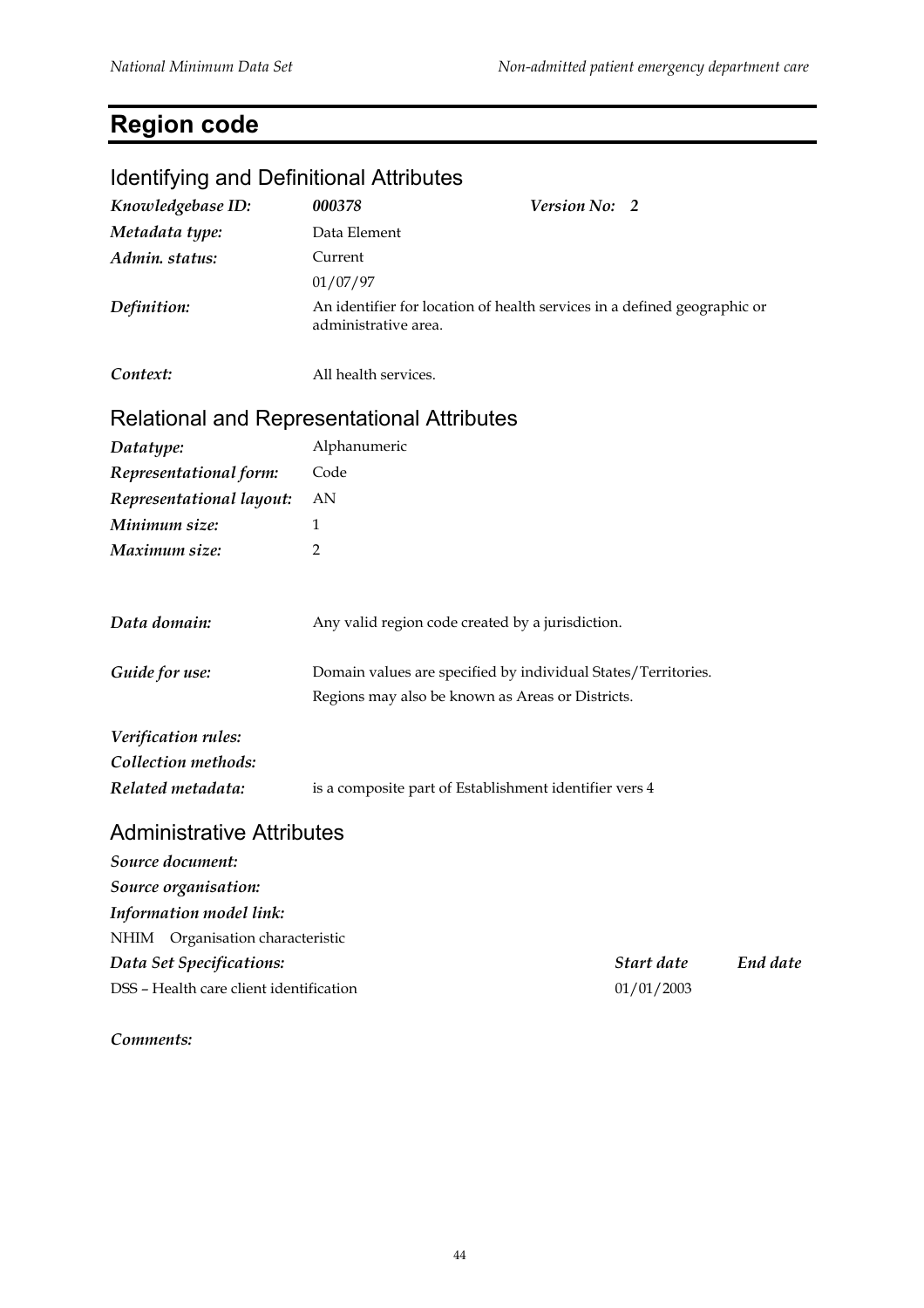# **State/Territory identifier**

# Identifying and Definitional Attributes

| Knowledgebase ID:        | 000380                                                              | Version No: 3                                                                     |
|--------------------------|---------------------------------------------------------------------|-----------------------------------------------------------------------------------|
| Metadata type:           | Data Element                                                        |                                                                                   |
| Admin. status:           | Current                                                             |                                                                                   |
|                          | 01/07/03                                                            |                                                                                   |
| Definition:              | An identifier for Australian State or Territory.                    |                                                                                   |
| Context:                 | Public health care.                                                 |                                                                                   |
|                          | <b>Relational and Representational Attributes</b>                   |                                                                                   |
| Datatype:                | Numeric                                                             |                                                                                   |
| Representational form:   | Code                                                                |                                                                                   |
| Representational layout: | N                                                                   |                                                                                   |
| Minimum size:            | 1                                                                   |                                                                                   |
| Maximum size:            | 1                                                                   |                                                                                   |
|                          |                                                                     |                                                                                   |
| Data domain:             | New South Wales<br>$\mathbf{1}$                                     |                                                                                   |
|                          | Victoria<br>2                                                       |                                                                                   |
|                          | Queensland<br>3                                                     |                                                                                   |
|                          | South Australia<br>4                                                |                                                                                   |
|                          | 5<br>Western Australia                                              |                                                                                   |
|                          | Tasmania<br>6                                                       |                                                                                   |
|                          | Northern Territory<br>7                                             |                                                                                   |
|                          | <b>Australian Capital Territory</b><br>8                            |                                                                                   |
|                          | 9<br>Bay Territory)                                                 | Other territories (Cocos (Keeling) Islands, Christmas Island and Jervis           |
| Guide for use:           | DSS - Health care client identification:                            |                                                                                   |
|                          | client, the following local implementation rules may be applied:    | When used specifically in the collection of address information for a health care |
|                          | $\qquad \qquad -$                                                   | NULL may be used to signify an unknown address State                              |
|                          | Code 0 may be used to signify an overseas address.                  |                                                                                   |
| Verification rules:      |                                                                     |                                                                                   |
| Collection methods:      |                                                                     |                                                                                   |
| Related metadata:        | relates to the data element Address type vers 1                     |                                                                                   |
|                          | relates to the data element Australian postcode vers 1              |                                                                                   |
|                          | relates to the data element Postal delivery point identifier vers 1 |                                                                                   |
|                          | is a composite part of Establishment identifier vers 4              |                                                                                   |
|                          | supersedes previous data element State identifier vers 2            |                                                                                   |
|                          | relates to the data element Suburb/town/locality vers 1             |                                                                                   |